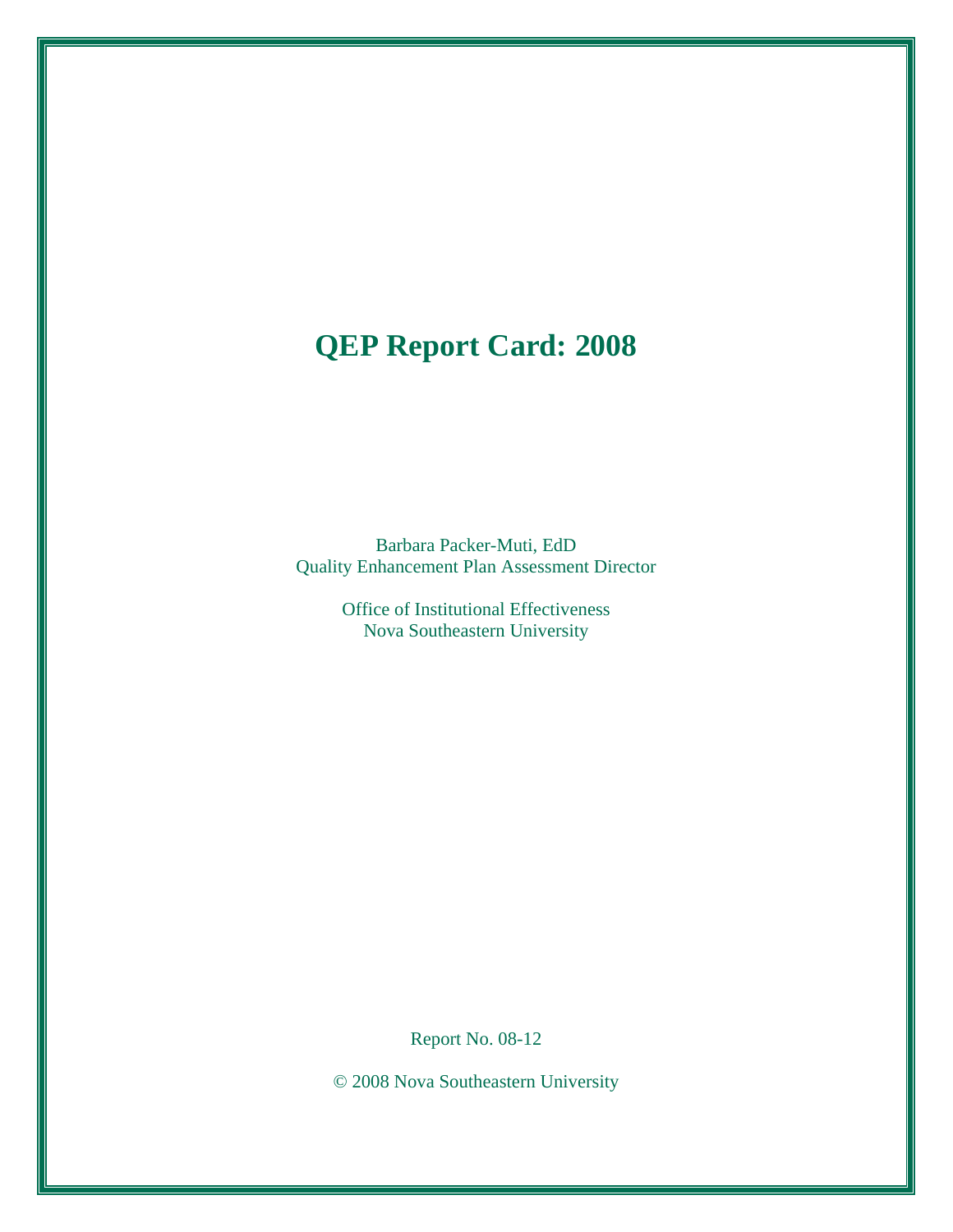#### **Acknowledgments**

I would like to acknowledge the efforts of Nova Southeastern University's (NSU's) Quality Enhancement Plan (QEP) Committee members and alternates, listed below, in sustaining momentum and enthusiasm for our QEP initiatives throughout this academic year.

Chair, H. Wells Singleton, PhD, Provost and University Dean, Fischler School of Education and Human Services

#### **Research and Scholarship Strategy**

 Charles G. Messing, PhD, Oceanographic Center Richard Spieler, PhD (alternate) Nurit Sheinberg, EdD, Mailman Segal Institute Christine E. Reeve, PhD (alternate) Lisa Deziel-Evans, PharmD, PhD, College of Pharmacy Silvia E. Rabionet, EdD (alternate) Guy Nehrenz, EdD, RRT, College of Allied Health and Nursing Sandrine Gaillard-Kenney, EdD (alternate)

#### **Dialogue and Exchange Strategy**

 Robyn Kaiyal, PhD, University School Elizabeth Brennan, EdD (alternate) Albert Whitehead, DMD, College of Osteopathic Medicine Stephen G. Bowen, MD, MPH (alternate) Maryellen E. Maher, PhD, Fischler School of Education and Human Services Soledad Arguelles, PhD (alternate) Allan Schulman, PhD, Farquhar College of Arts and Sciences Naomi D'Alessio, PhD (alternate) Peter Finley, PhD, Huizenga School of Business and Entrepreneurship Leslie Tworoger, DBA (alternate) Laurie P. Dringus, PhD, Graduate School of Computer and Information Sciences Amon Seagull, PhD (alternate) Howard Hada, PhD, College of Medical Sciences Lori Dribin, PhD (alternate)

#### **Clinical Experiences Strategy**

 James Hibel, PhD, Graduate School of Humanities and Social Sciences Alexia Georgakopoulos, PhD (alternate) Angela Gilmore, JD, Shepard Broad Law Center Gail Richmond, JD (alternate) Ana Fins, PhD, Center for Psychological Studies Sarah Valley-Gray, PsyD (alternate)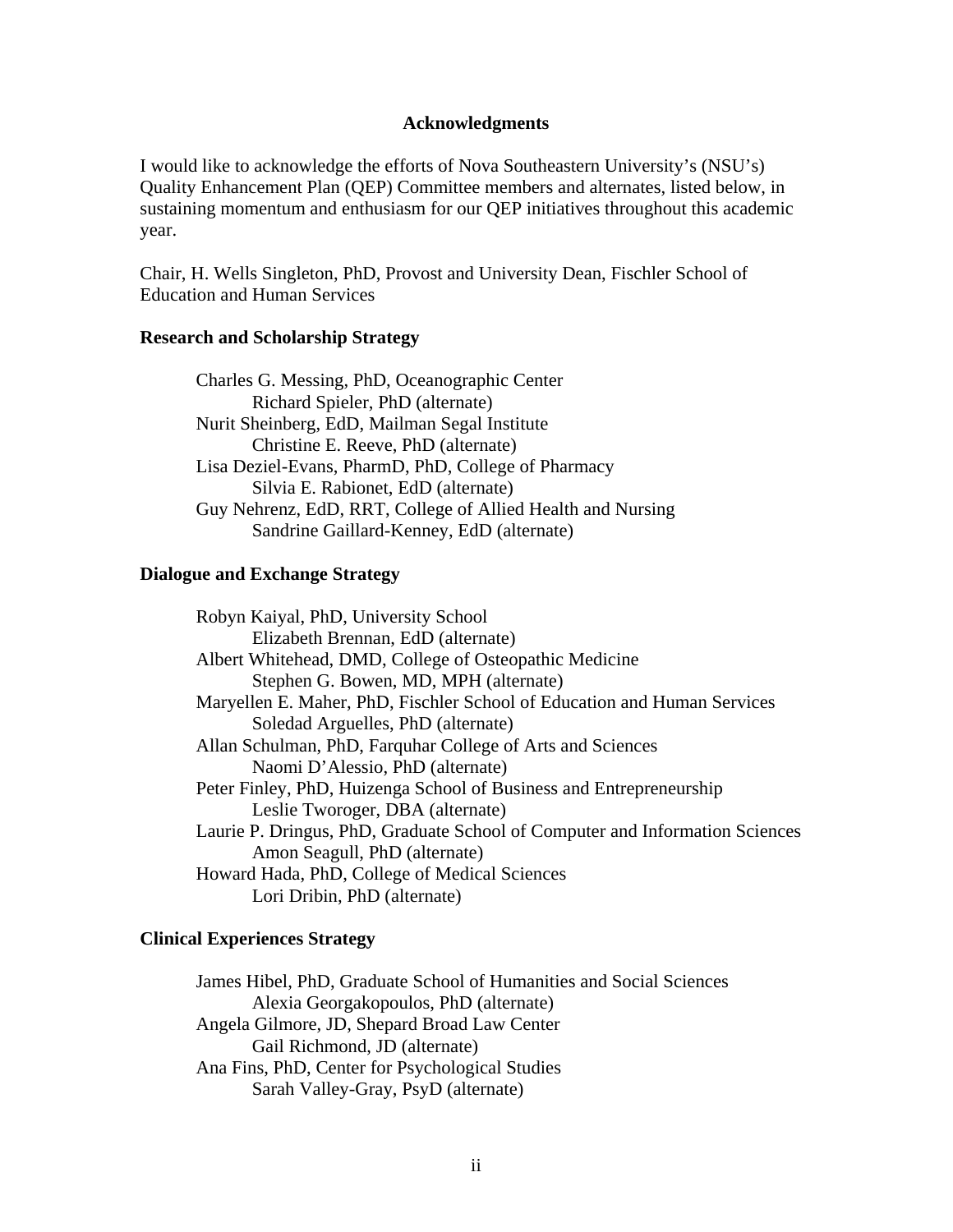Gimol Thomas George, EdD, School of Dental Medicine Steven Kelner, DMD (alternate) Kimberly Reed, OD, College of Optometry

I extend my thanks and appreciation and look forward to a productive year ahead.

Barbon e Picke Muti

Barbara Packer-Muti, EdD QEP Assessment Director Office of Institutional Effectiveness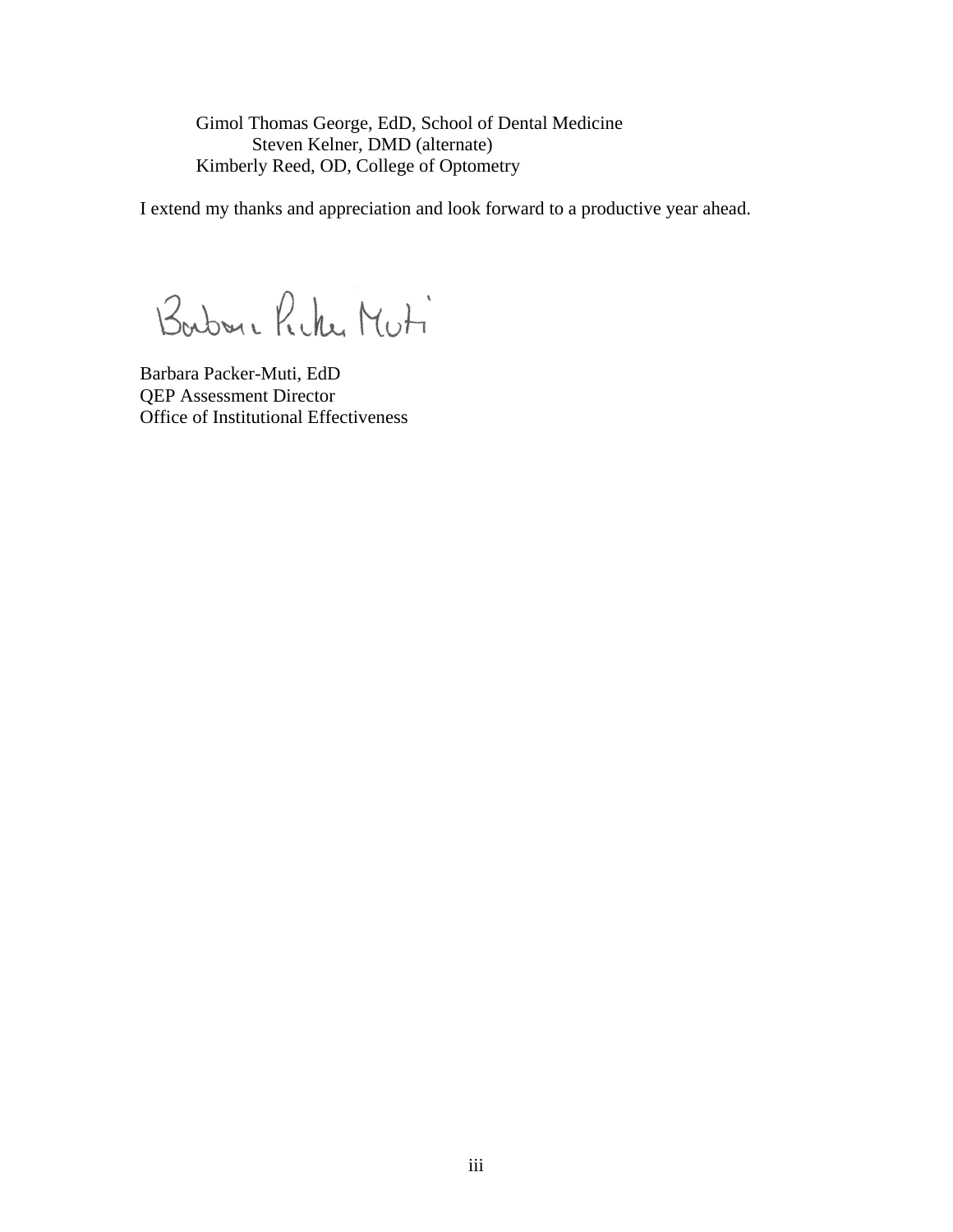#### **Foreword**

This document addresses the progress and status of Nova Southeastern University's (NSU's) Quality Enhancement Plan (QEP) at the end of the first year of implementation. The Commission on Colleges of the Southern Association of Colleges and Schools has encouraged institutions to focus on their core facet—*how they enhance student learning*. In particular, institutions applying for reaffirmation of accreditation must include with their Certification a **Quality Enhancement Plan** that describes a five-year plan to enhance student learning at the institution. Based upon on-going university-wide participation with input by its faculty, students, and administration, academic leadership at the university worked to develop a QEP topic that weaves its four priorities into a central goal that would be relevant for all centers at NSU. That goal, Enhancing Student Academic Engagement, is realized by pursuit of three engagement objectives:

- Enhancing Student Engagement in Scholarship and Research
- Enhancing Student Engagement in Academic Dialogue and Exchange
- Enhancing Student Engagement in Clinical Experiences

Each of NSU's 16 academic units elected one of these three strategies to enhance the academic engagement of their respective students. Each unit developed an assessment plan, which includes the unit's QEP learning outcomes, direct and indirect measures of the learning outcomes and anticipated plans to improve student learning; these matrixes are contained in Appendix A.

NSU's QEP Committee, comprised of faculty members and administrators from each of the university's 16 academic units, serve as directors or alternates. The members meet quarterly to provide direction and consultation for NSU's QEP and to coordinate the efforts at each of the individual units.

This narrative represents self-reports from each of the academic units reflecting progress made in meeting QEP objectives as of November 2008, and challenges, if any, that the units have confronted as they move forward with QEP implementation and assessment. Actual assessment data will be provided by each unit in January 2009. A summary report of the assessment data will be available in the spring 2009.

A table of current status for each unit's QEP is contained in Appendix B.

Borbon Rike Muti

Barbara Packer-Muti, EdD QEP Assessment Director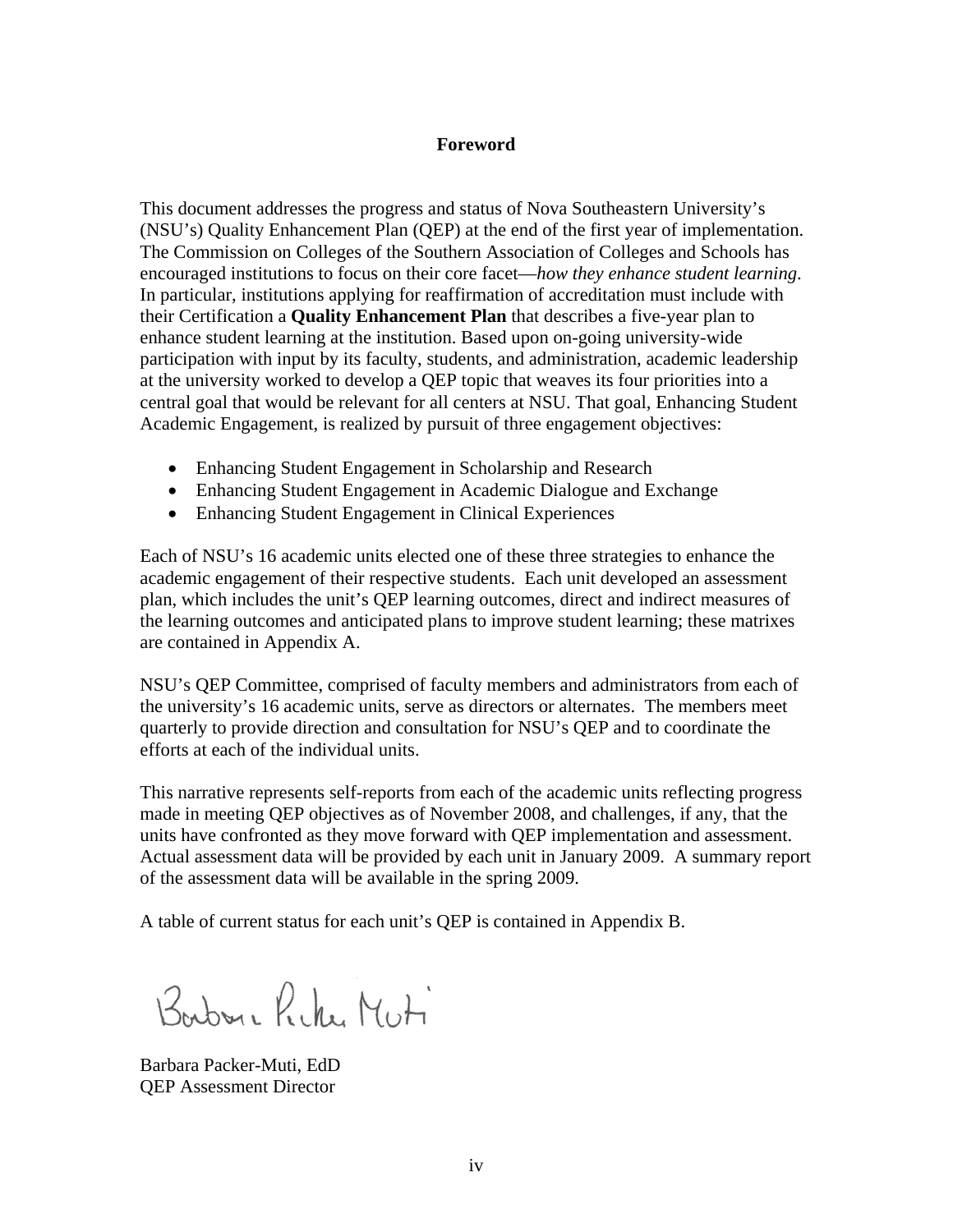# **Table of Contents**

# **Scholarship & Research**

# **Clinical Experience**

# Dialogue & Exchange

# Appendix A

|--|

# **Appendix B**

|--|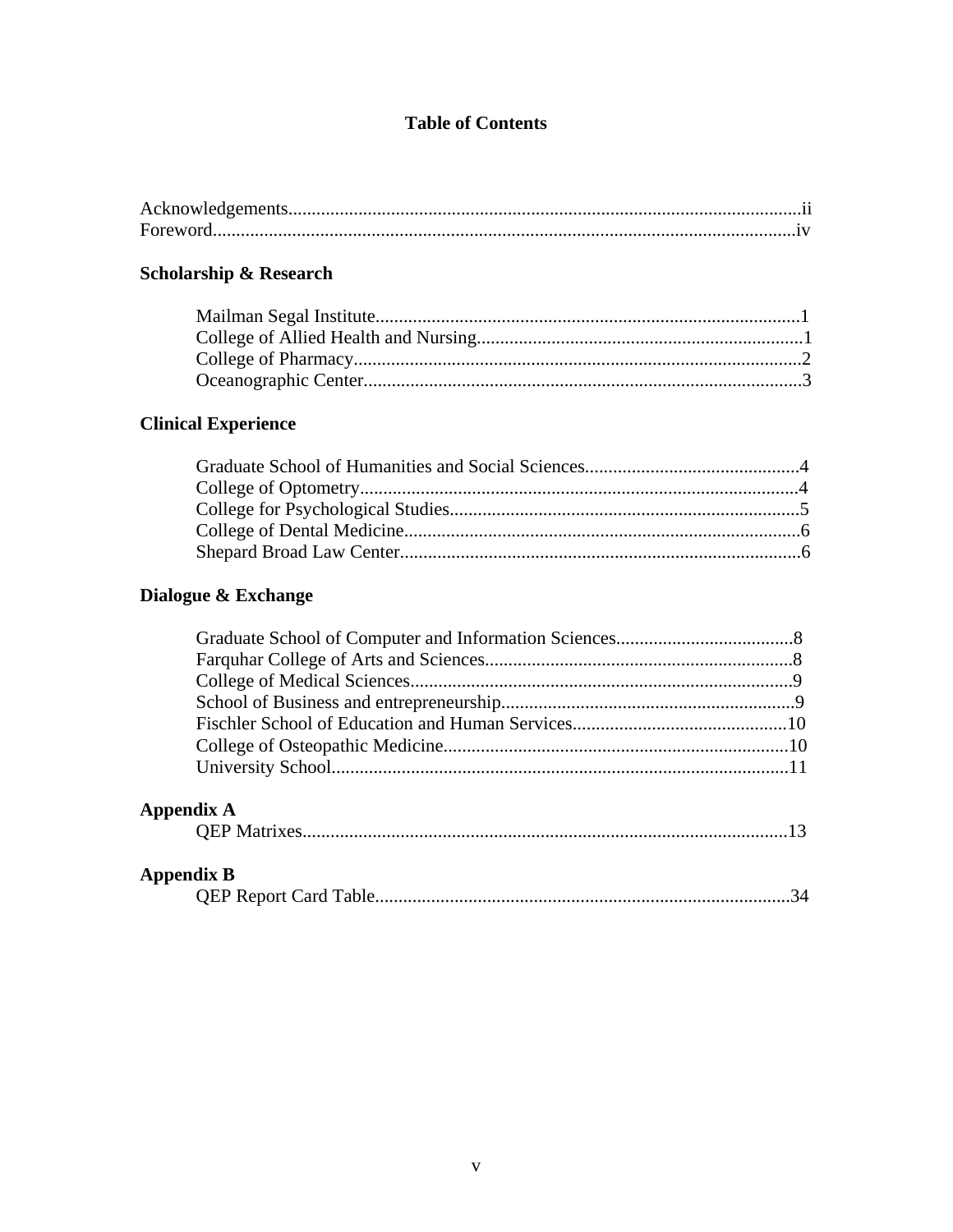# **Scholarship & Research**

#### **Mailman Segal Institute**

Nurit Steinberg, Director Christine Reeve, Alternate

#### **Stage of implementation:**

MSI is tracking current students' participation in research activities by completing the locally developed rubric that tracks the nature and extent of student participation in staff's research activities. At the completion of each student's internship at MSI, students complete a questionnaire assessing their perception of factors that facilitated or prevented their ability to participate in research projects, submit their research work for presentation at conferences, and write and submit proposals for research funding. Implementation is on track.

#### **Challenges:**

There are a smaller number of students engaging in research activities who are currently completing internships or practicum at MSI than was anticipated.

#### **Assessment data available in January 2009 at the completion of QEP year one:**

MSI was not able to begin collecting data until the start of the current academic year (September 2008). We will only have initial data on a small group of students.

#### **Additional comments:**

None

#### **College of Allied Health and Nursing**

*(Development of an Online Resource Center for Research and Publication)*  Guy Nehrenz, Director

Sandrine Gaillard Kennedy, Alternate

#### **Stage of implementation:**

The online resource center has been in operation since January 2008. Several items have been added and continue to be updated to include, student publications, faculty publications, research resources, links etc. CAHN has completed an initial user survey and have made changes in the center based on comments.

#### **Challenges:**

The main challenges include introducing a new item into the daily routine of both students and faculty. To improve this situation, we are going to enlist the help of a mentor from each program to follow-up with students in the center. This will be included as scholarship and teaching for the purpose of promotion. An additional challenge is a technological one, related to the use of SharkLink which does not allow the WebCT area used for the Online Resource Center to appear to all students/faculty (as it is a non-CRN course). A meeting has been scheduled with OIT, IZone, the QEP Assessment Director and the CAHN QEP team to search for a solution.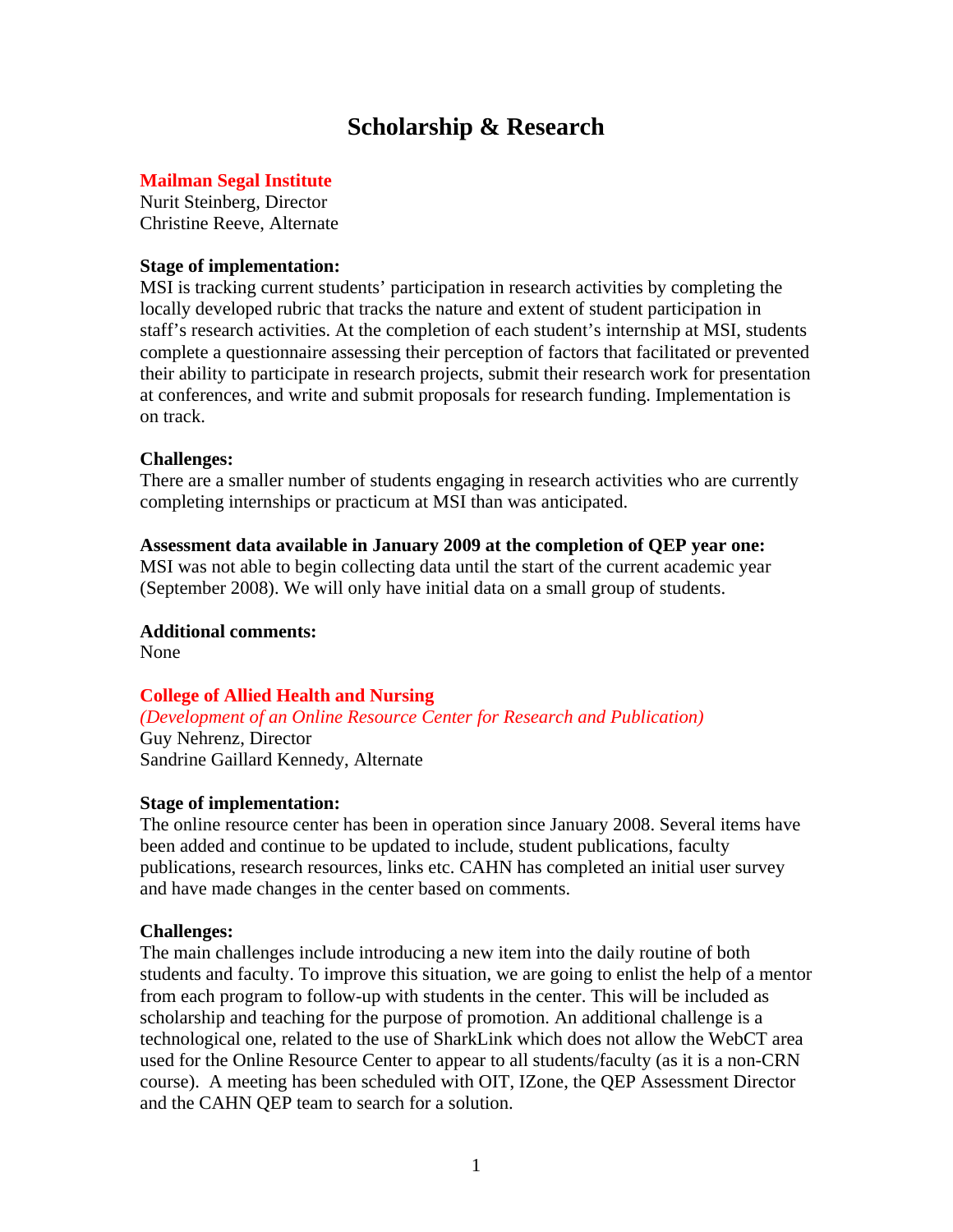#### **Assessment data available in January 2009 at the completion of QEP year one:**

As stated, we have initial survey data that has been put to use to improve and add to the center.

## **Additional comments:**

None

#### **College of Pharmacy**

**(***Student Engagement in Pharmacy Scholarship)* Lisa Deziel Evans, Director Silvia Rabionet, Alternate

#### **Stage of implementation:**

The College of Pharmacy QEP is in the process of developing an interest and engagement survey and collecting baseline information from our first year students related to their interest and engagement in pharmacy research and scholarship. An extensive literature review related to pharmacy students' interest and involvement in scholarly activity has been completed. First year students have been oriented on the use of the electronic portfolio and outcomes system and have been given a deadline of December 15 for completing the rubric related to college competencies. It is expected that the survey instrument will be developed by the end of this semester. As this is a longitudinal study, which the college expects to continue beyond SACS' five year mandate and hopes to publish, it is important to ensure that the survey is valid and reliable and that IRB approval has been obtained. Once IRB approval is obtained, data collection will begin.

#### **Challenges:**

Since the inception of the QEP program, the College of Pharmacy has had three representatives on the QEP committee. Unfortunately, the initial representatives encountered barriers to moving the project further but did not implement needed changes to ensure its feasibility. For example, the original QEP submitted by the college required summer research participation by undergraduate pre-pharmacy or pre-health professions students. Discussions with the administration of the Farquhar College of Arts and Sciences indicated that the targeted students, especially those in dual admissions programs, would not have time in their schedules, even in the summer, to participate in research activities. This issue was not resolved and changes were not implemented that would ensure a workable process. In addition, the original representatives did not include faculty in the QEP planning, leaving the college with limited information on expectations. The current representatives have made changes in the college's QEP plan, in conjunction with the Dean and the faculty, to focus on interest and engagement of scholarly activities by students in the pharmacy program. The related literature review has been completed, data collection instrument development is proceeding, and baseline data should be collected by the beginning of winter semester. Additional interested faculties are being recruited to work on this subject.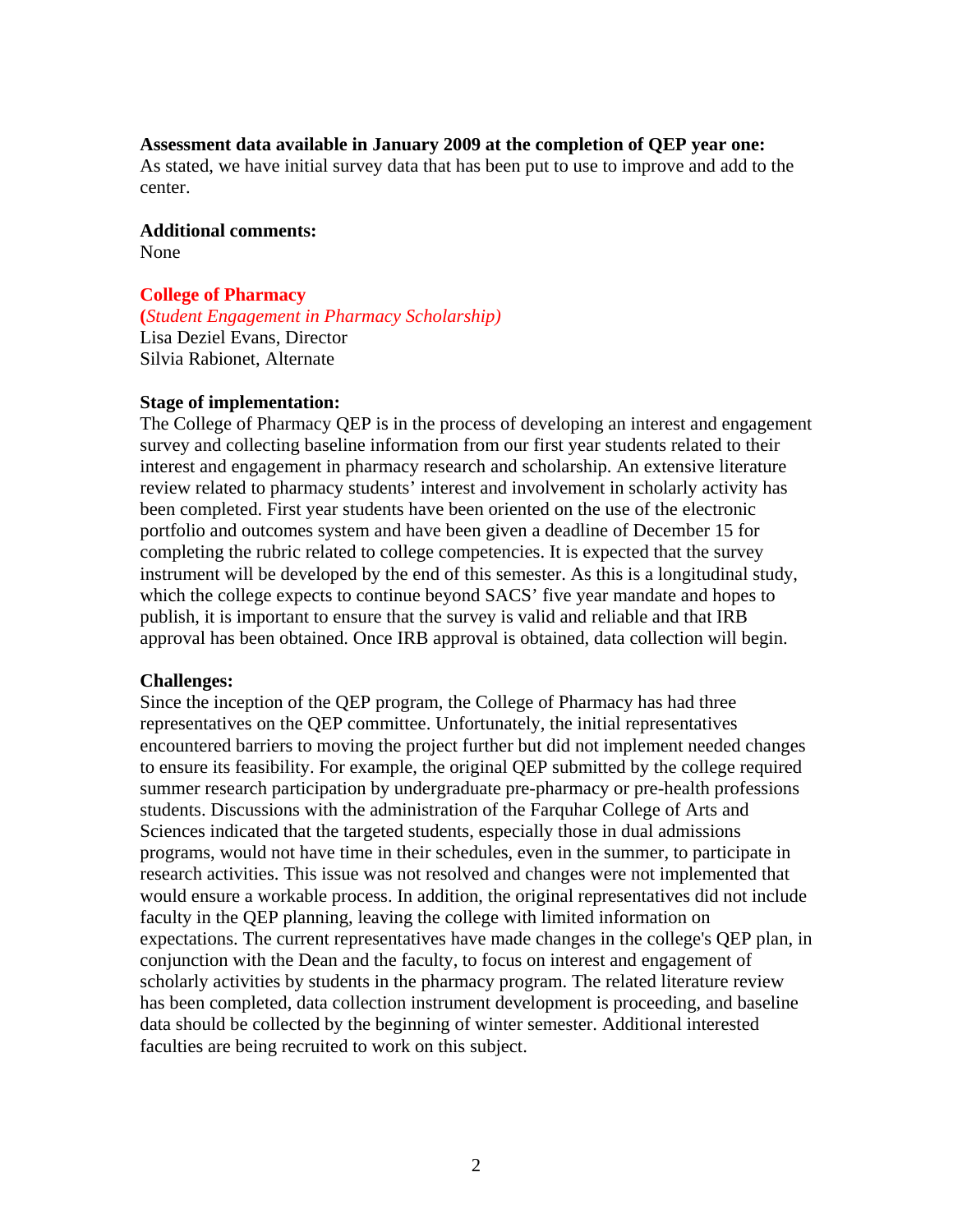#### **Assessment data available in January 2009 at the completion of QEP year one:**

Due to the recent changes in the project, it is unlikely that assessment data from current students will be available in January. However, it is expected that the survey instrument related to interest and engagement will be completed and the projected submitted to IRB by the beginning of the year. Once IRB approval is received, baseline data collection will begin and students will be surveyed on an annual basis. Once baseline data is collected, an information session on scholarship in pharmacy will be conducted for all first year students, and the survey will be re-administered. Additional data will be collected from students who are completing research electives, after their third year poster projects, and through the use of portfolios. Some baseline data has been collected from the Graduating Student and Alumni surveys and will be assessed in conjunction with the baseline data from the surveys.

#### **Additional comments:**

Dr. Silvia Rabionet has a strong research interest in this area and has done an extensive literature review related to student interest and engagement in pharmacy scholarship. Her expertise, with Dr. Lisa Deziel-Evans' assistance, should move this project forward quickly, putting the college's project back on track.

#### **Oceanographic Center**

*(Distinguished Marine Scientist Seminar)* Charles Messing, Director Richard Spieler, Alternate

#### **Stage of implementation:**

OSC has, so far, offered two seminars on schedule: Dr. Edith Widder (*Applications of Bioluminescence in Ocean Monitoring and Ecosystem Conservation*) in November 2007 and Dr. Nick Funicelli (*Bringing Science and Technology into Ecology: Marine Protected Areas from the Tortugas to the Kennedy Space Center*) in April 2008. Both were delivered to capacity audiences. The third seminar, scheduled for 14 November 2008, will be delivered by Dr. Shirley Pomponi of the Harbor Branch Oceanographic Institute (*Ocean and Human Health: Threats, Benefits, Challenges, & Choices*).

#### **Challenges:**

Challenges have been limited chiefly to scheduling: two invitees were interested in offering seminars but could not fit visits into their schedules for this year.

#### **Assessment data available in January 2009 at the completion of QEP year one:**

Assessment depends on data collected chiefly over a substantially longer period of time than the program has run, e.g., measures of learning outcomes rubrics recorded when students defend their theses, proportions of students completing thesis versus capstone tracks, and numbers of thesis-derived peer-reviewed publications. As a result, because we will only have had three seminars by the time the report card is due, we do not yet expect to be able to identify any changes in measures. However, we will submit all available measure data in January 2008. Much of this will serve as a baseline against which to gauge future changes.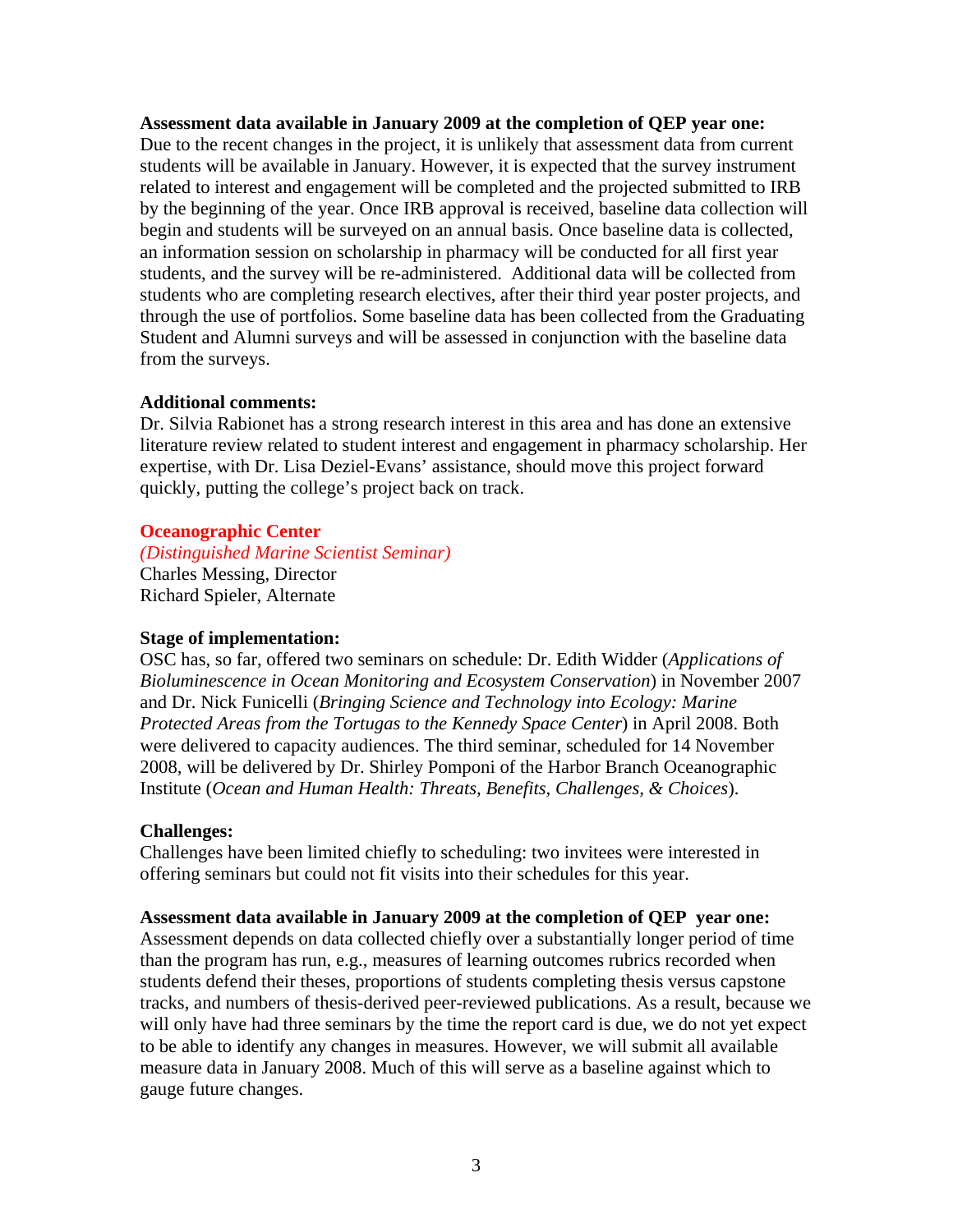# **Clinical Experience**

#### **Graduate School for Humanities and Social Sciences**

James Hibel, Director Alexia Georgakopolus, Alternate

#### **Stage of implementation:**

**GSHSS is** currently collecting the data on our four survey instruments and expects to begin preliminary data analysis soon.

#### **Challenges:**

GSHSS has been working on issues around implementing an Opinio survey, including identifying appropriate email sources for alumni. Given that we don't anticipate the response rate we'll require, we'll next face the challenge of sending the surveys out as hard copies, as needed.

**Assessment data available in January 2009 at the completion of QEP year one:**  GSHSS expects to have data available.

**Additional comments:**  None

#### **College of Optometry**

*(Enhancing Optometry Student Engagement in Clinical Externships)*  Kim Reed, Director No alternate identified

#### **Stage of implementation:**

Presently, COO is ending the second assessment cycle of fourth year students using the new assessment/grading rubric that was developed during the early part of year 1 of our QEP. At our mid-year fourth year congress Nov 3 and 4, we will survey this first group of fourth year students regarding their perceptions of the new system, particularly as it relates to enhancing the learning experience. As we gather data from this class related to our QEP, we will share that information with the specialty and primary care service chiefs, who will in turn refine the pre- and post- tests where needed. Skills surveys of fourth and third year students were done in May using the Opinio® software provided by NSU; this will be done each April/May throughout the QEP cycle and likely annually thereafter as well. Alumni surveys are done less frequently; the timeline for our next alumni survey will be determined by College Administration. Because the Gallup poll (and our follow-up surveys) illuminated the former clinic grading system as an area of relative weakness for the College, we are especially interested in our 2008 Gallup results for the current third year class. Although the third year students do not participate in externships, they are being evaluated using the same assessment rubric generated from the QEP, and their feedback is vital to our ongoing improvement as a College.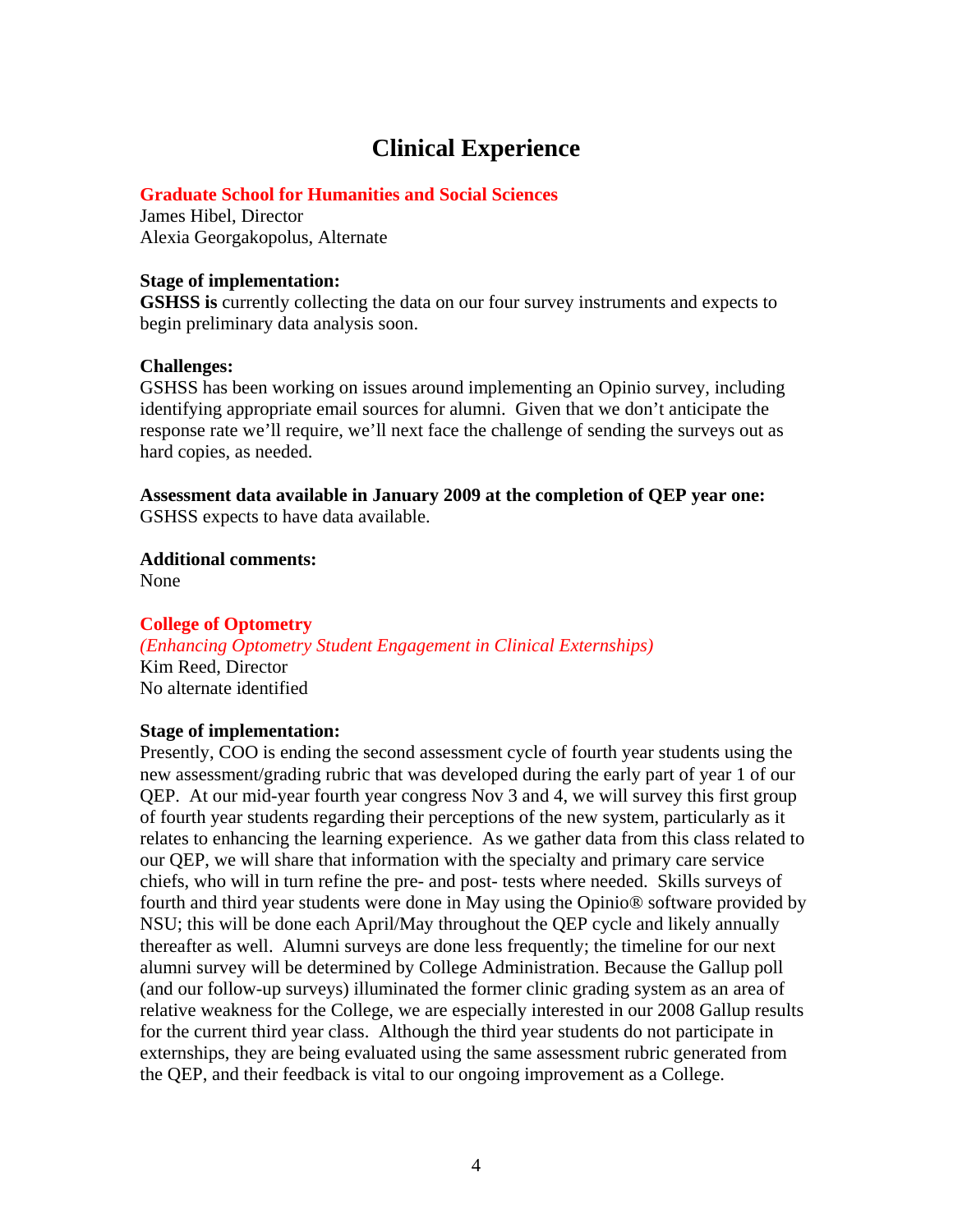#### **Challenges:**

Because of the size and complexity of our externship program, effective communication with our site directors is sometimes less efficient than would be ideal. We have encountered unexpected difficulty in communicating the proper intent and use of the new assessment rubric, a difficulty which we hope will be reduced and eliminated by the end of the academic year 2008 – 2009.

#### **Assessment data available in January 2009 at the completion of QEP year one:**

**COO** will have a solid foundation of baseline assessment and survey data, and preliminary survey data about the new grading/assessment form in January 2009. Alumni data will not be available as the survey has not yet been administered.

#### **Additional comments:**

None

#### **College for Psychological Studies**

Ana Fins, Director Sarah Valley-Gray, Alternate

#### **Stage of implementation:**

The Center for Psychological Studies' plan focused on the transition from "theory to practice" in its clinical training programs. Early in the QEP planning stages student, faculty and supervisor input was requested to determine areas of clinical training to further enhance. The overall plan centers on two main areas: 1) additional training/improvements to practice prior to the first clinical training experience (via prepracticum training and Professional Development Institute), and 2) strengthening communication, feedback, and involvement with practicum/intern supervisors.

Based on the initial input, the doctoral program revamped the pre-practicum experience beginning with the winter term 2008. This incorporated more practical (hands-on) experiences into the semester-long course that precedes their placement into the first practicum. Furthermore, the first Professional Development Institute (PDI) was held May 30-31, 2008. The PDI centers on the complex areas encountered by students in practicum. In addition to the student training, doctoral, specialist and masters practicum supervisors were provided with continuing education workshops (on campus and at the Orlando student educational center) designed to enhance communication with supervisors, obtain feedback on student performance and ways to improve training, and assist them in enhancing their skills in supervision.

Currently we are retooling the pre-practicum course based on feedback from students in preparation for Winter 2009. Exploring ways to implement aspects of this training into the practicum training of the other programs is in process. The second Professional Development Institute is scheduled for May 29 and 30, 2009. New workshops for practicum supervisors are currently being planned, as well as visits to practicum sites. The site visits are designed to further enhance CPS-practicum site communications.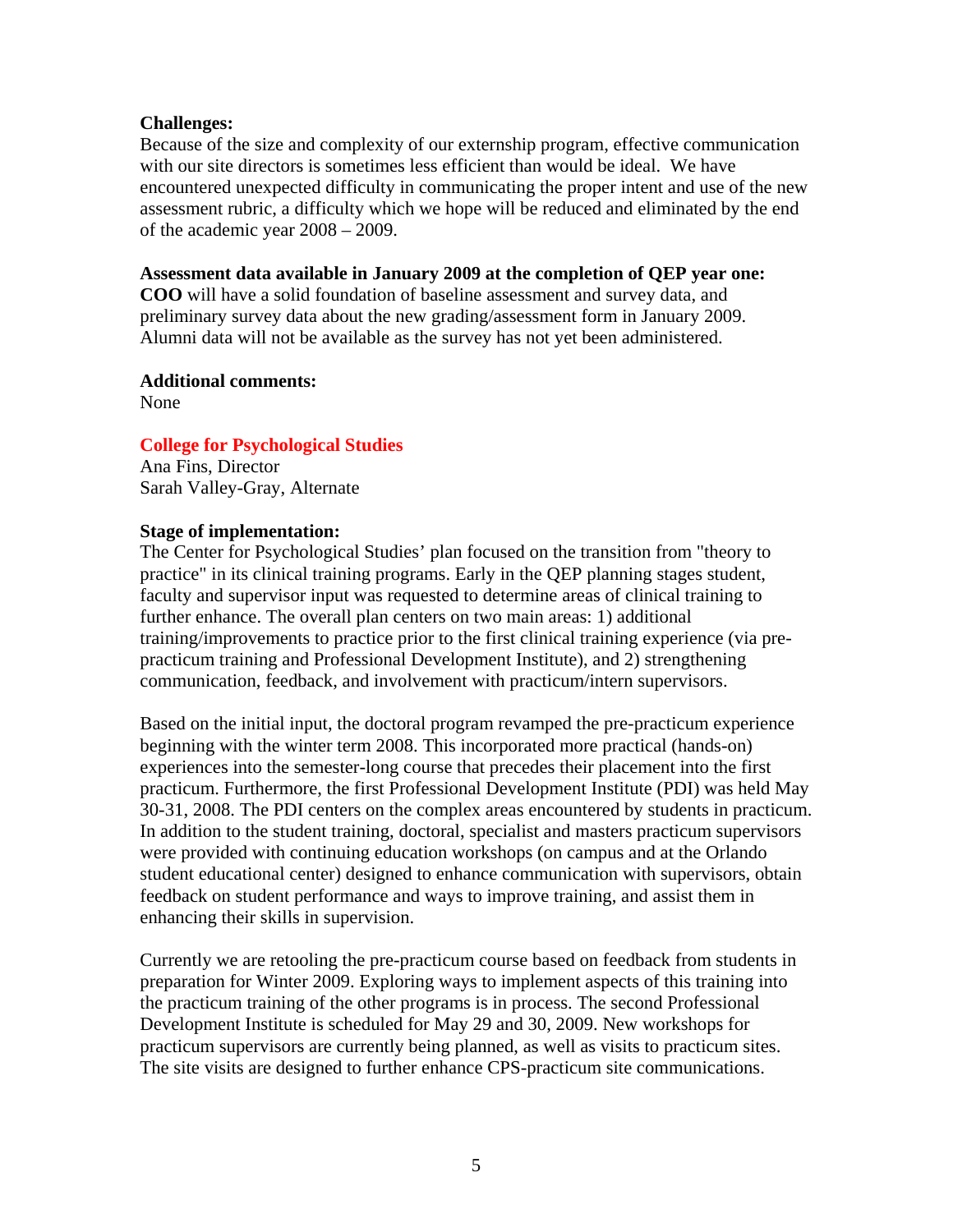Moreover, students will be surveyed regarding their practicum experiences and preparation during the winter semester.

#### **Challenges:**

The primary challenge we face is increasing PDI attendance this coming year. While student registration for the inaugural PDI conference was high, many did not show up on the dates of the conference. We are identifying ways to increase attendance for the next PDI conference.

#### **Assessment data available in January 2009 at the completion of QEP year one:**

**CPS** collected direct and indirect data in the 2008 pre-practicum course and PDI. Currently data sets for these data are being created. Once the data are organized, we will begin analyzing the results and will be able to provide these by January 2008.

#### **Additional comments:**

None

#### **College of Dental Medicine**

Gimol Thomas-George, Director Steven Kelner, Alternate

#### **Stage of implementation:**

A new QEP Director and Alternate were recently appointed. They are currently reviewing the assessment methods and tools and expect to start the implementation process in the near future.

#### **Challenges:**

Due to the heavy schedules of the CDM faculty members, it will be difficult to get several faculty members' participation in the QEP processes

#### **Assessment data available in January 2009 at the completion of QEP year one:**

It is expected that preliminary assessment data will be available in January.

**Additional comments:**  None

## **Shepard Broad Law Center**

Angela Gilmore, Director Gail Richmond, Alternate

#### **Stage of implementation:**

During October 2008, the Law Center administered the pre and post tests designed to measure "student level of familiarity with clinical practica and offerings" to the part-time students who will be eligible to register for clinical practica next academic year. We are in the process of entering into a spreadsheet enrollment statistics that will allow us to compare full-time and part-time student participation in practica and practica substitutes.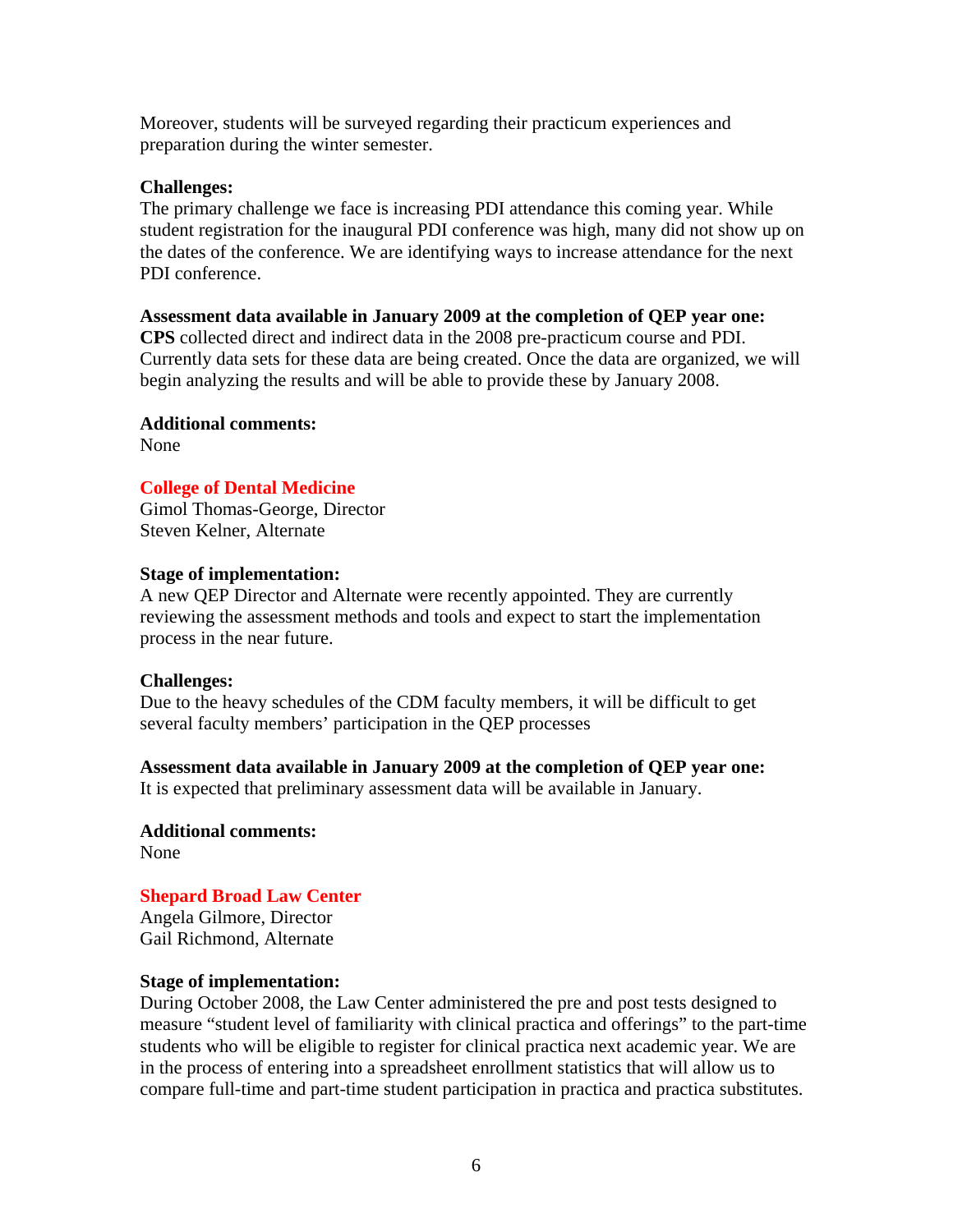We are finalizing the student self-assessment of skills, the faculty assessment of student skills and the supervisor assessment of student skills. We intend to administer the assessments during November or December 2008.

#### **Challenges:**

Fewer students than we expected took the pre and post tests. We imagine we will have similar challenges with the student self-assessment but not with the faculty and supervisor assessments.

#### **Assessment data available in January 2009 at the completion of QEP year one:**  Yes.

#### **Additional comments:**

We are currently discussing ways to increase student "buy in". One idea is to familiarize students with the Law Center's QEP earlier in their law school careers – perhaps during the first year of law school.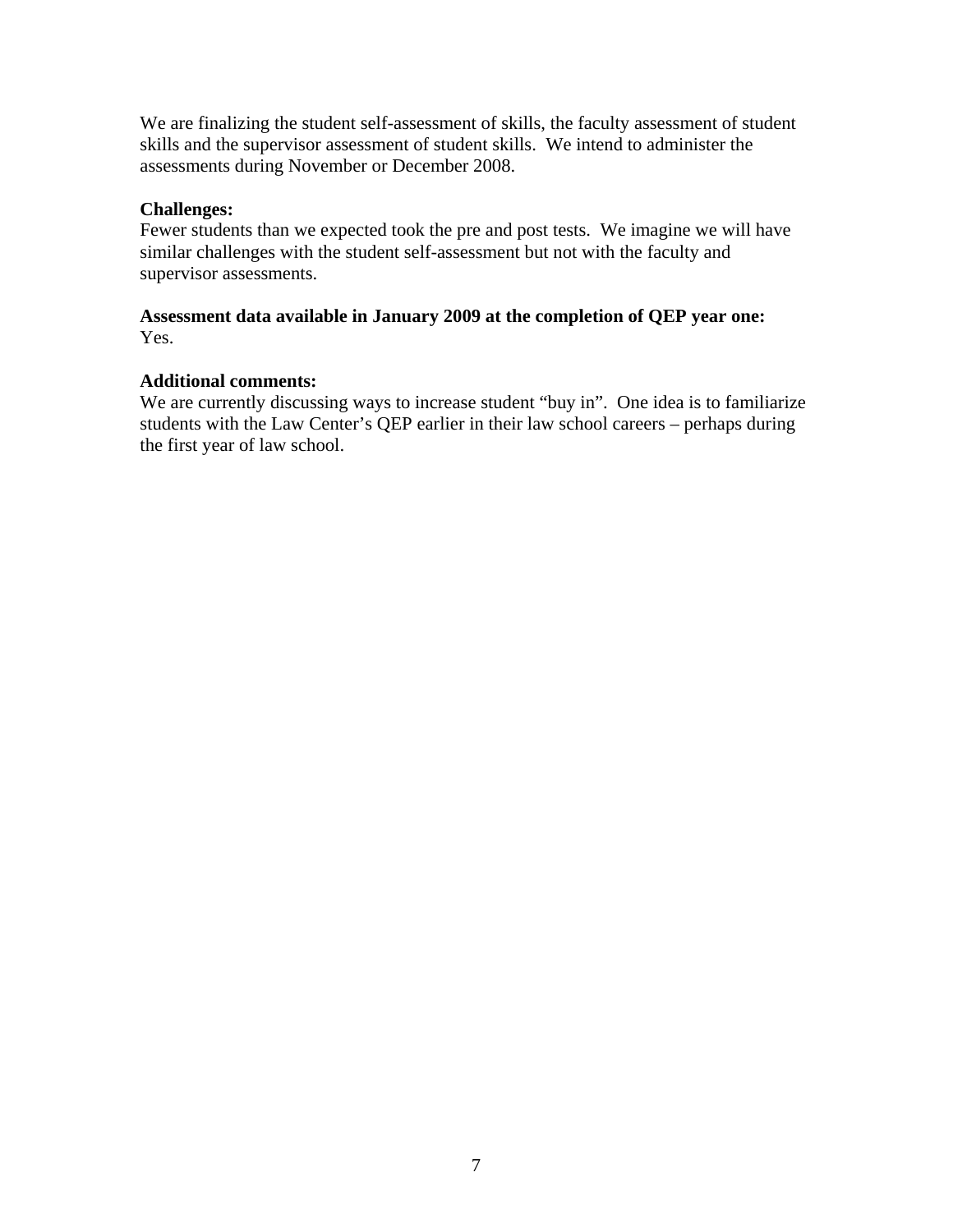# **Dialogue & Exchange**

#### **Graduate School of Computer and Information Sciences**

*(Blended Learning: Enhancing Student Engagement in Campus-based Courses with Online Discussion Activities)* 

Laurie Dringus, Director Amon Seagull, Alternate

#### **Stage of implementation:**

The GSCIS project is underway. We began implementation and assessment in winter 2008, continuing in spring 08 and fall 08.

#### **Challenges:**

Perhaps our main challenge has been to streamline our assessment process. Our survey and data collection methods have evolved. We believe we now have a good system for assessment as we continue in fall 08. Another challenge is simply helping participating faculty and students maintain an awareness of the QEP. We communicate with our faculty often through email communications, meetings, and updates on our P-21 wiki. We would like to see more activity in the wiki, but we do know that it takes time to achieve a steady awareness.

#### **Assessment data available in January 2009 at the completion of QEP year one:**

Yes, we have assessment data from winter 08, spring 08, and will include fall 08 in the January report.

#### **Additional comments:**

We've observed that the QEP needs a sustained commitment by both higher administration and faculty. Participating faculty in our project should be commended regularly for their efforts.

#### **Farquhar College of Arts and Sciences**

*(A Quasi-Correlational Technique to Examine the Relationship between Perceptions of the Influence of Course-Based Discussion on Classroom Performance)*  Allan Schulman, Director Naomi D'Alessio, Alternate

#### **Stage of implementation:**

Currently examining those courses with multiple sections (e.g. introductory/survey courses) to determine if there is a relationship between a section's mean score on each of three QEP-related questions on the course evaluation form and mean grade for that particular section.

#### **Challenges:**

None; unobtrusive measures embedded in pre-existing measurement instrument used in all classes. Faculty has been engaged throughout the process including discussions at faculty workshops and meetings.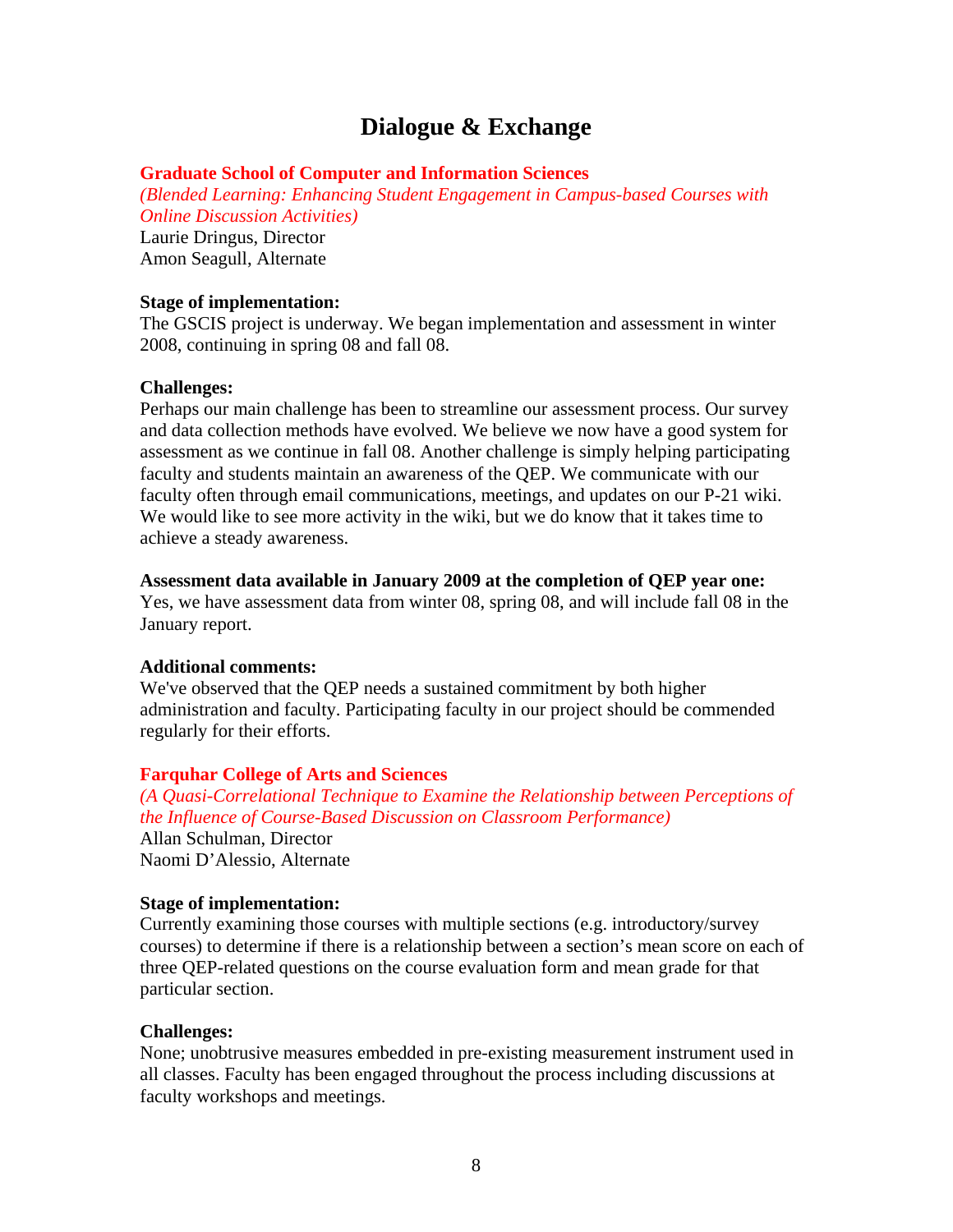#### **Assessment data available in January 2009 at the completion of QEP year one:**  Yes

**Additional comments:**  None

**College of Medical Sciences**  Howard Hada, Director

Lori Dribin, Alternate

#### **Stage of implementation:**

By the end of December, 2008, the CMS plan will have been fully implemented for 1.5 academic years.

#### **Challenges:**

Prior to establishment of a QEP Committee, with a representative from each department, protocol information and responsibilities for faculty and data collection was problematic.

#### **Assessment data available in January 2009 at the completion of QEP year one:**  Yes

**Additional comments:**  None

#### **School of Business and Entrepreneurship**

Peter Finley, Director Leslie Tworoger, Alternate

#### **Stage of implementation:**

The course is currently being offered as a pilot by Dr. Jeff Fountain, and has eleven students enrolled. The course will run for the second eight weeks of the fall term, 2008. Data should be available at the end of the course (mid-December). Dr. Fountain will be tracking the number of posts made for each topic, the number of posts made by each student, and will be keeping track of emails and other correspondence from students that can be used to analyze the course and help us troubleshoot the course in the future. Further, Dr. Fountain and the students will be asked to complete a post-experience survey that was created to addresses the assessment questions presented in the QEP matrix.

#### **Challenges:**

Adding a course to the graduation requirements that asks students to complete work on a pass/fail basis for zero credits could present a challenge. The pilot will help determine whether this is a feasible expectation. In the event that there is considerable "push back" from the students, the possibility of attaching this course to an existing, for-credit course could be explored. Further, the size and scope of the QEP plan is a concern, particularly as the School of Business continues to grow its undergraduate population.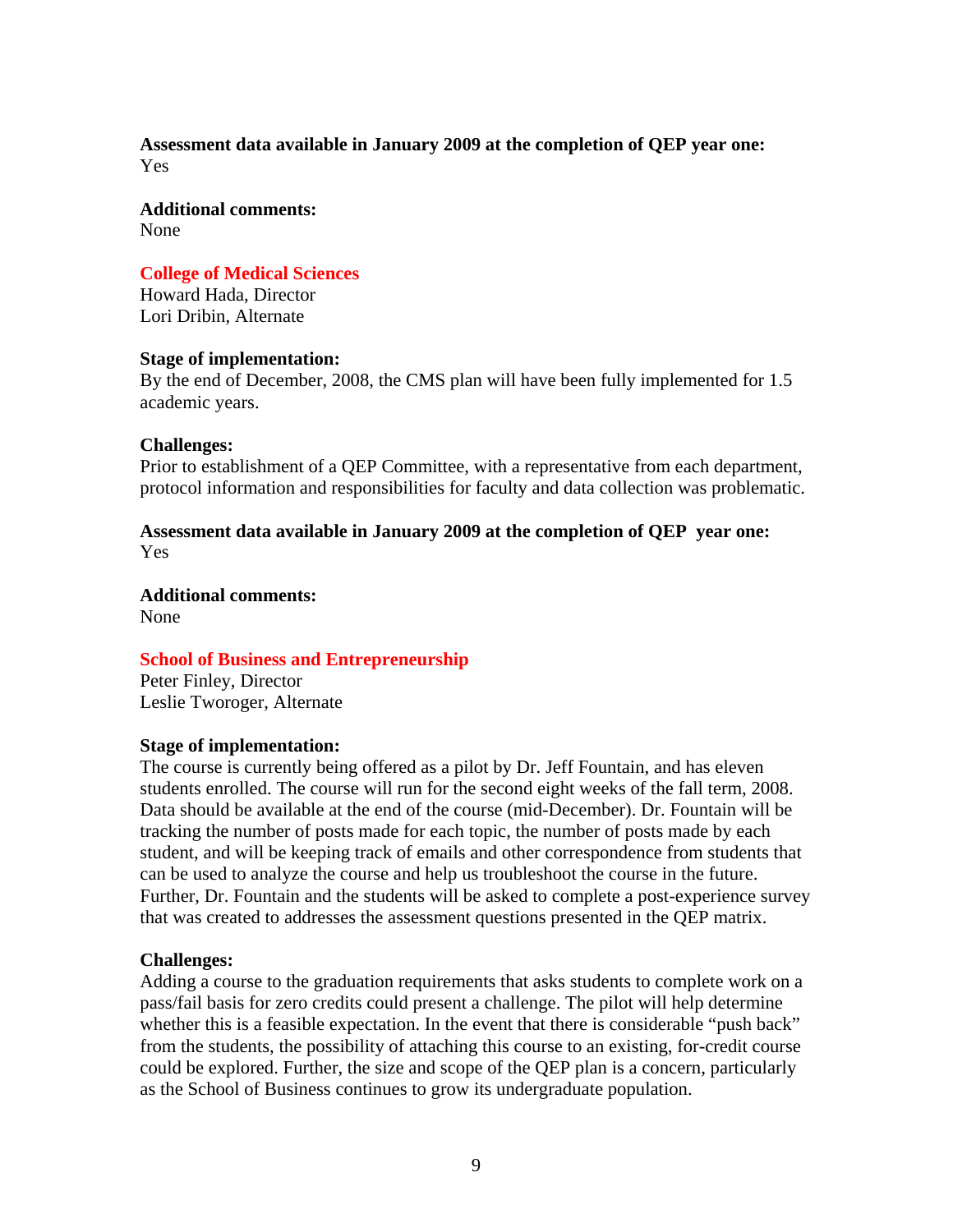#### **Assessment data available in January 2009 at the completion of QEP year one:**

Assessment data for the pilot study will be available in late December. This data will include the results of the student surveys, the professor's survey, the number of posts per topic and per student, as well as qualitative information from the professor.

#### **Additional comments:**

None

#### **Fischler School of Education and Human Services**

*(Problem Based Learning )*  Maryellen Maher, Director Soledad Arguelles, Alternate

#### **Stage of implementation:**

Four distinct phases have been incorporated into the FSEHS QEP as follows: Phase I – Planning; Phase II – Development; Phase III – Implementation; and Phase IV – Evaluation. The third phase, implementation, will occur at the undergraduate and doctoral level effective 2009 Winter Term; implementation will occur at the master's level effective 2009 Fall Term.

#### **Challenges:**

None

#### **Assessment data available in January 2009 at the completion of QEP year one:**

Assessment data will be available at the end of the 2009 Winter Term as this is the first term the PBL Simulation will be implemented with doctoral students (i.e., Leadership Simulation) and undergraduate students (i.e., Diversity Simulation) and at the end of the 2009 Fall Term for master's students (i.e., Professional Code of Conduct Simulation).

#### **Additional comments:**

The PBL Simulations are linked directly to programmatic learning outcomes across degree levels as follows:

Problem Solving Inquiry and Critical Thinking Communication Leadership Development

#### **College of Osteopathic Medicine**

*(Academical Societies)*  Albert W. Whitehead, Director Steve Bowen, Alternate

#### **Stage of implementation:**

Implemented, as planned in 2008.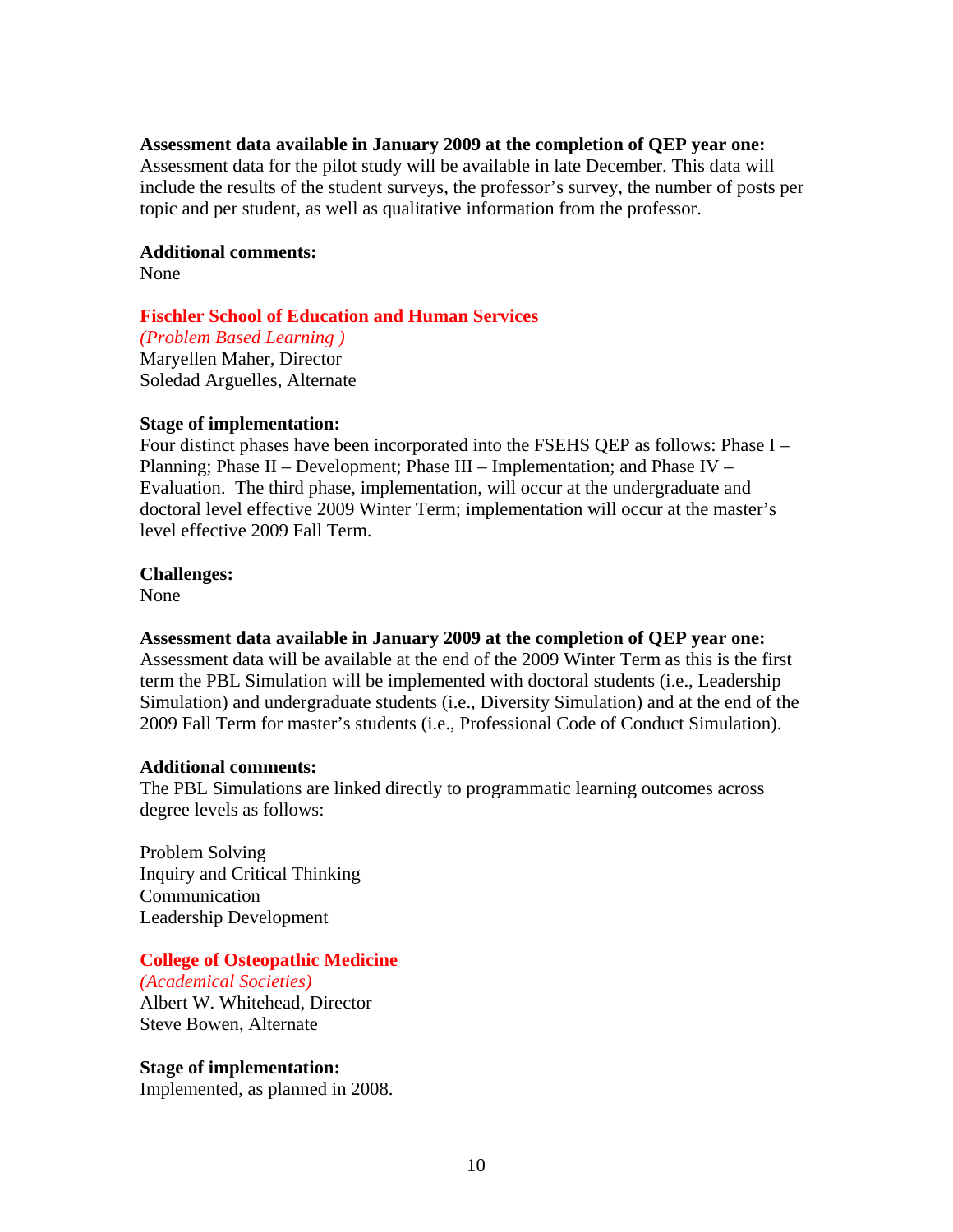Academical Societies have been implemented in all years of the medical student-body. In phase one, the focus was creating a sense of community within each society. All societies participated in monthly academic and social events and a annual COM Cup Event was held at the end of the academic year that was a "capstone" experience of society activities. Phase II included creating the Excellence in Peer Mentor Program and Wellness Program. Students in each society selected individuals 3 student/society for EMPs and 2 students/society to act as Wellness Directors. The EPMs provide mentorship to all students in their society and created a collegial atmosphere in which to seek out assistance for academic and personal reasons. Wellness Directors plan activities throughout the year promoting health, and wellness. Presenting we are instituting more faculty engagement in to the societies. Faculty members have volunteered to be members of the society and act as advisors.

#### **Challenges:**

The implementation of the Academical Societies have gone smoothly and have become an integral part of student-body life both academically and socially. The barrier for continued success has been the approval of funding for the societies. In 2008-09, the budget request was denied. We have requested funding again for 2008-09

#### **Assessment data available in January 2009 at the completion of QEP year one:**

Initial assessment through participation records, and student surveys have been positive. Outcomes have been limited due to the philosophy of the AS is based on the student's entire experience in medical school and as alumni.

#### **Additional comments:**

None

#### **University School**

Robyn Kaiyal, Director Elizabeth Brennan, Alternate

#### **Stage of implementation:**

In 2007-2008, University School implemented its QEP pilot program. Three Upper School teachers began using WebCT as an additional resource tool in a blended classroom setting in American History AP, Geometry and Statistics Honors and Science Honors. According to assessment data generated from both students and faculty, the pilot program succeeded in addressing the QEP's stated goals. Faculty and students perceived an increase and improvement in communication between students and students and students and teachers when compared to baseline performance levels. As a result, student achievement improved in the classroom. Furthermore, students felt that they received the skills needed to take future on-line university courses.

The pilot program also acted as a bridging activity between the Upper School and NSU. Faculty, however, noted that for future reference, it would beneficial to take full advantage of all aspects of WebCT which include whiteboard, more live chats, video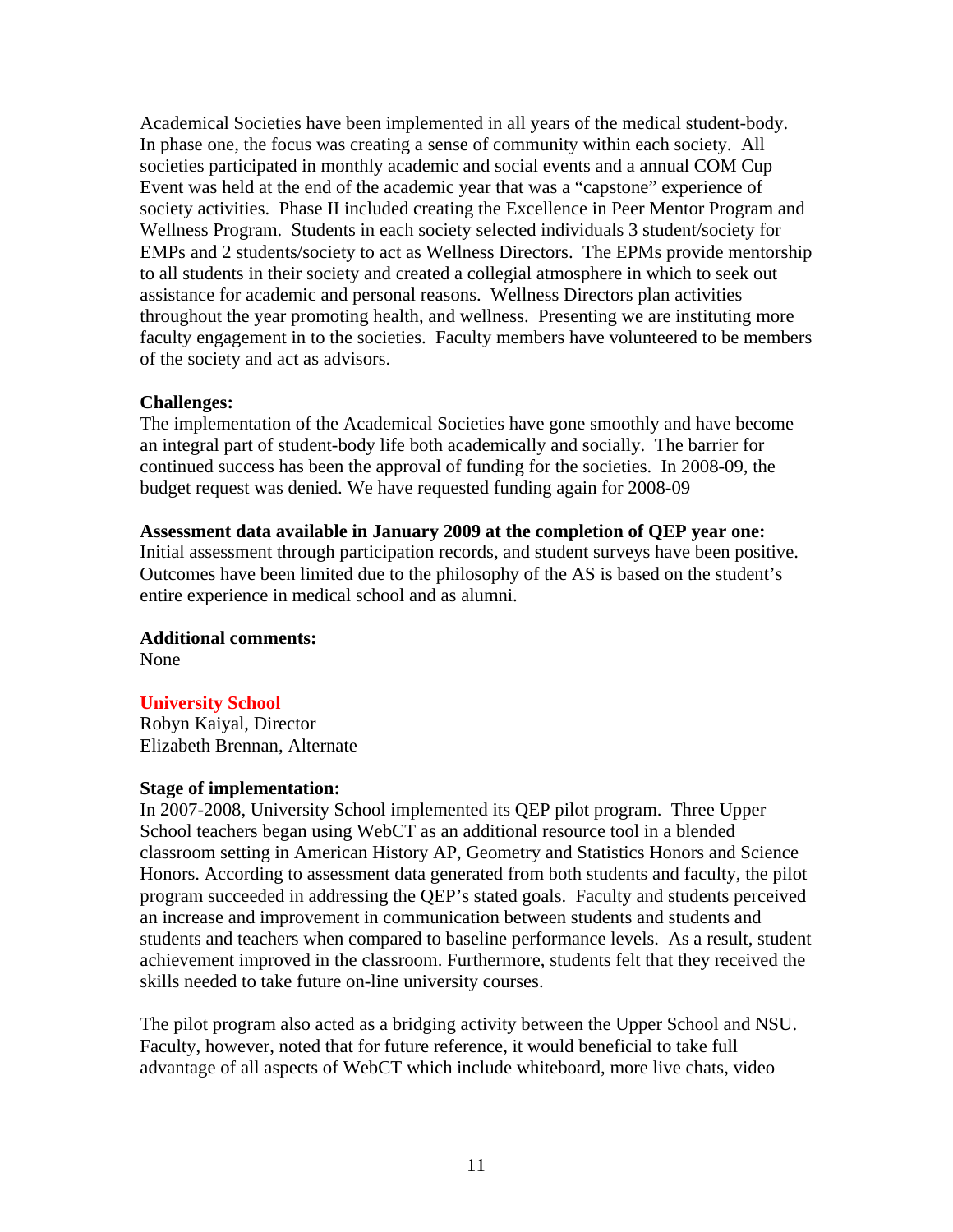links, etc. in order to use WebCT as a core part of the course rather than a simple resource tool.

This school year, 14 additional faculty members, with a minimum of two faculty members per department, are in the process of implementing WebCT as a resource tool in a blended classroom setting. At present, teachers are required to post discussions threads and assignment links and correspond via email to enhance academic engagement. The three teachers from the pilot study continue to implement WebCT in their classrooms as well.

Anecdotal data suggests that students and faculty both perceive an increase in dialogue and exchange, and that students want their teachers to use WebCT in all of their classes. Students involved in after-school sports and the performing arts rely on WebCT to access past assignments and notes they missed in class due to early dismissals, and appreciate the accessibility of teachers willing to meet on line after-hours and/or the tutorials posted after classes.

A number of official meetings between administration and the QEP facilitator have occurred since August 2008. During these meetings, updates on QEP implementation is discussed, as well as any challenges faculty and students have confronted. In addition, the QEP is an area of focus within the school's strategic plan and SAC's improvement plan. Accordingly, updates regarding QEP implementation and its progress are presented at faculty meetings. In April 2008, a wiki was created that included the QEP's objectives and goals. This year a separate wiki will be created for just the QEP.

#### **Challenges:**

Faculty is very supportive of the project, understand its goals, and look forward to becoming active participants. There is little resistance, if any, to the project's implementation. The only challenge the faculty faces relates to the time in which it takes for students to receive user names and passwords. As a result, access to WebCT is delayed until the technological aspects are resolved. Refinement of that system is in discussion now between Diane Lippe, Diane Valovich and NSU.

#### **Assessment data available in January 2009 at the completion of QEP year one:**

Mid-year assessment data will be collected in December; however, since the QEP works around the  $PK-12<sup>th</sup>$  grade University School calendar, all official data will not be collected until May 2009, upon conclusion of each course. At that time, qualitative and quantitative data will be collected. This data will include: internally developed student/faculty surveys, faculty based rubrics, and tally scores.

#### **Additional comments:**

Since the QEP is a "work in progress", administration has seen a need to review the wording in the learning matrix to make sure the objectives, as well as the direct and indirect measures, directly communicate the program's overall goal. Neither the objectives nor the measurements will change; however, the style of language may be edited to express the project's goals more clearly.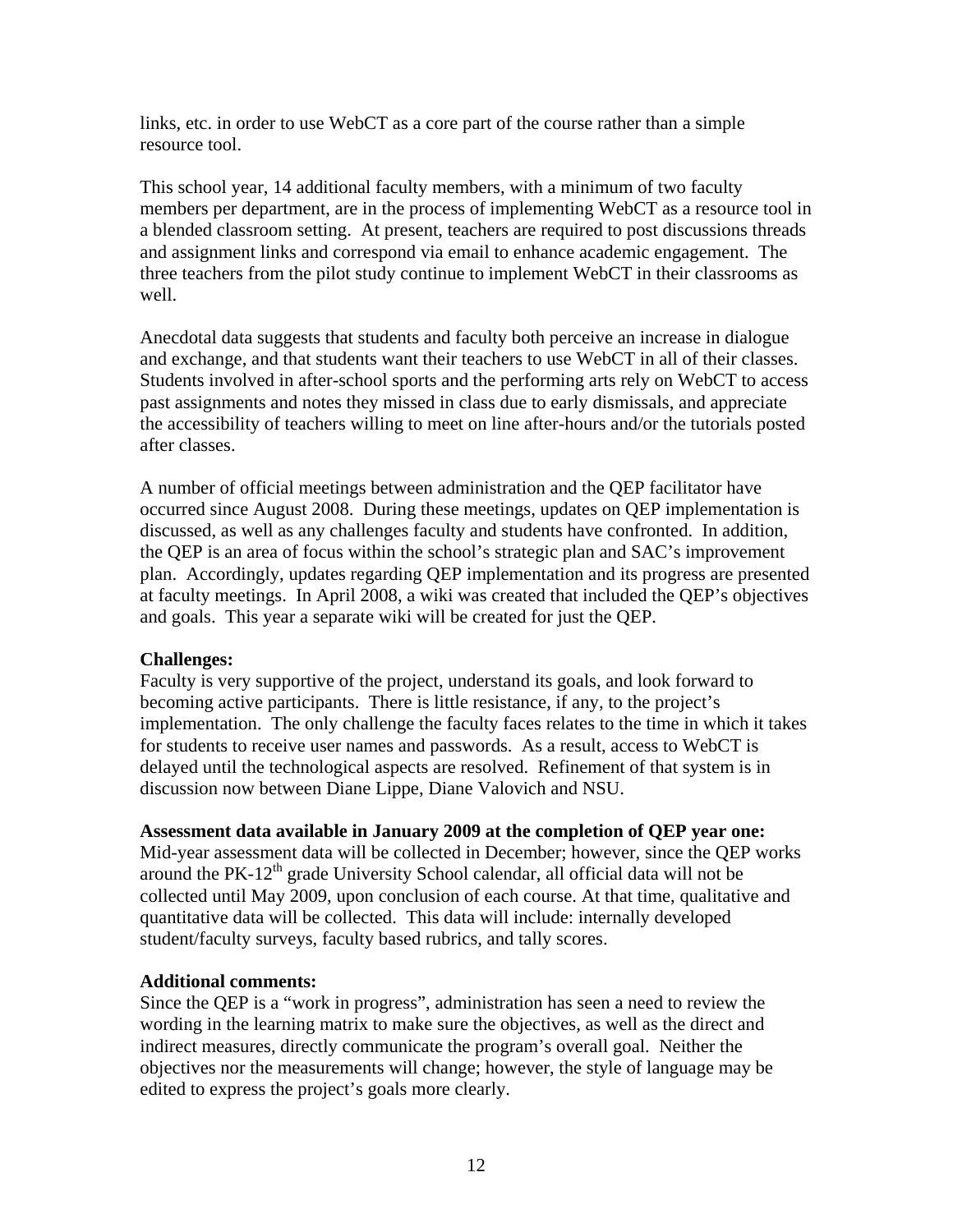# **APPENDIX A**  QEP Matrixes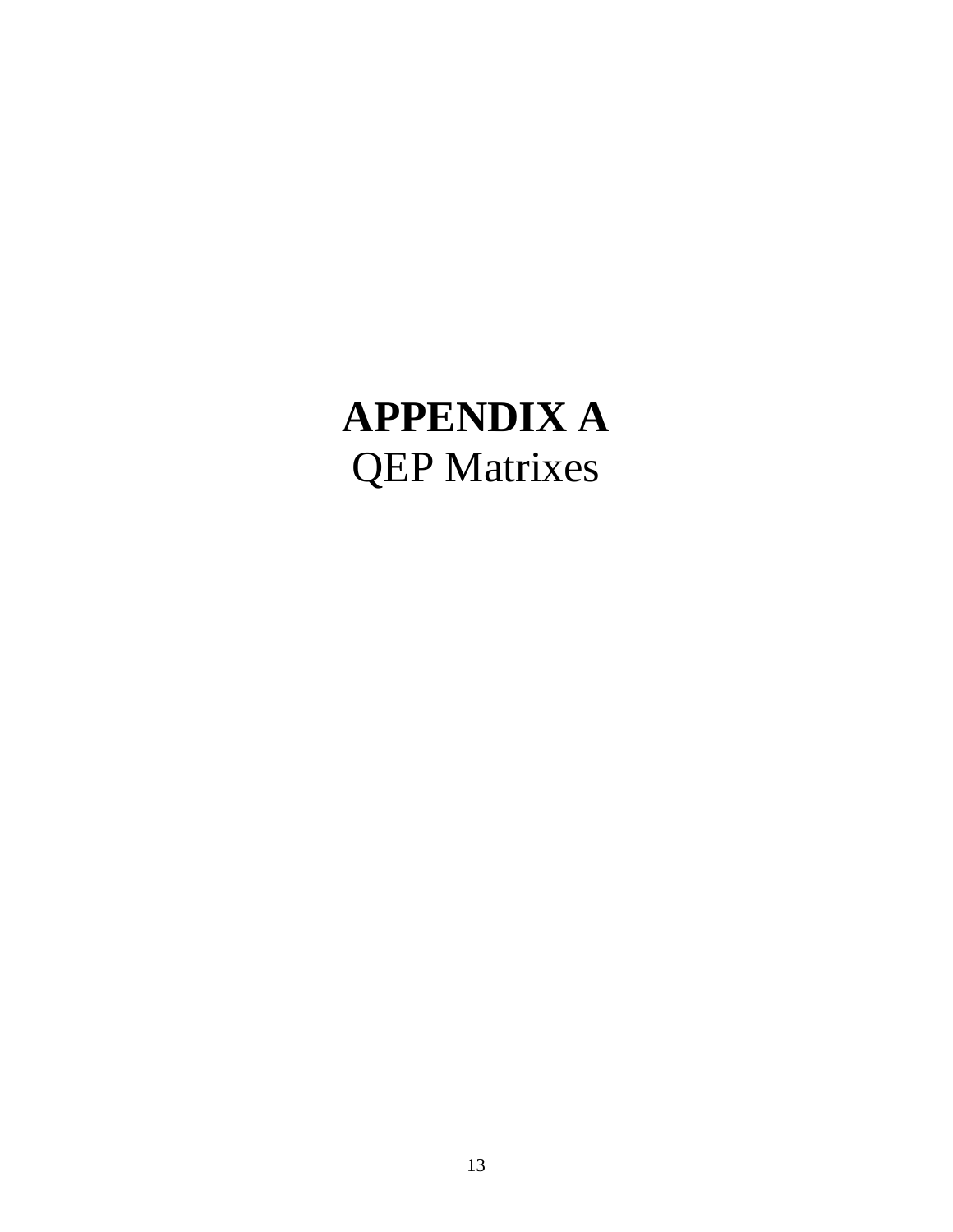## **Mailman Segal Institute**

| <b>Enhancing academic</b><br>engagement through<br>scholarship and<br>research                                                                                                                         | <b>Measure</b>                                                                                          | <b>Instrument</b>                                                                                                                                                                                                                                                                                                                                                                |                                                                                                                                                                                                         | Anticipated use of data to improve<br>student learning                                                                                                                                                                                                                                                                                                                                                                                                                                            |
|--------------------------------------------------------------------------------------------------------------------------------------------------------------------------------------------------------|---------------------------------------------------------------------------------------------------------|----------------------------------------------------------------------------------------------------------------------------------------------------------------------------------------------------------------------------------------------------------------------------------------------------------------------------------------------------------------------------------|---------------------------------------------------------------------------------------------------------------------------------------------------------------------------------------------------------|---------------------------------------------------------------------------------------------------------------------------------------------------------------------------------------------------------------------------------------------------------------------------------------------------------------------------------------------------------------------------------------------------------------------------------------------------------------------------------------------------|
|                                                                                                                                                                                                        |                                                                                                         | <b>Direct</b>                                                                                                                                                                                                                                                                                                                                                                    | <b>Indirect</b>                                                                                                                                                                                         |                                                                                                                                                                                                                                                                                                                                                                                                                                                                                                   |
| Students will demonstrate<br>enhanced academic<br>engagement in their<br>scholarship and research<br>by increasing presentation<br>of cases and research<br>projects at conventions                    | Annual count of<br>presentations.<br>Student satisfaction<br>measure                                    | A tracking form to measure<br>frequency of students'<br>submissions and acceptance<br>of presentations to local,<br>state and national<br>conferences.                                                                                                                                                                                                                           | A questionnaire will be<br>developed to ask students<br>their perception of factors that<br>facilitated or prevented them<br>from submitting and<br>presenting their work at<br>conferences.            | The total count of presentations will help determine if<br>student academic engagement in scholarship and<br>research is being accomplished. The expectation is for<br>the number to increase. The process of engaging<br>students in research will be assessed to determine<br>aspects not supportive of student engagement and<br>revisions will be made. Students' responses will<br>provide information about the factors supporting or<br>preventing the ability to submit and present work. |
| Students will demonstrate<br>enhanced academic<br>engagement in their<br>scholarship and research<br>by improving participation<br>in staff research projects                                          | Supervisor assessment<br>and self-assessment<br>through locally developed<br>rubrics                    | A locally developed rubric<br>will be used to track the<br>level of competence in<br>research accomplishments.<br>Included in the rubric are<br>measures for<br>implementation, data<br>collection, data analyses,<br>entry, report writing, and<br>data dissemination. The<br>individualized rubric<br>includes goals for tracking<br>the mastery of<br>predetermined criteria. | A questionnaire will be<br>developed to ask students<br>their perception of factors that<br>facilitated or prevented them<br>from participating in the<br>different aspects of the<br>research process. | The assessments will be administered at different<br>points during the student practicum or internship<br>experience to assess student participation. Responses<br>will help in the identification of processes supporting<br>or impeding participation. The rubric will help ensure<br>student engagement in all aspects of the research<br>process. Modifications may be made to ensure<br>engagement and participation.                                                                        |
| Students will demonstrate<br>enhanced academic<br>engagement in their<br>scholarship and research<br>by improving the quality<br>and quantity of research<br>proposal submissions for<br>grant funding | Annual count of proposals<br>submitted and accepted,<br>and the use of locally<br>developed instruments | A tracking form to record<br>frequency of students'<br>submission and acceptance<br>of research proposals for<br>grant funding.                                                                                                                                                                                                                                                  | A questionnaire to assess<br>students' perception of factors<br>that facilitated or prevented<br>the ability to write and submit<br>a proposal for grant funding.                                       | The total count of proposals submitted will help<br>determine if this aspect of engagement is being<br>accomplished. If no increase, then support and<br>guidance provided to students to submit proposals will<br>be re-evaluated and adapted. The questionnaire will<br>provide information about the effectiveness of<br>student/faculty collaboration and will inform about<br>areas that might need modification.                                                                            |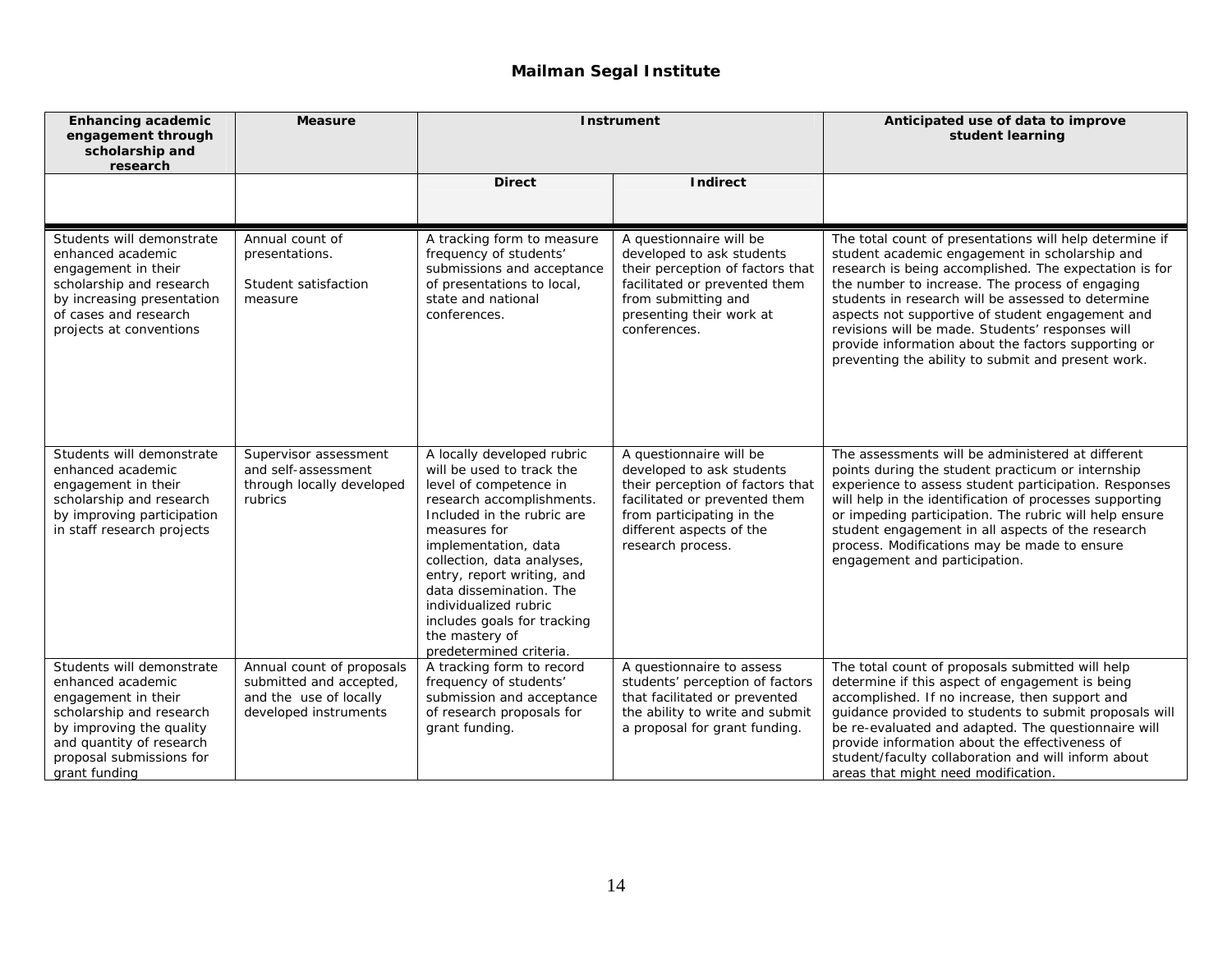#### **College of Allied Health and Nursing**

| <b>Enhancing academic</b><br>engagement through<br>scholarship and research                                                                                                                                  | <b>Measure</b>                                                                                                                           | <b>Instrument</b>                                                                                                                  |                                                                                                   | Anticipated use of data to improve<br>student learning                                                                                                                                                                                                                                                                                 |
|--------------------------------------------------------------------------------------------------------------------------------------------------------------------------------------------------------------|------------------------------------------------------------------------------------------------------------------------------------------|------------------------------------------------------------------------------------------------------------------------------------|---------------------------------------------------------------------------------------------------|----------------------------------------------------------------------------------------------------------------------------------------------------------------------------------------------------------------------------------------------------------------------------------------------------------------------------------------|
|                                                                                                                                                                                                              |                                                                                                                                          | <b>Direct</b>                                                                                                                      | <b>Indirect</b>                                                                                   |                                                                                                                                                                                                                                                                                                                                        |
| Students will perceive benefit<br>from the ability to share<br>research interests between<br>students and faculty of the<br>various programs in the<br>College of Allied Health and<br>Nursing.              | Satisfaction with<br>research assistance<br>and collaboration.<br>Satisfaction with<br>center in general.                                |                                                                                                                                    | Locally developed<br>survey instrument<br>administered through<br>WebCT.                          | Will assist in developing focused assistance<br>methods in the area of research. Will allow<br>planning an implementation of new assistance<br>programs within the Research center.                                                                                                                                                    |
| Students will demonstrate<br>knowledge of the procedures<br>necessary to obtain IRB<br>approval for their research.                                                                                          | Knowledge of<br>research, human<br>subjects and IRB<br>procedures.                                                                       | Successful<br>completion of CITI<br>training program<br>(certificate must be<br>submitted through<br>research center).             | WebCT quiz on IRB<br>procedures                                                                   | Submission of CITI certificate will allow the College<br>to assure training has been successfully completed.<br>Results of the quiz will provide information on<br>areas needing improvement.                                                                                                                                          |
| Students will actively engage<br>in discussion about research<br>interests and projects with<br>other students and faculty in<br>the student/research faculty<br>center.                                     | Measure of student<br>and faculty<br>interaction on<br>discussion board.                                                                 | Measure of frequency<br>of access and<br>number of posts<br>(quantitative)<br>Measure of quality of<br>discussion<br>(qualitative) |                                                                                                   | Themes identified through discussion posts analysis<br>will indicate students' areas of interest. This will<br>help the unit provide more adequate research<br>opportunities to its students.                                                                                                                                          |
| Students will feel an increase<br>in their level of academic<br>engagement and opportunities<br>for scholarly exchanges in the<br>college.                                                                   | Measure of student<br>satisfaction with the<br>resources and<br>opportunities in the<br>student/faculty<br>research center.              | Satisfaction survey<br>through WebCT.                                                                                              |                                                                                                   | Data will allow the college to evaluate the<br>effectiveness of the student center in meeting its<br>goal of enhancing academic engagement.                                                                                                                                                                                            |
| Students will demonstrate<br>enhanced academic<br>engagement in scholarship<br>and research through<br>publication in peer reviewed<br>journals, presentations or<br>posters at professional<br>conferences. | Number of student /<br>faculty publication,<br>presentations and/or<br>posters. Collaborative<br>publication is a goal<br>of the center. | Direct counting<br>exercise based on<br>student answers to a<br>specific survey<br>question.                                       | Locally developed<br>survey within WebCT<br>to measure perceived<br>benefits of<br>collaboration. | The number of manuscripts submitted, the number<br>of manuscripts published, presentations at a<br>conference or posters will assist the college in<br>gauging the volume of student / faculty research<br>collaboration. Further, survey data will guide the<br>college in the development of<br>publication/presentation assistance. |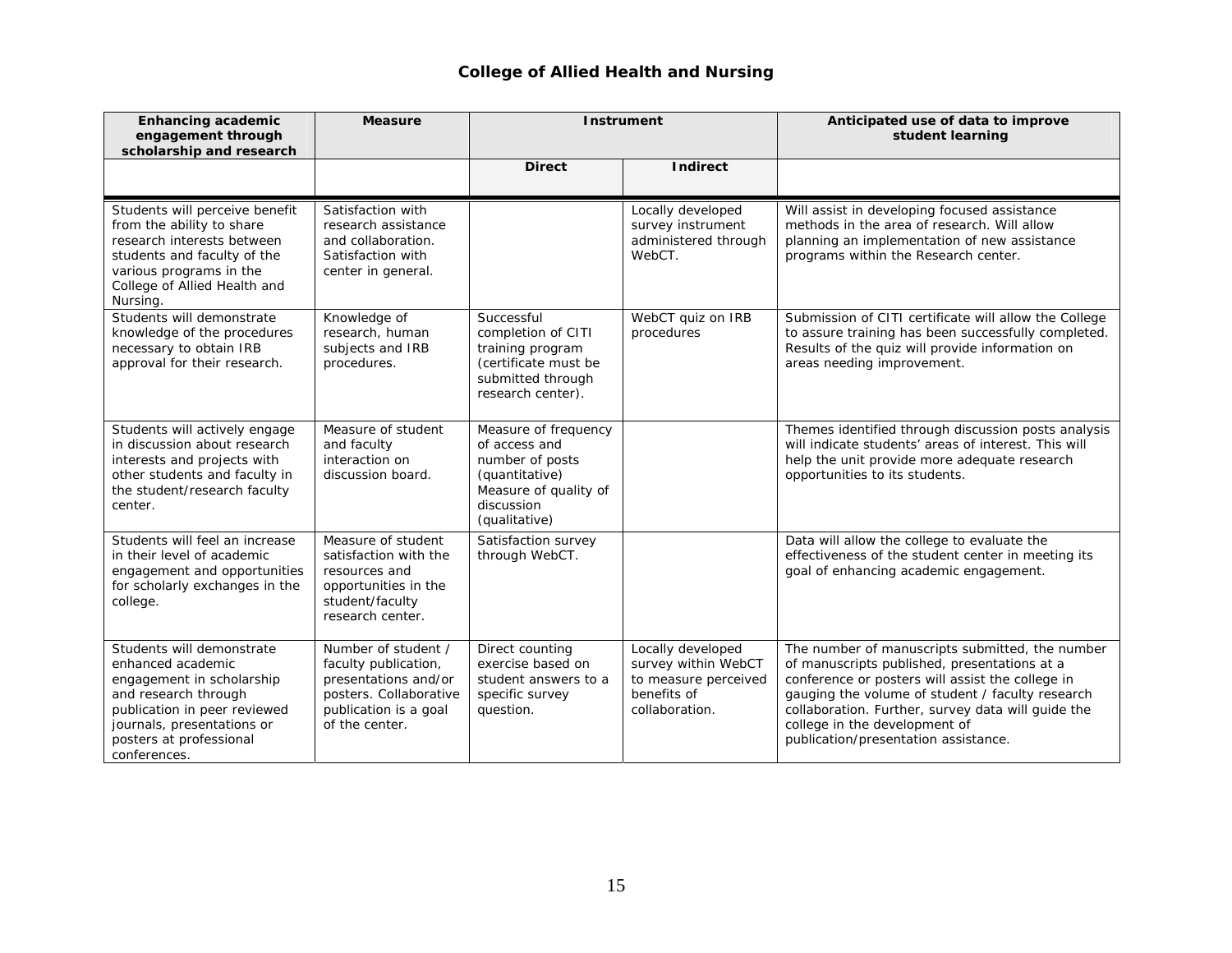## **College Of Pharmacy**

| <b>Enhancing academic</b><br>engagement through<br>scholarship and<br>research                                                                                                                                                                                               | <b>Measure</b>                                                                                                                        | <b>Instrument</b>                      |                                | Anticipated use of data to improve<br>student learning                                                                                                                                                                                                                                                                                                                                                                                                                                                                  |
|------------------------------------------------------------------------------------------------------------------------------------------------------------------------------------------------------------------------------------------------------------------------------|---------------------------------------------------------------------------------------------------------------------------------------|----------------------------------------|--------------------------------|-------------------------------------------------------------------------------------------------------------------------------------------------------------------------------------------------------------------------------------------------------------------------------------------------------------------------------------------------------------------------------------------------------------------------------------------------------------------------------------------------------------------------|
|                                                                                                                                                                                                                                                                              |                                                                                                                                       | <b>Direct</b>                          | <b>Indirect</b>                |                                                                                                                                                                                                                                                                                                                                                                                                                                                                                                                         |
| Students will demonstrate<br>enhanced academic<br>engagement in their<br>scholarship and research<br>by increasing their<br>understanding of the<br>importance of research to<br>the nation's health, and<br>the advancement of<br>pharmaceutical knowledge<br>and practice. | 1. Self-assessment of<br>achievement of research<br>goals<br>2. Faculty mentors'<br>assessment of<br>achievement of research<br>goals | Evaluation set<br>according to rubrics | Portfolio-style<br>assessments | Students:<br>Students are provided course evaluations at<br>the end of the semester; students' self-<br>assessment of performance will also be<br>collected at that time.<br>Faculty<br>Faculty will use examinations, direct<br>observation and portfolio review using<br>rubrics to assess student academic<br>engagement in research.<br>Course evaluations are provided to individual<br>faculty and to administrators in the College,<br>and are used to inform curricular/course<br>improvements where indicated. |
| Students will demonstrate<br>enhanced academic<br>engagement in their<br>scholarship and research<br>by increasing their<br>knowledge of scientific<br>research and<br>methodologies.                                                                                        | 1. Self-assessment of<br>achievement of research<br>goals<br>2. Faculty mentors'<br>assessment of<br>achievement of research<br>goals | Evaluation set<br>according to rubrics | Portfolio-style<br>assessments | Students:<br>Students are provided course evaluations at<br>the end of the semester; students' self-<br>assessment of performance will also be<br>collected at that time.<br>Faculty<br>Faculty will use examinations, direct<br>observation and portfolio using rubrics to<br>assess student academic engagement in<br>research.<br>Course evaluations are provided to individual<br>faculty and to administrators in the College,<br>and are used to inform curricular/course<br>improvements, where indicated.       |
| Students will demonstrate<br>enhanced academic<br>engagement in their<br>scholarship and research<br>by increasing their<br>research skills.                                                                                                                                 | 1. Self-assessment of<br>achievement of research<br>goals<br>2. Faculty mentors'<br>assessment of<br>achievement of research<br>goals | Evaluation set<br>according to rubrics | Portfolio-style<br>assessments | Students:<br>Students are provided course evaluations at<br>the end of the semester; students' self-<br>assessment of performance will also be<br>collected at that time.<br>Faculty<br>Faculty will use examinations, direct<br>observation and portfolio review via rubrics<br>to assess student academic engagement in<br>research.                                                                                                                                                                                  |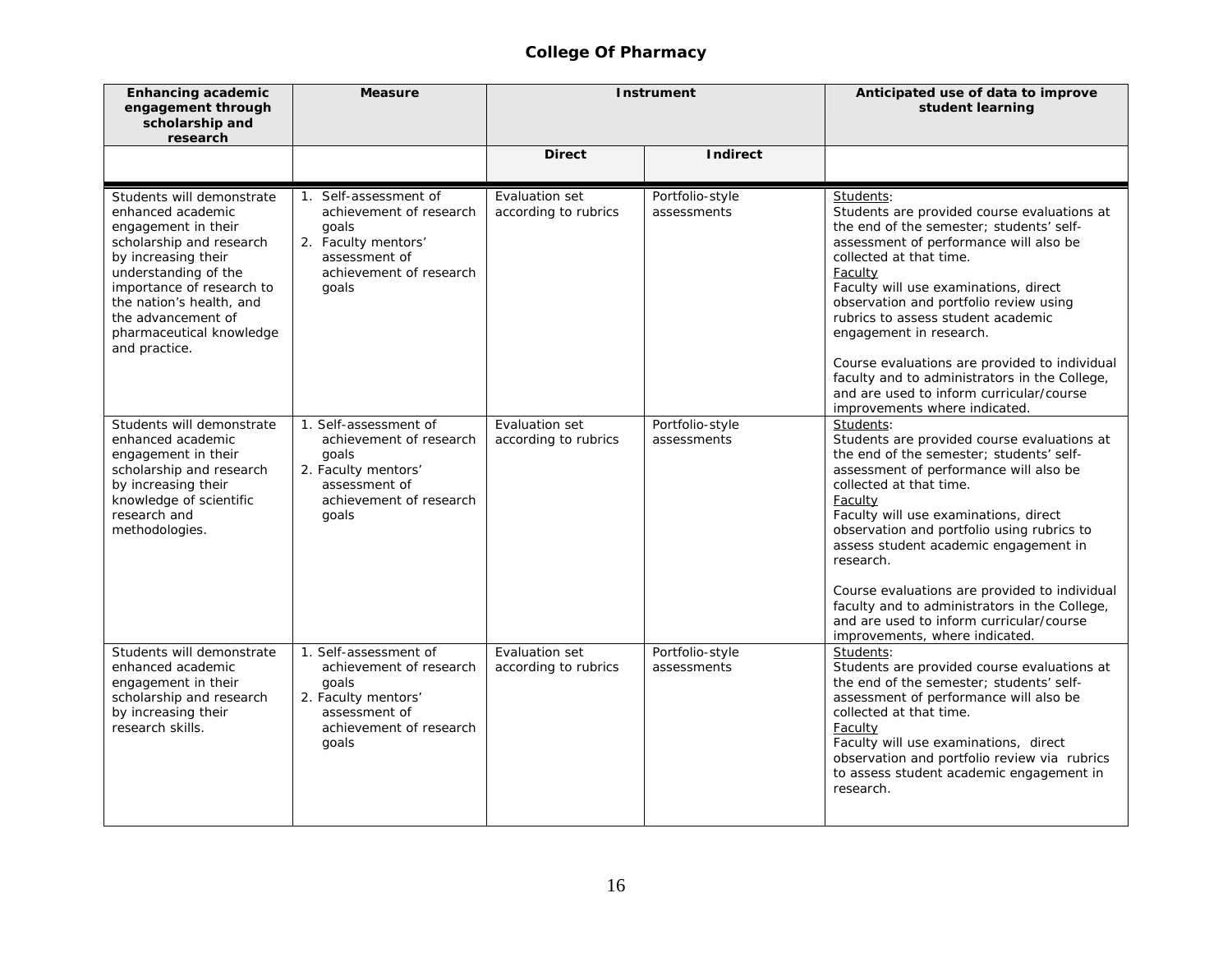|  |  | Course evaluations are provided to individual<br>faculty and to administrators in the College,<br>and are used to inform curricular/course<br>improvements where indicated. |
|--|--|-----------------------------------------------------------------------------------------------------------------------------------------------------------------------------|
|  |  |                                                                                                                                                                             |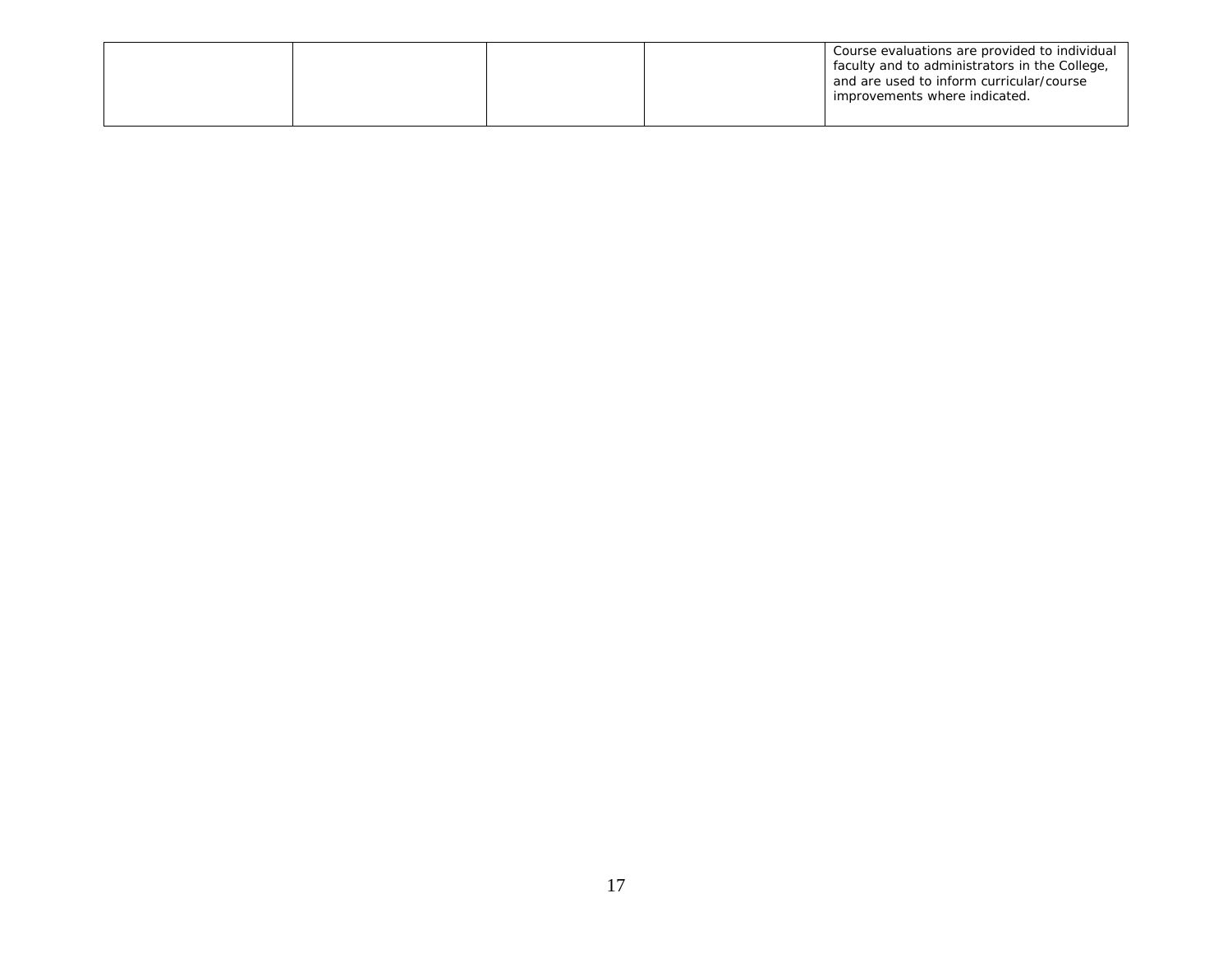#### **Oceanographic Center**

| <b>Enhancing academic</b><br>engagement through<br>scholarship and research                                                                                                                                  | <b>Measure</b>                                                                                                                                                                                                                                    | <b>Instrument</b>                                                                                              |                                                                                                                      | Anticipated use of data to improve student<br>learning                                                                                                                                                                        |
|--------------------------------------------------------------------------------------------------------------------------------------------------------------------------------------------------------------|---------------------------------------------------------------------------------------------------------------------------------------------------------------------------------------------------------------------------------------------------|----------------------------------------------------------------------------------------------------------------|----------------------------------------------------------------------------------------------------------------------|-------------------------------------------------------------------------------------------------------------------------------------------------------------------------------------------------------------------------------|
|                                                                                                                                                                                                              |                                                                                                                                                                                                                                                   | <b>Direct</b>                                                                                                  | <b>Indirect</b>                                                                                                      |                                                                                                                                                                                                                               |
| Students will demonstrate<br>enhanced academic<br>engagement in their<br>scholarship and research by<br>increasing their professional<br>and social interactions with<br>fellow students and faculty.        | 1. Non-mandatory<br>Distinguished Marine Scientist<br>seminar attendance.<br>2. Submission of post-seminar<br>critique.<br>3. Evaluation of satisfaction<br>with program and training.<br>4. Graduation exit survey.                              | 1. Direct<br>calculation<br>(Internally<br>developed)<br>3. Lounsbury Sense<br>of Community<br>Scale           | 2. Online student<br>assessment<br>(Internally<br>developed)<br>4. Online<br>assessment<br>(Internally<br>developed) | The increased number and quality of thesis-<br>derived peer-reviewed publications will<br>represent the program improvement. Published<br>research results are a primary indicator of<br>program success in research science. |
| Students will demonstrate<br>enhanced academic<br>engagement in their<br>scholarship and research by<br>increasing their<br>understanding of scientific<br>research, methods and<br>presentation techniques. | 1. Increases in research and<br>understanding of scientific<br>method in response to the<br>seminar series will be<br>determined by tracking the<br>percent of thesis and capstone<br>students taking course work<br>involving original research. | 1. Direct<br>calculation<br>(Internally<br>developed)                                                          |                                                                                                                      | The increased number and quality of thesis-<br>derived peer-reviewed publications will<br>represent the program improvement. Published<br>research results are a primary indicator of<br>program success in research science. |
| Students will demonstrate<br>enhanced academic<br>engagement in their<br>scholarship and research by<br>increasing their involvement<br>in research with faculty.                                            | 1. Monitoring the number (&<br>percentage) of students<br>enrolled in and completing the<br>thesis track compared to the<br>capstone track.<br>2. Tracking the number and<br>quality of thesis-derived peer-<br>reviewed publications.            | 1. Direct<br>calculation<br>(Internally<br>developed)<br>2. Direct<br>calculation<br>(Internally<br>developed) |                                                                                                                      | The increased number and quality of thesis-<br>derived peer-reviewed publications will<br>represent the program improvement. Published<br>research results are a primary indicator of<br>program success in research science. |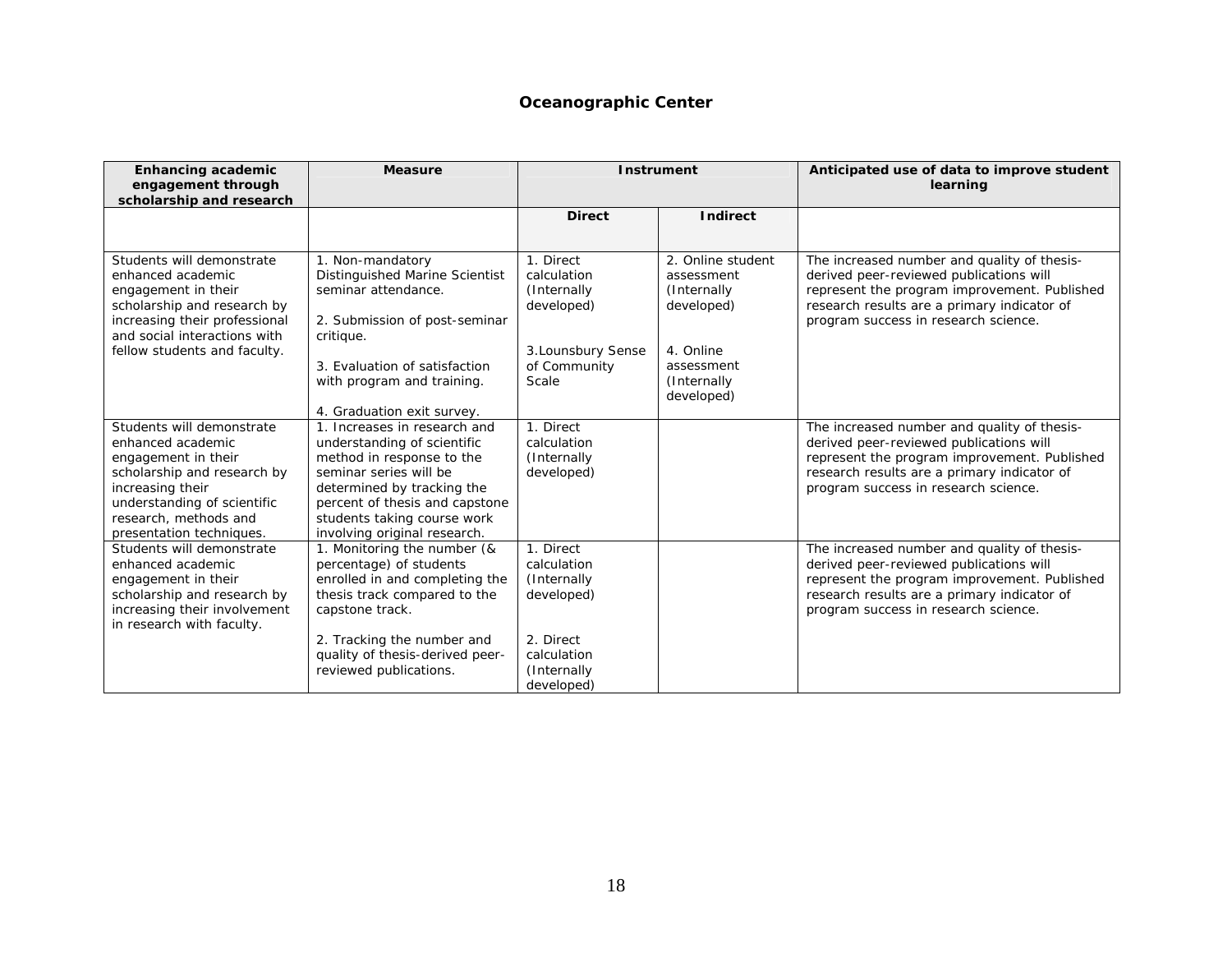#### **Graduate School of Humanities and Social Sciences**

| <b>Enhancing academic</b><br>engagement through clinical                                                                                                                         | <b>Measure</b>                                                                                                                                                               | <b>Instrument</b>                                                                                                                                                                                                                                                                                                                                                                                                       |                 | Anticipated use of data to improve<br>student learning                                                                                                                                                                                                                        |
|----------------------------------------------------------------------------------------------------------------------------------------------------------------------------------|------------------------------------------------------------------------------------------------------------------------------------------------------------------------------|-------------------------------------------------------------------------------------------------------------------------------------------------------------------------------------------------------------------------------------------------------------------------------------------------------------------------------------------------------------------------------------------------------------------------|-----------------|-------------------------------------------------------------------------------------------------------------------------------------------------------------------------------------------------------------------------------------------------------------------------------|
| experience                                                                                                                                                                       |                                                                                                                                                                              |                                                                                                                                                                                                                                                                                                                                                                                                                         |                 |                                                                                                                                                                                                                                                                               |
|                                                                                                                                                                                  |                                                                                                                                                                              | <b>Direct</b>                                                                                                                                                                                                                                                                                                                                                                                                           | <b>Indirect</b> |                                                                                                                                                                                                                                                                               |
| Students will demonstrate<br>enhanced academic engagement<br>in their clinical experiences<br>through positive evaluation of<br>their affective learning related to<br>practice. | 1. Student self-assessment<br>of affective learning<br>related to practicum sites<br>2. Graduate self-<br>assessment of affective<br>learning related to<br>employment sites | 1. Anderson, J. F. (1979).<br>Teacher immediacy as a predictor<br>of teaching effectiveness.<br>Communication Yearbook, 3, 543-<br>559.<br>2. Anderson, J. F. (1979)                                                                                                                                                                                                                                                    |                 | Departmental faculty will utilize the quantitative<br>information regarding affective learning of students and<br>graduates to enhance pedagogical or procedural<br>practices aimed regarding affective learning.                                                             |
| Students will demonstrate<br>enhanced academic engagement<br>in their clinical experiences<br>through positive evaluation of<br>their cognitive learning related to<br>practice. | 1. Student self-assessment<br>of cognitive learning<br>related to practicum sites<br>2. Graduate self-<br>assessment of cognitive<br>learning related to<br>employment sites | 1. Modified instrument for<br>practicum students. Instrument<br>modified: Richmond V. P.,<br>McCroskey, J. C. Kearney, P., &<br>Plax, T. G. (1987). Power in the<br>Classroom VII: linking behavior<br>alternation techniques to<br>cognitive learning.<br>Communication Education, 36, 1-<br>12.<br>2. Modified instrument for<br>graduates: Richmond V. P.,<br>McCroskey, J. C. Kearney, P., &<br>Plax, T. G. (1987). |                 | Departmental faculty will utilize the quantitative<br>information regarding cognitive learning of students and<br>graduates to enhance pedagogical or procedural<br>practices aimed regarding cognitive learning.                                                             |
| Students will demonstrate<br>enhanced academic engagement<br>in their clinical experiences by<br>describing the relationship<br>between specific aspects of their                | Reports from students,<br>supervisors and graduates<br>regarding the relationships<br>between training and<br>practice                                                       | Locally developed reporting<br>format<br>Needs assessment from<br>supervisors and employers.                                                                                                                                                                                                                                                                                                                            |                 | Departmental faculty will utilize the qualitative<br>information regarding the practicum experience of<br>students and graduates to enhance pedagogical or<br>procedural practices regarding the fit between clinical<br>training and practice. The information regarding the |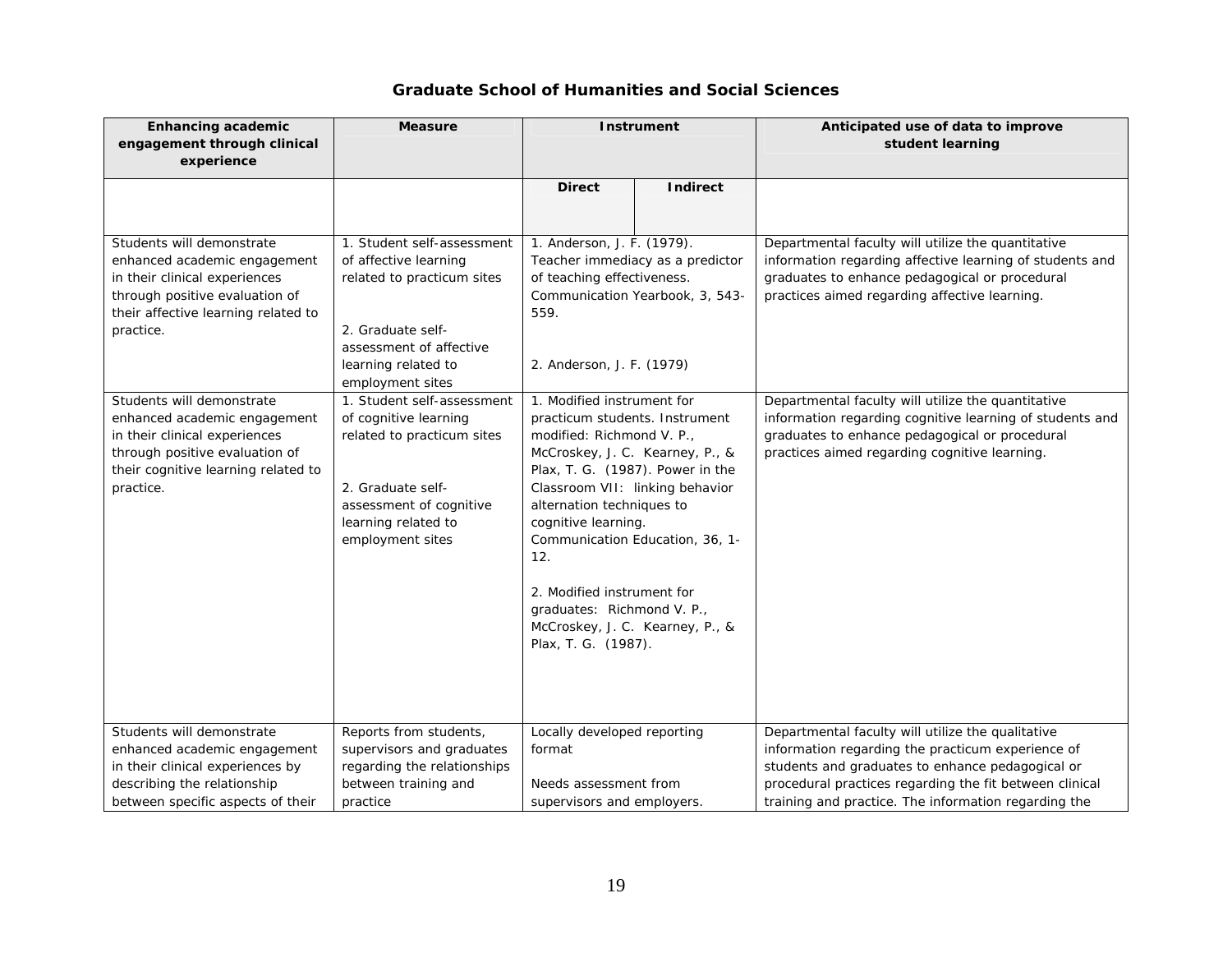| clinical training, and their                                                                         |                                                                                                                       |                                                                                                                           | needs of practicum supervisors and employers will be                                                                                                                                                                                                   |
|------------------------------------------------------------------------------------------------------|-----------------------------------------------------------------------------------------------------------------------|---------------------------------------------------------------------------------------------------------------------------|--------------------------------------------------------------------------------------------------------------------------------------------------------------------------------------------------------------------------------------------------------|
| practice experiences.                                                                                |                                                                                                                       |                                                                                                                           | utilized by departmental faculty to enhance to training                                                                                                                                                                                                |
|                                                                                                      |                                                                                                                       |                                                                                                                           | of students in consideration of these needs.                                                                                                                                                                                                           |
| Students will demonstrate<br>enhanced performance and<br>satisfaction with practicum<br>experiences. | Assessments by practicum<br>supervisors and internal<br>supervisors to rate<br>students' performance in<br>practicum. | Existing assessment rubrics<br>provided to supervisors by each<br>department.                                             | Records of student achievement and student<br>satisfaction prior to the institution of changes initiated<br>by the QEP surveys will be compared with records of<br>student achievement and satisfaction following the<br>introduction of enhancements. |
|                                                                                                      | Student's ratings of<br>satisfaction with their<br>practicum experience                                               | Existing assessment instruments<br>used by SHSS students to rate<br>satisfaction with each course after<br>each trimester |                                                                                                                                                                                                                                                        |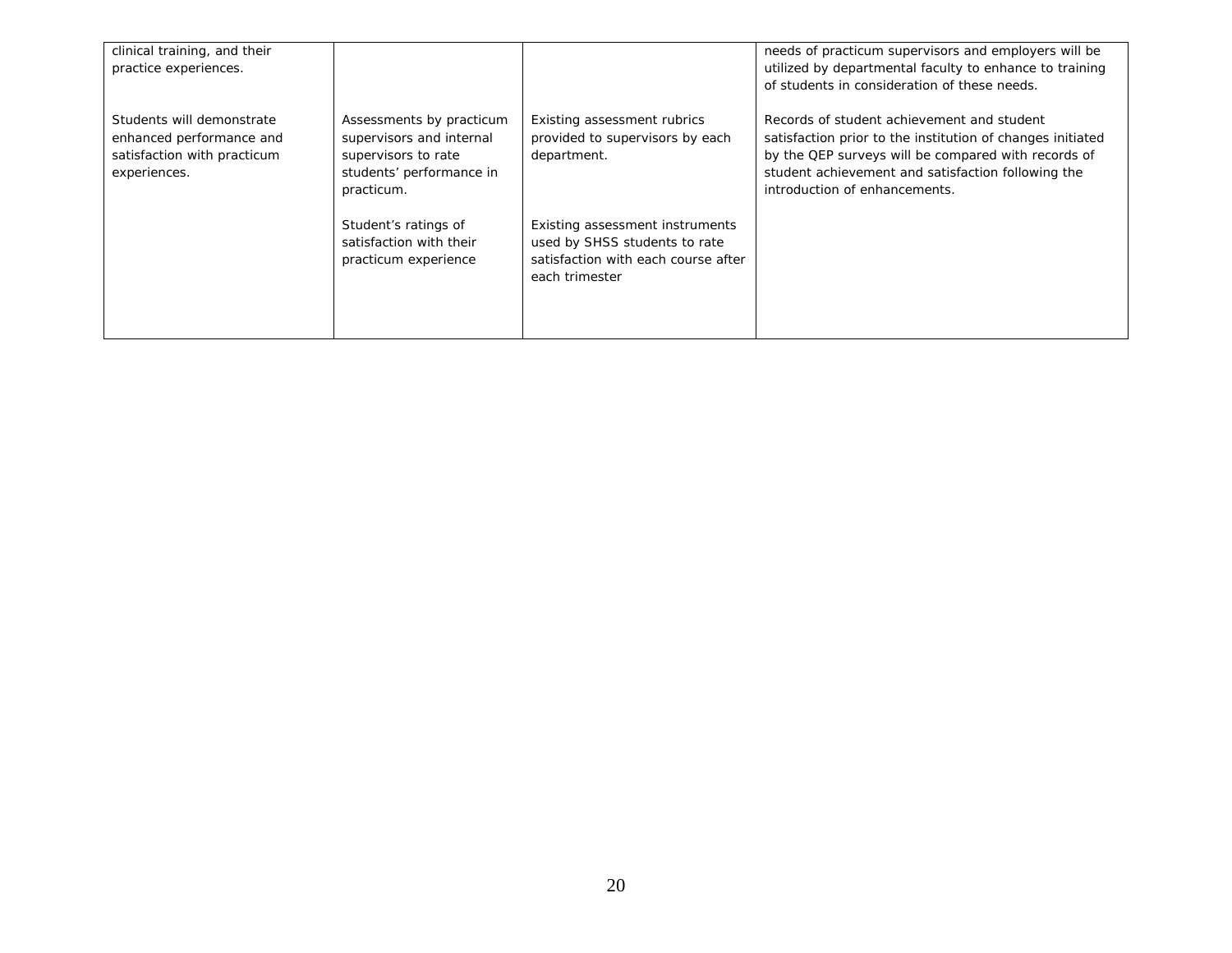# **College of Optometry**

| <b>Enhancing academic</b><br>engagement through<br>clinical experience                                                                                                       | <b>Measure</b>                                                                                                                                                      |                                                                                                              | <b>Instrument</b>                                                                                                                                                                       | Anticipated use of data to improve<br>student learning                                                                                                                                                                |
|------------------------------------------------------------------------------------------------------------------------------------------------------------------------------|---------------------------------------------------------------------------------------------------------------------------------------------------------------------|--------------------------------------------------------------------------------------------------------------|-----------------------------------------------------------------------------------------------------------------------------------------------------------------------------------------|-----------------------------------------------------------------------------------------------------------------------------------------------------------------------------------------------------------------------|
|                                                                                                                                                                              |                                                                                                                                                                     | <b>Direct</b>                                                                                                | <b>Indirect</b>                                                                                                                                                                         |                                                                                                                                                                                                                       |
| Students will demonstrate<br>enhanced academic<br>engagement in their clinical<br>externships by reporting<br>satisfaction with the<br>externship site selection<br>process. | Student satisfaction with<br>the externship site selection<br>process                                                                                               |                                                                                                              | Student satisfaction<br>survey                                                                                                                                                          | Externship Task Force (ETF) will modify<br>existing site evaluation instrument for the<br>externship courses to provide more specific<br>feedback regarding site characteristics.                                     |
| Students will demonstrate<br>enhanced academic<br>engagement in their clinical<br>externships by reporting<br>satisfaction with their<br>externship experience.              | Student and alumni<br>evaluation of the externship<br>program                                                                                                       |                                                                                                              | Student course<br>evaluations<br>Alumni survey                                                                                                                                          | ETF will review data and present analysis to<br>administration; any areas of weakness will be<br>examined in the context of curricular<br>modification where necessary.                                               |
| Students will demonstrate<br>enhanced academic<br>engagement in their clinical<br>externships by showing<br>evidence of competence in<br>clinical ocular disease.            | Web-based pre- and post-<br>test<br>Student self-assessment of<br>entry-level competence<br>Site director survey of<br>student performance                          | Online tests<br>Supervisor evaluation<br>of student knowledge<br>and skills (internally<br>developed rubric) | Online self-<br>assessment<br>(Externally<br>development <sup>1</sup><br>Online evaluation,<br>based on instrument<br>used for student self-<br>assessment<br>(Externally<br>developed) | ETF will review data and present analysis to<br>administration; any areas of weakness will be<br>examined in the context of curricular<br>modification where necessary.                                               |
| Students will demonstrate<br>enhanced academic<br>engagement in their clinical<br>externships by demonstrating<br>clinical competence on<br>standardized examinations        | Student and graduate<br>performance on Florida<br>State Board of Optometry<br>Examination and part III of<br>the National Board of<br><b>Examiners in Optometry</b> | Standardized written<br>and practical<br>examinations                                                        |                                                                                                                                                                                         | Director of Educational Effectiveness will<br>review data annually and present analysis to<br>administration; any areas of weakness will be<br>examined in the context of curricular<br>modification where necessary. |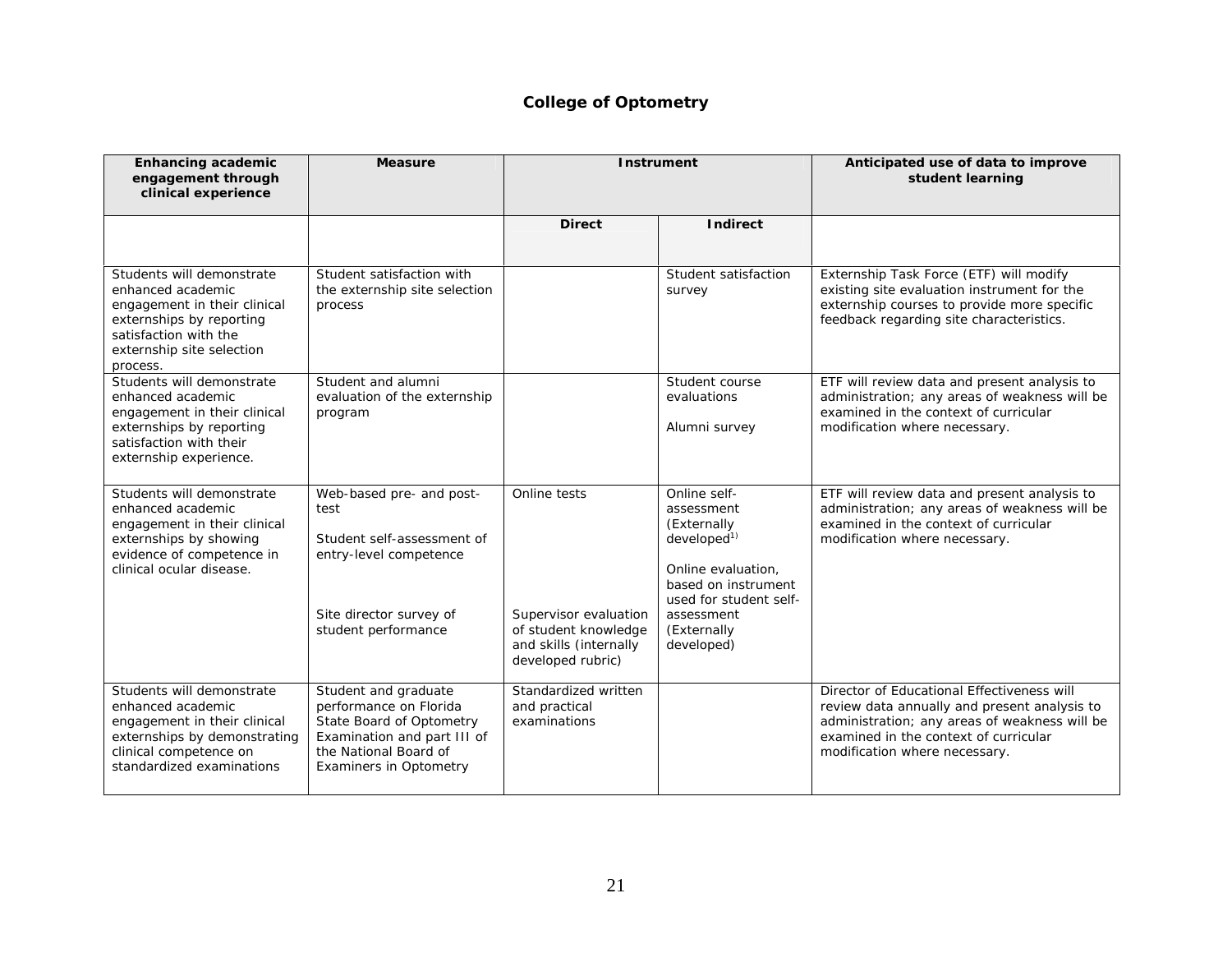## **Center for Psychological Studies**

| <b>Enhancing academic</b><br>engagement through<br>clinical experience                                                                                                       | <b>Measure</b>                                                                                                                                                      |                                                                                                              | <b>Instrument</b>                                                                                                                                                                       | Anticipated use of data to improve<br>student learning                                                                                                                                                                |
|------------------------------------------------------------------------------------------------------------------------------------------------------------------------------|---------------------------------------------------------------------------------------------------------------------------------------------------------------------|--------------------------------------------------------------------------------------------------------------|-----------------------------------------------------------------------------------------------------------------------------------------------------------------------------------------|-----------------------------------------------------------------------------------------------------------------------------------------------------------------------------------------------------------------------|
|                                                                                                                                                                              |                                                                                                                                                                     | <b>Direct</b>                                                                                                | <b>Indirect</b>                                                                                                                                                                         |                                                                                                                                                                                                                       |
| Students will demonstrate<br>enhanced academic<br>engagement in their clinical<br>externships by reporting<br>satisfaction with the<br>externship site selection<br>process. | Student satisfaction with<br>the externship site selection<br>process                                                                                               |                                                                                                              | Student satisfaction<br>survey                                                                                                                                                          | Externship Task Force (ETF) will modify<br>existing site evaluation instrument for the<br>externship courses to provide more specific<br>feedback regarding site characteristics.                                     |
| Students will demonstrate<br>enhanced academic<br>engagement in their clinical<br>externships by reporting<br>satisfaction with their<br>externship experience.              | Student and alumni<br>evaluation of the externship<br>program                                                                                                       |                                                                                                              | Student course<br>evaluations<br>Alumni survey                                                                                                                                          | ETF will review data and present analysis to<br>administration; any areas of weakness will be<br>examined in the context of curricular<br>modification where necessary.                                               |
| Students will demonstrate<br>enhanced academic<br>engagement in their clinical<br>externships by showing<br>evidence of competence in<br>clinical ocular disease.            | Web-based pre- and post-<br>test<br>Student self-assessment of<br>entry-level competence<br>Site director survey of<br>student performance                          | Online tests<br>Supervisor evaluation<br>of student knowledge<br>and skills (internally<br>developed rubric) | Online self-<br>assessment<br>(Externally<br>development <sup>1</sup><br>Online evaluation.<br>based on instrument<br>used for student self-<br>assessment<br>(Externally<br>developed) | ETF will review data and present analysis to<br>administration; any areas of weakness will be<br>examined in the context of curricular<br>modification where necessary.                                               |
| Students will demonstrate<br>enhanced academic<br>engagement in their clinical<br>externships by demonstrating<br>clinical competence on<br>standardized examinations        | Student and graduate<br>performance on Florida<br>State Board of Optometry<br>Examination and part III of<br>the National Board of<br><b>Examiners in Optometry</b> | Standardized written<br>and practical<br>examinations                                                        |                                                                                                                                                                                         | Director of Educational Effectiveness will<br>review data annually and present analysis to<br>administration; any areas of weakness will be<br>examined in the context of curricular<br>modification where necessary. |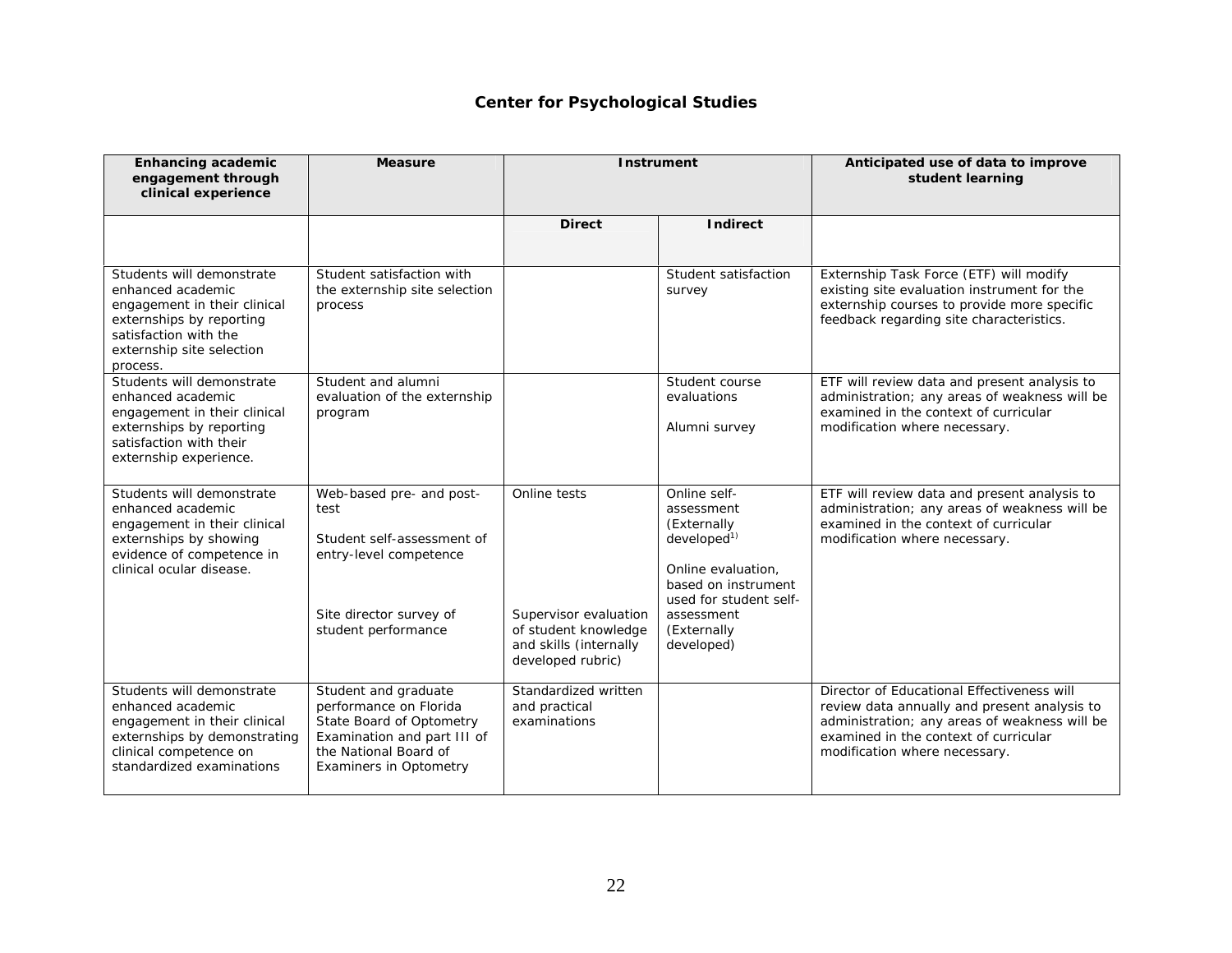#### **Center for Psychological Studies**

| <b>Enhancing academic</b><br>engagement through<br>clinical experience                                                                                          | <b>Measure</b>                                                      | <b>Instrument</b>                                                                                                                                                                                         |                                                                                    | Anticipated use of data to improve<br>student learning                                                                                                                                                                                                                              |
|-----------------------------------------------------------------------------------------------------------------------------------------------------------------|---------------------------------------------------------------------|-----------------------------------------------------------------------------------------------------------------------------------------------------------------------------------------------------------|------------------------------------------------------------------------------------|-------------------------------------------------------------------------------------------------------------------------------------------------------------------------------------------------------------------------------------------------------------------------------------|
|                                                                                                                                                                 |                                                                     | <b>Direct</b>                                                                                                                                                                                             | <b>Indirect</b>                                                                    |                                                                                                                                                                                                                                                                                     |
| Students will demonstrate<br>enhanced academic<br>engagement in clinical<br>experiences by increasing<br>their preparedness for<br>practica.                    | Student knowledge in basic<br>skills for practicum                  | Evaluation of student<br>knowledge (internally<br>developed objective<br>test)                                                                                                                            |                                                                                    | Topics for Professional Development Institute<br>can be revised, with additions/deletions in<br>topics covered dependent on acquisition of<br>knowledge students demonstrate.                                                                                                       |
|                                                                                                                                                                 | Student skills for interacting<br>and communicating with<br>clients | Behavioral<br>observations of<br>student performance<br>on standardized role-<br>play client interviews<br>during pre-practicum<br>course (internally<br>developed and<br>externally developed<br>rubric) | Student self-<br>assessment of<br>interviewing skills<br>(externally<br>developed) | Pre-practicum course will evaluate student<br>interviewing/communication skills prior to<br>course training and upon completion of course<br>training. Specific skills will be evaluated and<br>course emphasis will be tailored to student<br>needs based on pre/post assessments. |
| Students will demonstrate<br>enhanced academic<br>engagement in their clinical<br>experiences by increasing<br>their satisfaction with<br>practicum experience. | Student evaluations of<br>practicum                                 |                                                                                                                                                                                                           | Student satisfaction<br>surveys (internally<br>developed)                          | Student satisfaction surveys will serve as<br>supplemental information to help tailor<br>communication with practicum sites                                                                                                                                                         |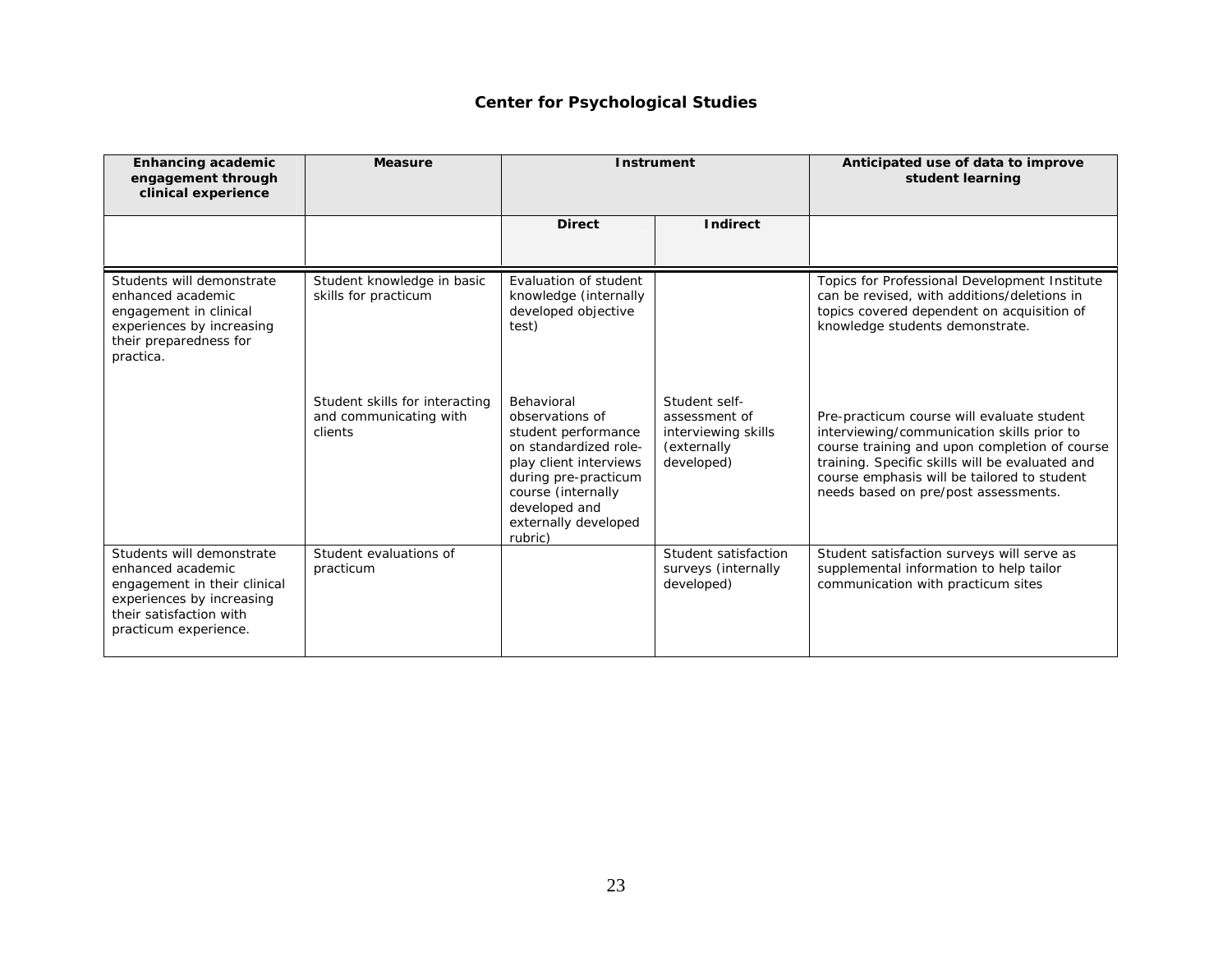#### **College Of Dental Medicine**

| <b>Enhancing academic</b><br>engagement through clinical<br>experience                                                                                                                               | <b>Measure</b>                                                                                                                                                                                                                                                                                                                                                      | <b>Instrument</b>               |                                       | Anticipated use of data to improve<br>student learning                                                                                           |
|------------------------------------------------------------------------------------------------------------------------------------------------------------------------------------------------------|---------------------------------------------------------------------------------------------------------------------------------------------------------------------------------------------------------------------------------------------------------------------------------------------------------------------------------------------------------------------|---------------------------------|---------------------------------------|--------------------------------------------------------------------------------------------------------------------------------------------------|
|                                                                                                                                                                                                      |                                                                                                                                                                                                                                                                                                                                                                     | <b>Direct</b>                   | Indirect                              |                                                                                                                                                  |
| Students will demonstrate enhanced<br>academic engagement in their<br>clinical experiences by increasing<br>their preparedness for clinical<br>externships and community service<br>programs.        | Students' self-assessment of<br>$\mathbf{1}$ .<br>preparedness for externships and<br>community service programs.<br>2. Supervisors' assessment of<br>students' clinical preparedness.                                                                                                                                                                              | 1. Locally developed<br>rubric. | 2. Locally developed<br>survey.       | The data will be used to identify weaknesses<br>and strengths in student preparedness that can<br>be addressed through training.                 |
| Students will demonstrate enhanced<br>academic engagement in their<br>clinical experiences by increasing<br>their satisfaction with their clinical<br>externships and community service<br>programs. | Students' self-assessment of the<br>value and real-life training<br>provided in externships and<br>community service programs.                                                                                                                                                                                                                                      |                                 | 1. Locally developed<br>survey.       | The data will be used to identify weaknesses<br>and strengths in student satisfaction that can be<br>addressed through training.                 |
| Students will demonstrate enhanced<br>academic engagement in their<br>clinical experiences by using the<br>language and cultural skills learned<br>during pre-externship training.                   | Students' self-assessment of<br>their ability to communicate and<br>treat patients who speak a<br>foreign language and who have a<br>different cultural background to<br>them selves.<br>2. Supervisors' assessment of<br>students' language and cultural<br>skills.                                                                                                | 1. Locally developed<br>rubric. | 2. Locally developed<br>survey.       | The data will be used to identify weaknesses<br>and strengths in student language and cultural<br>skills that can be addressed through training. |
| Students will demonstrate enhanced<br>academic engagement in their<br>clinical experiences by improving<br>their clinical proficiency.                                                               | Patients' assessment of the<br>$\mathbf{1}$ .<br>quality of treatment.<br>2. Students' self-assessment of<br>improved clinical proficiency<br>following the training provided in<br>externships and community<br>service programs.<br>Supervisors' assessment of<br>2.<br>students' clinical skills gained<br>during externships and<br>community service programs. | 1. Locally developed<br>survey. | $2,3,4.$ Locally<br>developed survey. | The data will be used to identify weaknesses<br>and strengths in clinical proficiency that can be<br>addressed through improved training.        |
| Students will demonstrate enhanced<br>academic engagement in their<br>clinical experiences by increasing<br>the communications between<br>mission leaders, faculty members<br>and students.          | Measuring the amount of Web-CT<br>internet activity among: 1. students,<br>and 2. faculty members and<br>participants in the externships and<br>community service programs.                                                                                                                                                                                         | 1,2. Quantitative analysis      |                                       | The data will be used to identify weaknesses<br>and strengths in terms of qualitative<br>assessment to identify areas for improvement.           |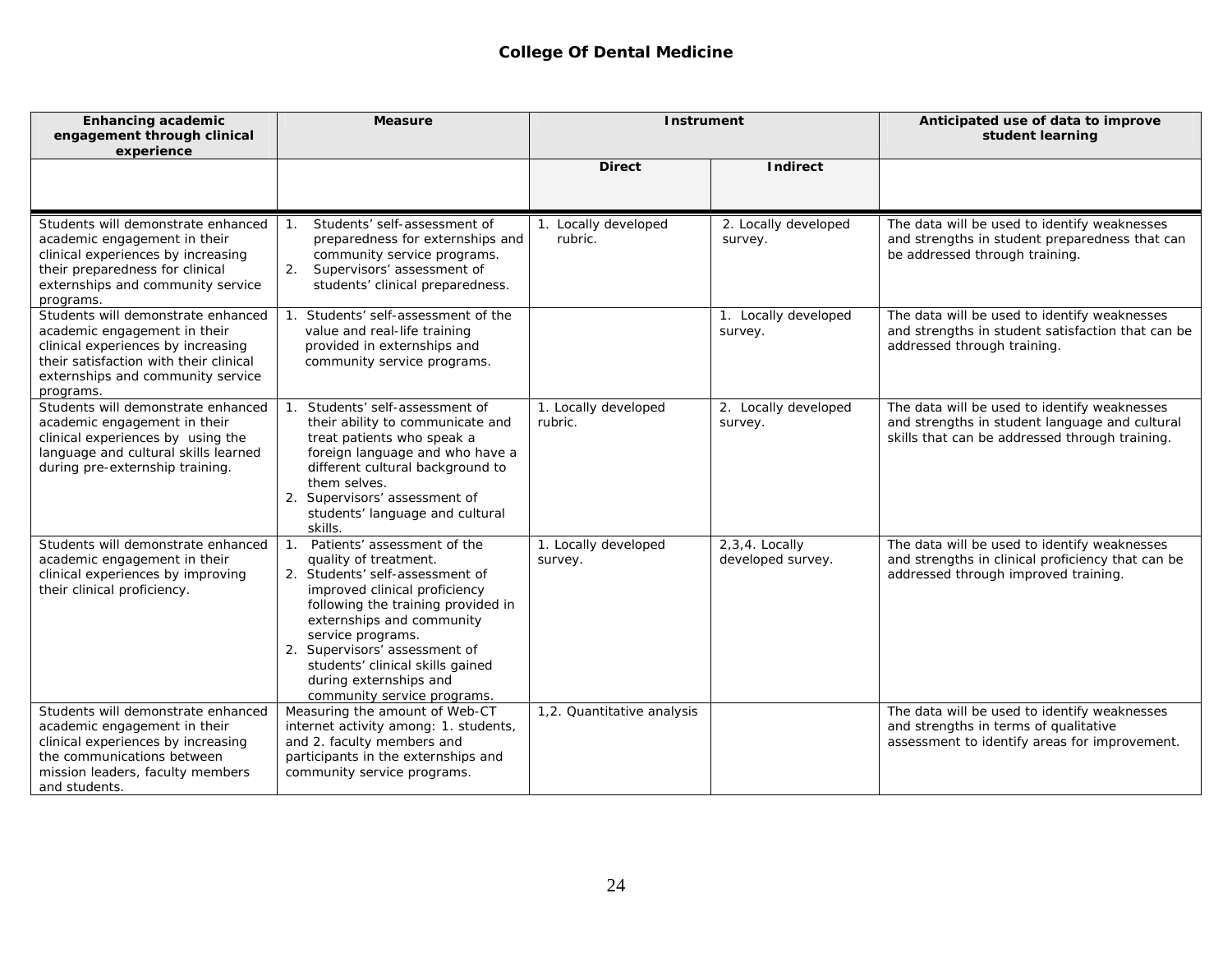#### **Shepard Broad Law Center**

| <b>Enhancing academic</b><br>engagement through clinical<br>experience                                                                                                                                                                                                                                                                                      | <b>Measure</b>                                                                                                                         |                                                                                                                                                          | <b>Instrument</b>                                                                                                                          | Anticipated use of data to improve<br>student learning                                                                                                                                                                                                                                                                                                                                                                   |
|-------------------------------------------------------------------------------------------------------------------------------------------------------------------------------------------------------------------------------------------------------------------------------------------------------------------------------------------------------------|----------------------------------------------------------------------------------------------------------------------------------------|----------------------------------------------------------------------------------------------------------------------------------------------------------|--------------------------------------------------------------------------------------------------------------------------------------------|--------------------------------------------------------------------------------------------------------------------------------------------------------------------------------------------------------------------------------------------------------------------------------------------------------------------------------------------------------------------------------------------------------------------------|
|                                                                                                                                                                                                                                                                                                                                                             |                                                                                                                                        | <b>Direct</b>                                                                                                                                            | <b>Indirect</b>                                                                                                                            |                                                                                                                                                                                                                                                                                                                                                                                                                          |
| Part-time students will<br>demonstrate enhanced academic<br>engagement in their clinical<br>experiences by becoming more<br>familiar with the Law Center's<br>clinical practica and offerings<br>(simulation workshops, skills<br>competitions, and pro bono<br>lawyering activities) that can<br>serve as meaningful substitutes<br>for clinical practica. | Student level of<br>familiarity with clinical<br>practica and offerings.                                                               | Web-based pre-<br>and post- test<br>(Locally<br>developed)                                                                                               |                                                                                                                                            | Administration will (1) review data, (2) share preliminary<br>findings with appropriate faculty committees, and (3) ask<br>for input as it determines whether additional methods<br>should be used to publicize the Law Center's clinical<br>practica and offerings (simulation workshops, skills<br>competitions, and pro bono lawyering activities) that can<br>serve as meaningful substitutes for clinical practica. |
| Part-time students will<br>demonstrate enhanced academic<br>engagement in their clinical<br>experiences by enrolling in the<br>Law Center's clinical practica and<br>offerings (simulation workshops,<br>skills competitions, and pro bono<br>lawyering activities) that can<br>serve as meaningful substitutes<br>for clinical practica.                   | Student participation in<br>clinical practica and<br>offerings.                                                                        |                                                                                                                                                          | <b>Enrollment statistics</b><br>(comparing full time<br>and part time student<br>participation in<br>practica and practica<br>substitutes) | Administration will (1) review data, (2) share preliminary<br>findings with appropriate faculty committees, and (3) ask<br>for input as it determines whether additional (or different)<br>clinical practica and offerings that can serve as meaningful<br>substitutes for clinical practica should be made available to<br>part-time students.                                                                          |
| Part-time students will<br>demonstrate enhanced academic<br>engagement in their clinical<br>experiences by developing and<br>improving the legal skills that are<br>necessary for modern legal<br>practice.                                                                                                                                                 | Student self-<br>assessment of skills.<br>Faculty assessment of<br>student skills.<br>Supervisors'<br>assessment of student<br>skills. | Faculty rating of<br>students'<br>performance<br>(Locally<br>developed)<br>Supervisor<br>rating of<br>students'<br>performance<br>(Locally<br>developed) | Student survey<br>(Locally developed)                                                                                                      | Administration will review data to determine whether<br>curricular modification is necessary to ensure that students<br>have the necessary skills for modern legal practice.                                                                                                                                                                                                                                             |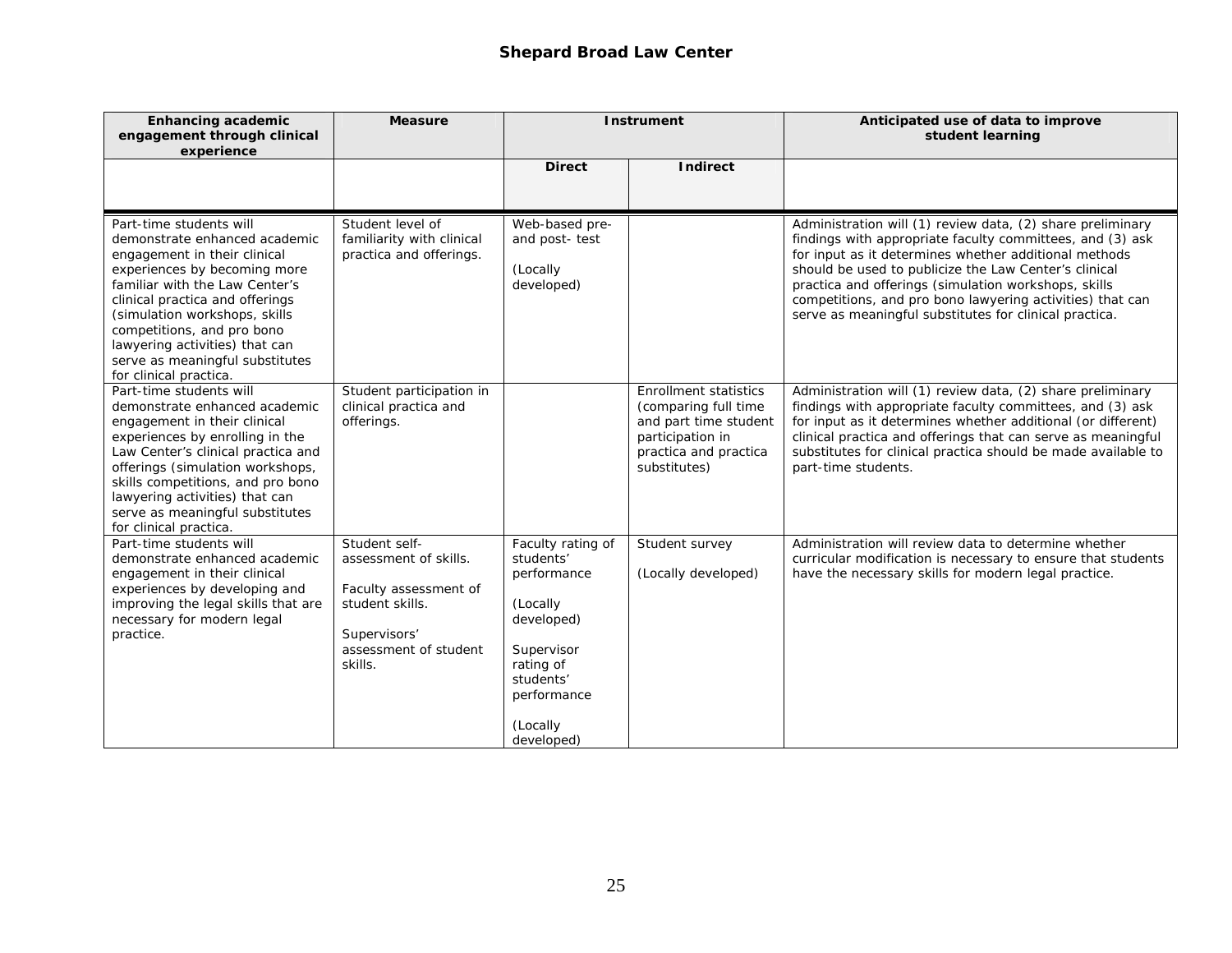| <b>Enhancing academic</b><br>engagement through<br>dialogue and exchange                                                                                                                                | <b>Measure</b>                                                                                                                             | <b>Instrument</b>                                                                                           |                                                                                                                                                                                                                                                                                                        | Anticipated use of data to improve<br>student learning                                                                                                                                                                                                           |
|---------------------------------------------------------------------------------------------------------------------------------------------------------------------------------------------------------|--------------------------------------------------------------------------------------------------------------------------------------------|-------------------------------------------------------------------------------------------------------------|--------------------------------------------------------------------------------------------------------------------------------------------------------------------------------------------------------------------------------------------------------------------------------------------------------|------------------------------------------------------------------------------------------------------------------------------------------------------------------------------------------------------------------------------------------------------------------|
|                                                                                                                                                                                                         |                                                                                                                                            | <b>Direct</b>                                                                                               | <b>Indirect</b>                                                                                                                                                                                                                                                                                        |                                                                                                                                                                                                                                                                  |
| Students will demonstrate<br>enhanced academic<br>engagement in their dialogue<br>and exchange by perceiving<br>increased satisfaction with<br>online interactivity included<br>in campus-based courses | Student satisfaction of<br>online interactivity (indirect<br>measure)<br>2. Quantity of interaction<br>(direct measure)                    | Instrument 2. WebCT<br>discussion forum<br>reporting tool (access<br>dates, contribution<br>counts, other.) | Instrument 1. Locally<br>developed survey to<br>measure level of<br>student satisfaction to<br>determine if the use of<br>online tools increased<br>access to their<br>instructor and if the use<br>of tools directly or<br>indirectly enriched the<br>learning experience.                            | Assessment data collected will be<br>disseminated to all faculties through a<br>website created to showcase and share<br>21st century teaching tips.<br>Faculty will use the data to refine how<br>they utilize online components in their<br>on-campus courses. |
| Students will demonstrate<br>enhanced academic<br>engagement in their dialogue<br>by perceiving a deeper<br>understanding of the course<br>content through online<br>interaction                        | 1. Student perceptions of<br>discussion value (indirect<br>measure)<br>2. Faculty perceptions of<br>discussion value (indirect<br>measure) |                                                                                                             | Instruments: Locally<br>developed surveys (2)<br>will measure the level<br>of student (measure 1)<br>and faculty (measure 2)<br>perceptions of<br>discussion value and if<br>the use of discussion<br>boards<br>directly/indirectly led<br>students to a deeper<br>understanding of<br>course content. | Assessment data collected will be<br>disseminated to all faculty through a<br>website created to showcase and share<br>21st century teaching tips.<br>Faculty will use the data to refine how<br>they utilize online components in their<br>on-campus courses.   |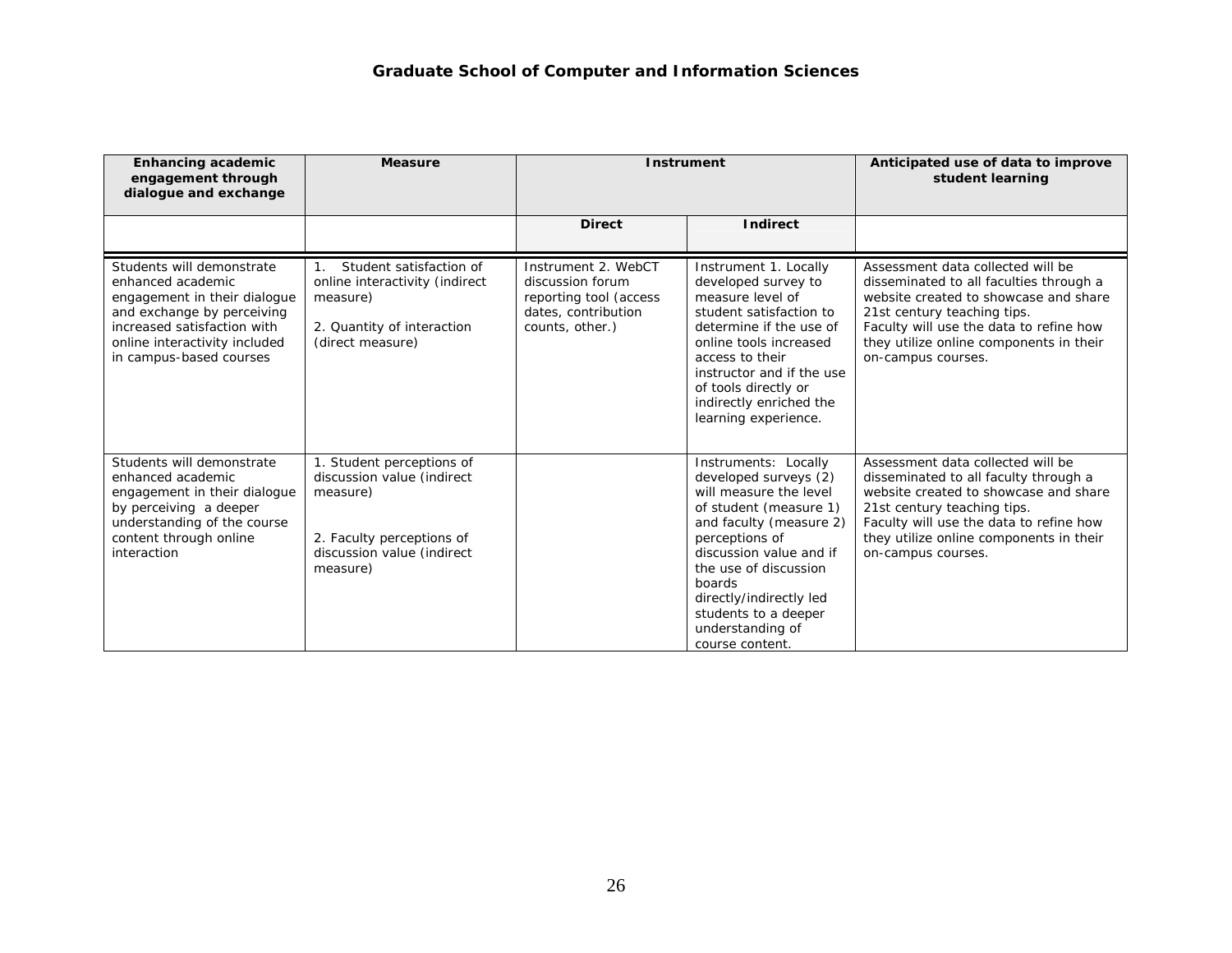## **Farquhar College of Arts and Sciences**

| Enhancing academic engagement<br>through dialogue and exchange                                                                      | <b>Measure</b>                                                                             |                                                                                                                                                                                                                                                                                                                                                                                                                         | <b>Instrument</b>                                                                     | Anticipated use of data to improve<br>student learning                                                                                                                                                                                                                                                                           |
|-------------------------------------------------------------------------------------------------------------------------------------|--------------------------------------------------------------------------------------------|-------------------------------------------------------------------------------------------------------------------------------------------------------------------------------------------------------------------------------------------------------------------------------------------------------------------------------------------------------------------------------------------------------------------------|---------------------------------------------------------------------------------------|----------------------------------------------------------------------------------------------------------------------------------------------------------------------------------------------------------------------------------------------------------------------------------------------------------------------------------|
|                                                                                                                                     |                                                                                            | <b>Direct</b>                                                                                                                                                                                                                                                                                                                                                                                                           | <b>Indirect</b>                                                                       |                                                                                                                                                                                                                                                                                                                                  |
| Students will demonstrate enhanced<br>academic engagement by perceived<br>increased comprehension of new<br>material.               | Perceived and<br>performance-based<br>increase in the<br>comprehension of new<br>material* | Students' response on course evaluation<br>item which targets measure.<br>("I was better able to comprehend new<br>material because of course-related<br>discussion. [Discussion is any personal<br>academic interaction which might occur<br>in the classroom or laboratory (is<br>professor office, through electronic<br>communications or telephone discussion<br>with my professor and/or fellow<br>classmates])". | applicable), outside the classroom, in my                                             | 1. For instructor: valuable data for<br>assessing individual teaching methods<br>2. For supervisor: valuable tool for<br>assessing teaching effectiveness in the<br>unit.<br>3. For Dean: valuable tool for assessing<br>teaching effectiveness in the College.<br>Provide opportunities for faculty<br>development programming. |
| Students will demonstrate enhanced<br>academic engagement by perceived<br>increased ability to voice questions and<br>feedback.     | Perceived increase in the<br>ability to voice questions<br>and secure feedback. *          | Students' response on course evaluation<br>item which targets measure.<br>course-related discussion").                                                                                                                                                                                                                                                                                                                  | ("I was better able to ask more questions<br>and receive valuable feedback because of | 1. For instructor: valuable data for<br>assessing individual teaching methods<br>2. For supervisor: valuable tool for<br>assessing teaching effectiveness in the<br>unit.<br>3. For Dean: valuable tool for assessing<br>teaching effectiveness in the College.<br>Provide opportunities for faculty<br>development programming. |
| Students will demonstrate enhanced<br>academic engagement by perceived<br>increased awareness of peer<br>contributions to learning. | Perceived increase in the<br>awareness of peer<br>contributions to<br>learning.*           | item which targets measure.<br>("My interactions with other students in<br>the course were enhanced by course-<br>related discussion.")                                                                                                                                                                                                                                                                                 | Students' response non course evaluation                                              | 1. For instructor: valuable data for<br>assessing individual teaching methods<br>2. For supervisor: valuable tool for<br>assessing teaching effectiveness in the<br>unit.<br>3. For Dean: valuable tool for assessing<br>teaching effectiveness in the College.<br>Provide opportunities for faculty<br>development programming. |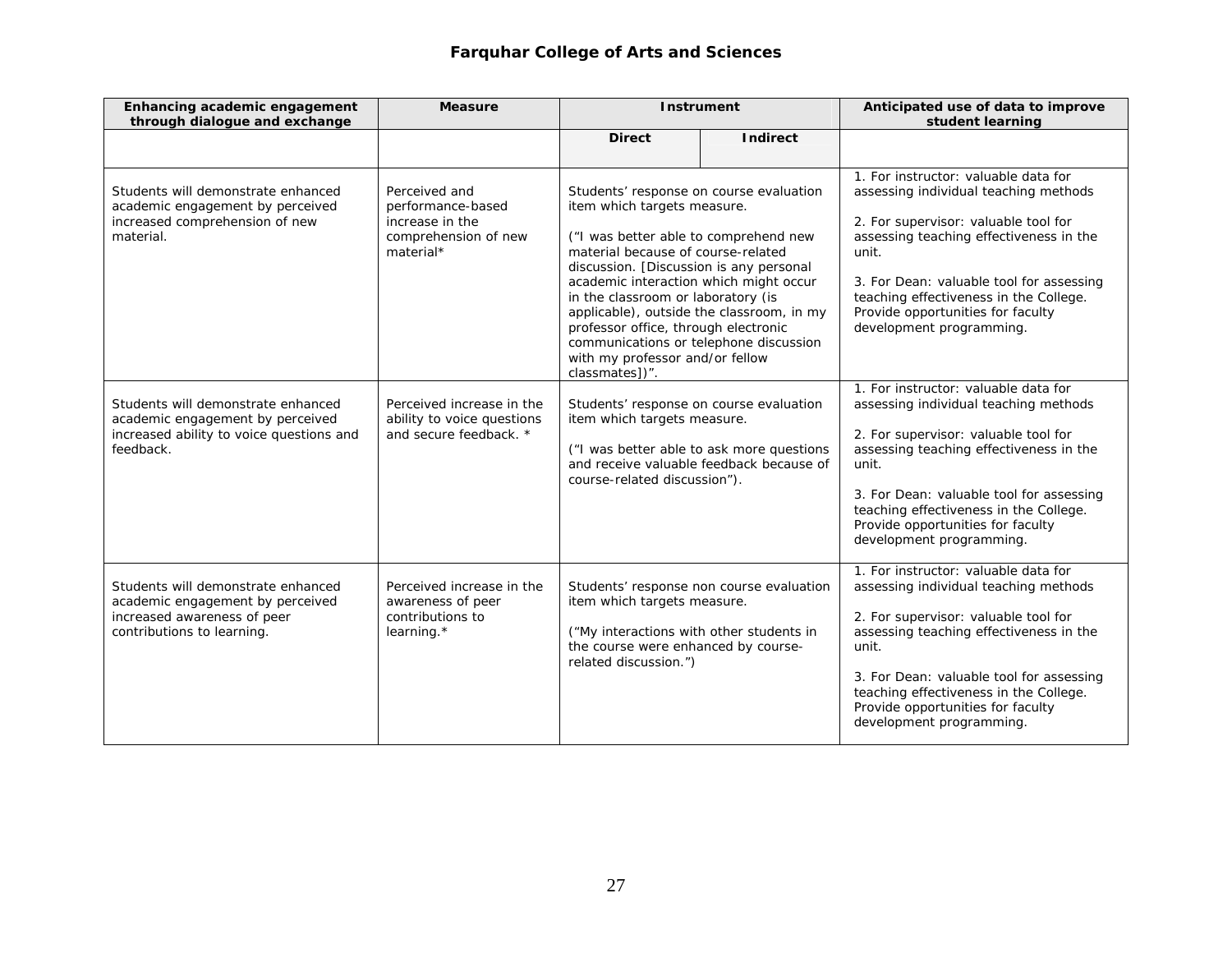| Enhancing academic engagement<br>through dialogue and exchange                                                                                  | <b>Measure</b>                               |                                                                      | Instrument      | Anticipated use of data to improve<br>student learning                                                                                            |
|-------------------------------------------------------------------------------------------------------------------------------------------------|----------------------------------------------|----------------------------------------------------------------------|-----------------|---------------------------------------------------------------------------------------------------------------------------------------------------|
|                                                                                                                                                 |                                              | <b>Direct</b>                                                        | <b>Indirect</b> |                                                                                                                                                   |
| Students will demonstrate enhanced<br>academic engagement by improved<br>performance in didactic courses.                                       | Track grades in each<br>course               | Final grade reports                                                  |                 | CMS QEP Committee will review data, and<br>if necessary, modify existing protocols for<br>mandatory instructor-led<br>discussion/review sessions. |
| Students will demonstrate enhanced<br>academic engagement in their dialogue<br>and exchange by student reported<br>faculty/student interactions | Student evaluation of the<br>CMS QEP program | Student instructor<br>evaluations.<br>Student course<br>evaluations. |                 | CMS OEP Committee will review data and<br>present analysis to the administration and<br>faculty.                                                  |
| Students will demonstrate enhanced<br>academic engagement in their dialogue<br>and exchange by faculty reported<br><i>interactions</i>          | Faculty evaluation of the<br>CMS QEP program | Faculty student<br>evaluations                                       |                 | CMS QEP Committee will review data and<br>present analysis to administration and<br>faculty.                                                      |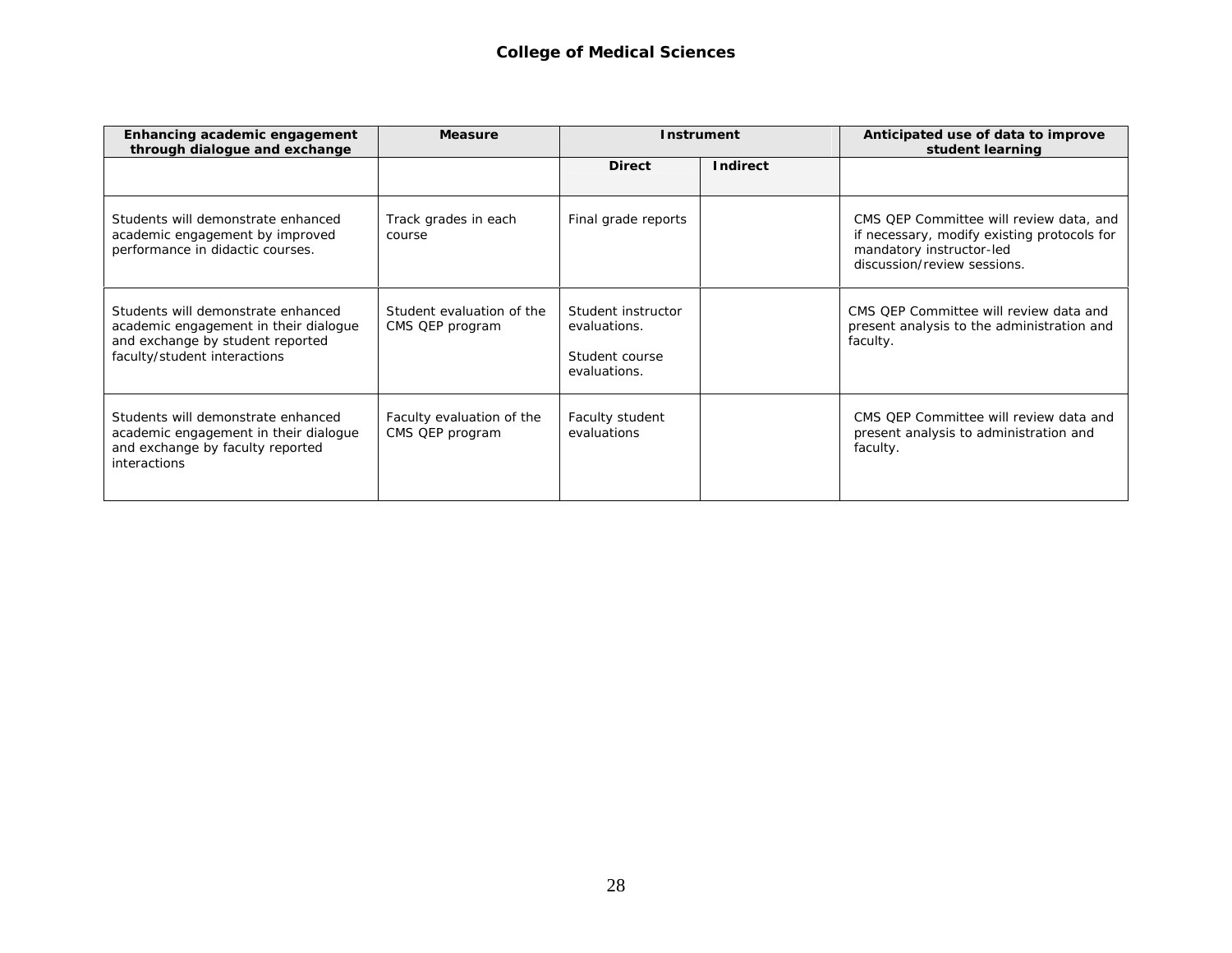| <b>Enhancing academic</b><br>engagement through<br>dialogue and exchange                                                                                                                                                                                                  | <b>Measure</b>                                                                                                   |                                                                                                                                                                                       | <b>Instrument</b> |          | Anticipated use of data to improve<br>student learning                                                                                                             |
|---------------------------------------------------------------------------------------------------------------------------------------------------------------------------------------------------------------------------------------------------------------------------|------------------------------------------------------------------------------------------------------------------|---------------------------------------------------------------------------------------------------------------------------------------------------------------------------------------|-------------------|----------|--------------------------------------------------------------------------------------------------------------------------------------------------------------------|
|                                                                                                                                                                                                                                                                           |                                                                                                                  | <b>Direct</b>                                                                                                                                                                         | <b>Indirect</b>   |          |                                                                                                                                                                    |
| Students will demonstrate<br>enhanced academic<br>engagement by making<br>meaningful original<br>contributions to discussion of<br>current and controversial<br>topics in business                                                                                        | Perceived<br>engagement in online<br>discussions and<br>meaningful<br>contributions                              | Student and faculty response on course<br>evaluation item which targets measure<br>("I consistently made meaningful and original<br>contributions to the discussions.")               |                   | 1.<br>2. | For instructor: valuable data for assessing<br>individual teaching methods<br>For supervisor: valuable tool for assessing<br>teaching effectiveness in the unit    |
| Students will demonstrate<br>enhanced academic<br>engagement by<br>making critical and<br>supportive comments<br>regarding other students'<br>posts in a discussion of<br>current and controversial<br>topics in business                                                 | Perceived<br>engagement via<br>supportive and<br>critical commentary<br>regarding other posts<br>in a discussion | Student and faculty response on course<br>evaluation item which targets measure<br>("I made appropriate comments of support<br>and critique of the posts made by other<br>students.") |                   | 1.<br>2. | For instructor: valuable data for assessing<br>individual teaching methods<br>For supervisor: valuable tool for assessing<br>teaching effectiveness in the unit    |
| Students will demonstrate<br>enhanced academic<br>engagement by<br>demonstration of the pursuit<br>of additional information<br>regarding current and<br>controversial topics in<br>business and displaying a<br>willingness to share such<br>information in a discussion | Perceived increased<br>in acquiring and<br>utilizing varied<br>sources of<br>information                         | Student and faculty response on course<br>evaluation item which targets measure<br>("I pursued additional information and applied<br>it to the discussions.")                         |                   | 2.       | 1. For instructor: valuable data for assessing<br>individual teaching methods<br>For supervisor: valuable tool for assessing<br>teaching effectiveness in the unit |
| Students will demonstrate<br>enhanced academic<br>engagement by<br>demonstrating an<br>understanding of multiple<br>sides of controversial issues                                                                                                                         | Perceived increased<br>in understanding<br>multiple sides of<br>complicated issues                               | Student and faculty response on course<br>evaluation item which targets measure<br>("I was willing to examine multiple sides of<br>current and controversial issues in business.")    |                   | 2.       | 1. For instructor: valuable data for assessing<br>individual teaching methods<br>For supervisor: valuable tool for assessing<br>teaching effectiveness in the unit |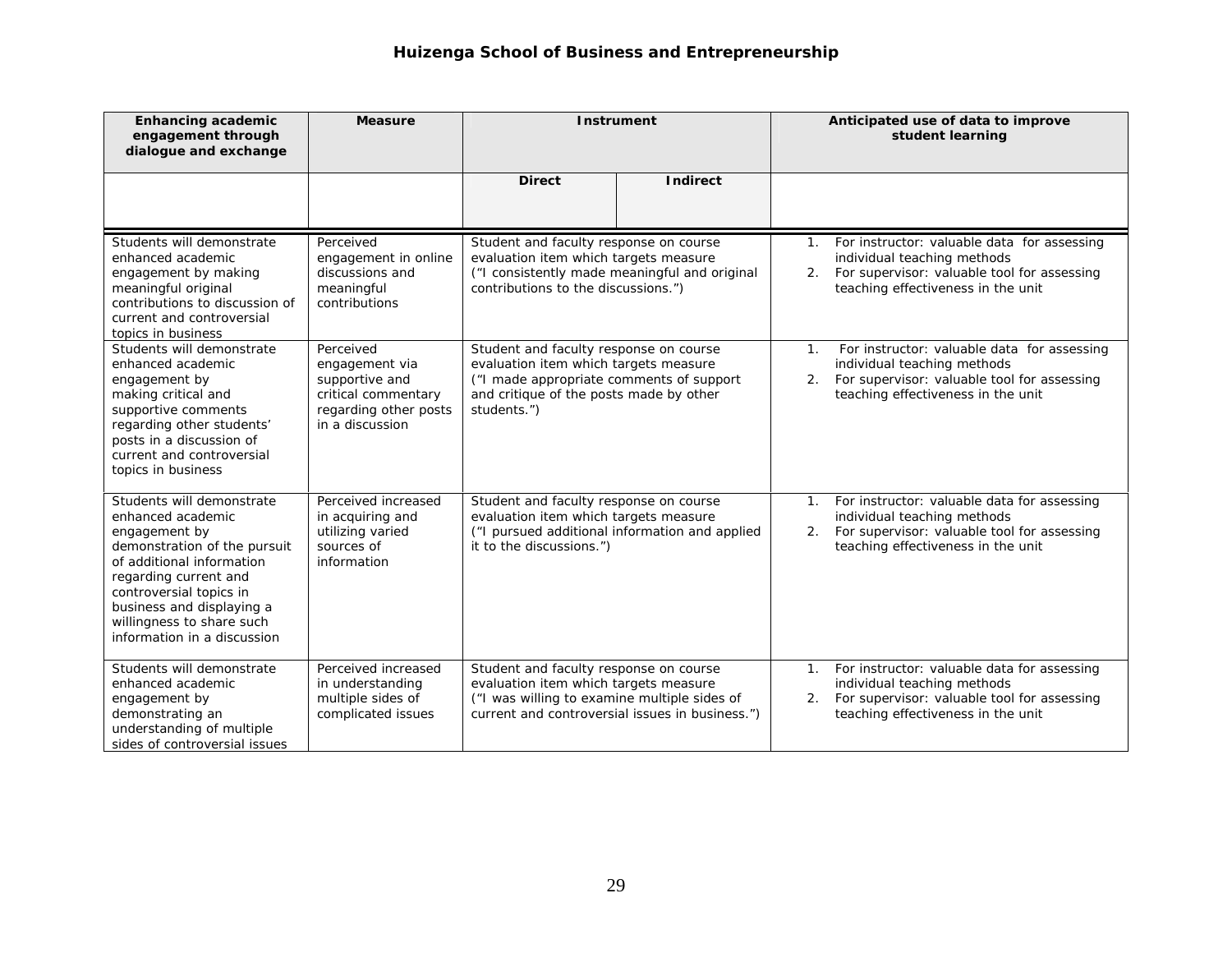| <b>Enhancing academic</b><br>engagement through<br>dialogue and exchange                                                                                                                                                                            | <b>Measure</b>                                                                           |                                                                                                                                                                                                                                           | <b>Instrument</b>                                                                                                                                                                                                                     | Anticipated use of data to improve<br>student learning                                                                                                                                                                                                                                                                     |
|-----------------------------------------------------------------------------------------------------------------------------------------------------------------------------------------------------------------------------------------------------|------------------------------------------------------------------------------------------|-------------------------------------------------------------------------------------------------------------------------------------------------------------------------------------------------------------------------------------------|---------------------------------------------------------------------------------------------------------------------------------------------------------------------------------------------------------------------------------------|----------------------------------------------------------------------------------------------------------------------------------------------------------------------------------------------------------------------------------------------------------------------------------------------------------------------------|
|                                                                                                                                                                                                                                                     |                                                                                          | <b>Direct</b>                                                                                                                                                                                                                             | <b>Indirect</b>                                                                                                                                                                                                                       |                                                                                                                                                                                                                                                                                                                            |
| Students will demonstrate<br>enhanced academic<br>engagement in their<br>dialogue and exchange by<br>actively engaging in solving<br>real world problems                                                                                            | Student self-<br>1 <sub>1</sub><br>assessment<br>Faculty assessment<br>2.<br>of students | Simulations<br>$\mathbf{1}$ .<br>evaluated by both<br>faculty and<br>student rubrics<br>2.<br>Examinations<br>3.<br>Individual course<br>assignments with<br>rubrics                                                                      | Student course<br>$1_{\ldots}$<br>evaluations<br>2.<br>Advisory group<br>feedback regarding<br>the assignments                                                                                                                        | Faculty will evaluate the data, review<br>1 <sup>1</sup><br>existing curriculum and make changes,<br>if required.<br>Faculty will consult with an external<br>2.<br>advisory group to gain additional<br>information regarding world of work<br>realities and include the modifications<br>in the curriculum, if required. |
| Students will demonstrate<br>enhanced academic<br>engagement in their<br>dialogue and exchange by<br>assuming major<br>responsibility for their own<br>learning                                                                                     | Student self-<br>$\mathbf{1}$ .<br>assessment<br>Faculty assessment<br>2.<br>of students | Course<br>1.<br>assignments that<br>foster<br>independent<br>learning and are<br>based on<br>synthesis and<br>other higher level<br>skills with rubrics<br>Student peer<br>2.<br>evaluations of<br>course<br>assignments using<br>rubrics | Student course<br>1.<br>evaluations<br>Faculty and student<br>2.<br>focus groups                                                                                                                                                      | Faculty will review the feedback data and<br>modify the curriculum, if required, to allow<br>for appropriate opportunities for<br>independent learning.                                                                                                                                                                    |
| Students will demonstrate<br>enhanced academic<br>engagement in their<br>dialogue and exchange by<br>developing and refining<br>critical-thinking, problem-<br>solving, and collaborative<br>skills to be applied in their<br>professional practice | Student self-<br>$\mathbf{1}$ .<br>assessment<br>Faculty assessment<br>2.<br>of student  | Simulations<br>1.<br>evaluated by<br>rubrics<br>Case studies<br>2 <sub>1</sub><br>evaluated by<br>rubrics<br>3.<br>Team projects<br>evaluated by<br>faculty and<br>student rubrics                                                        | Online faculty and<br>1 <sub>1</sub><br>student discussion<br>groups<br>2 <sub>1</sub><br>Student course<br>evaluations<br>3.<br>Student end of<br>program evaluations<br>Faculty focus groups<br>4.<br>Student focus<br>5.<br>groups | Annually, faculty will synthesize data and<br>present them with recommendations to the<br>administrators of Fischler School for<br>Education and Human Services to ensure<br>commitment to the NSU OEP.                                                                                                                    |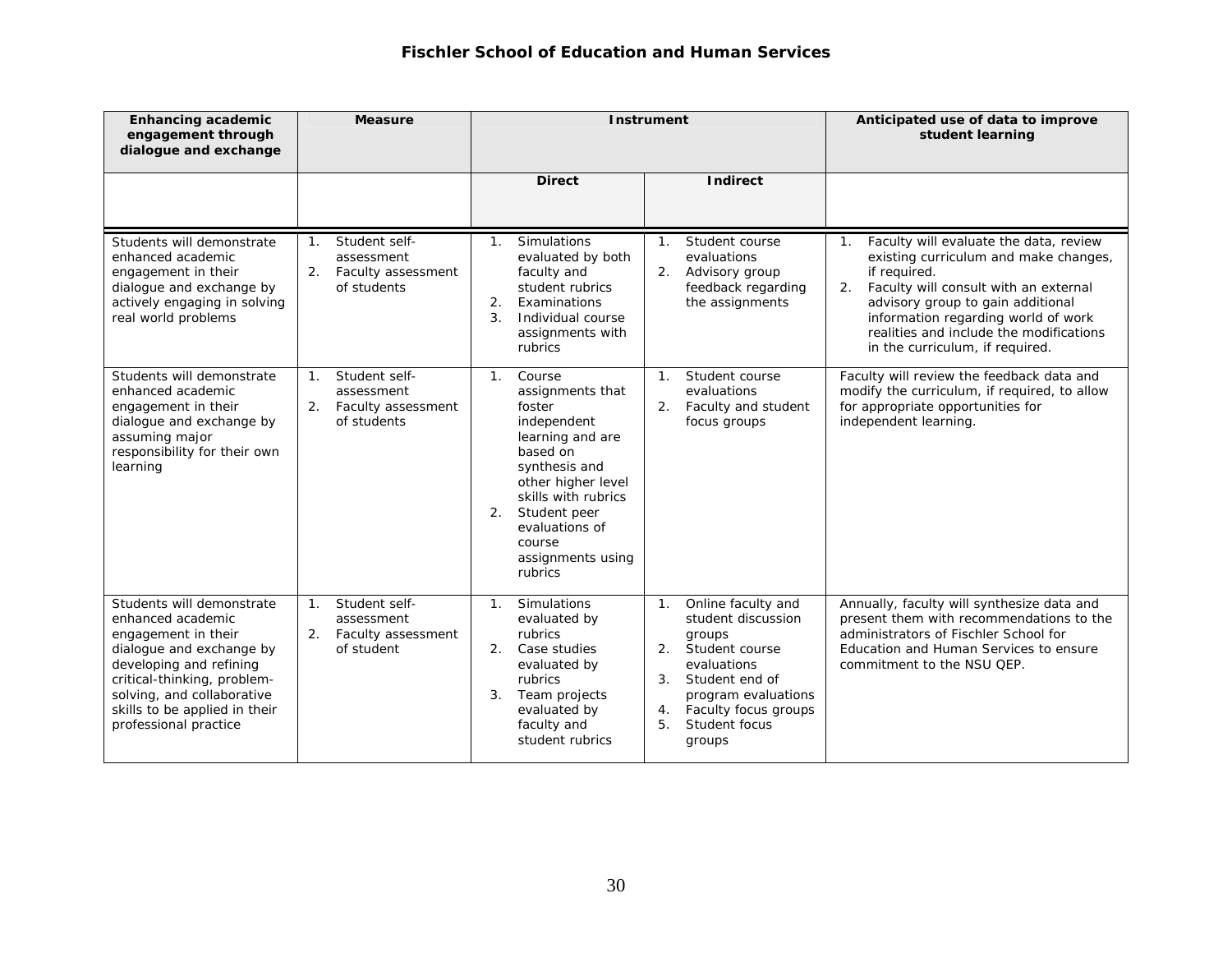#### **College of Osteopathic Medicine**

| <b>Enhancing academic</b><br>engagement through dialogue<br>and exchange                                                                                                                         | <b>Measure</b>                                                                                        | <b>Instrument</b>                                                                                     |                                                         | Anticipated use of data to improve<br>student learning                                                                                                                                                                  |
|--------------------------------------------------------------------------------------------------------------------------------------------------------------------------------------------------|-------------------------------------------------------------------------------------------------------|-------------------------------------------------------------------------------------------------------|---------------------------------------------------------|-------------------------------------------------------------------------------------------------------------------------------------------------------------------------------------------------------------------------|
|                                                                                                                                                                                                  |                                                                                                       | <b>Direct</b>                                                                                         | <b>Indirect</b>                                         |                                                                                                                                                                                                                         |
| Students will demonstrate<br>enhanced academic engagement<br>in their dialogue and exchange by<br>increased student-faculty<br>interactions                                                      | Student 's<br>perception of<br>overall faculty<br>availability                                        | Senior Survey<br><b>Academical Society</b><br>(A.S.) Survey                                           | Participation in<br>A.S. events<br><b>Faculty Log</b>   | Academical Society(A.S.) President Council and A.S.<br>Oversight Committee will review data and present<br>analysis to administration and Faculty Council for input<br>and modifications to system.                     |
| Students will demonstrate<br>enhanced academic engagement<br>in their dialogue and exchange by<br>enhancing student-student<br>interaction, particularly across<br>classes (years of enrollment) | Student's<br>participation in<br>A.S. events                                                          | A.S. Survey<br>M.I.L.E.S Program<br>Log                                                               | Number of<br>students<br>participating in<br>each event | A.S. President Council and A.S. Oversight Committee will<br>review data and make modifications as needed.                                                                                                               |
| Students will demonstrate<br>enhanced academic engagement<br>in their dialogue and exchange by<br>facilitating professional<br>development                                                       | Number of<br><b>Community Service</b><br>Events<br>Participation at<br><b>Guest Speaker</b><br>Events | Senior Survey<br>Medical Outreach<br>Annual Report<br>A.S. Annual Report<br>M.I.L.E.S. Program<br>Log |                                                         | A.S. Oversight Committee will review data and<br>recommend additional programs in needed.                                                                                                                               |
| Students will demonstrate<br>enhanced academic engagement<br>in their dialogue and exchange by<br>providing a sense of community<br>for students, faculty, and alumni                            | Student's<br>perception of COM<br>support and<br>involvement in<br>their education                    | Senior Survey<br>A.S. Survey                                                                          | Overall<br>participation in<br>COM events               | A.S. President Council and A.S. Oversight Committee will<br>review data and present analysis to Student Leadership<br>Council, administration and Faculty Council for input and<br>recommended modification, if needed. |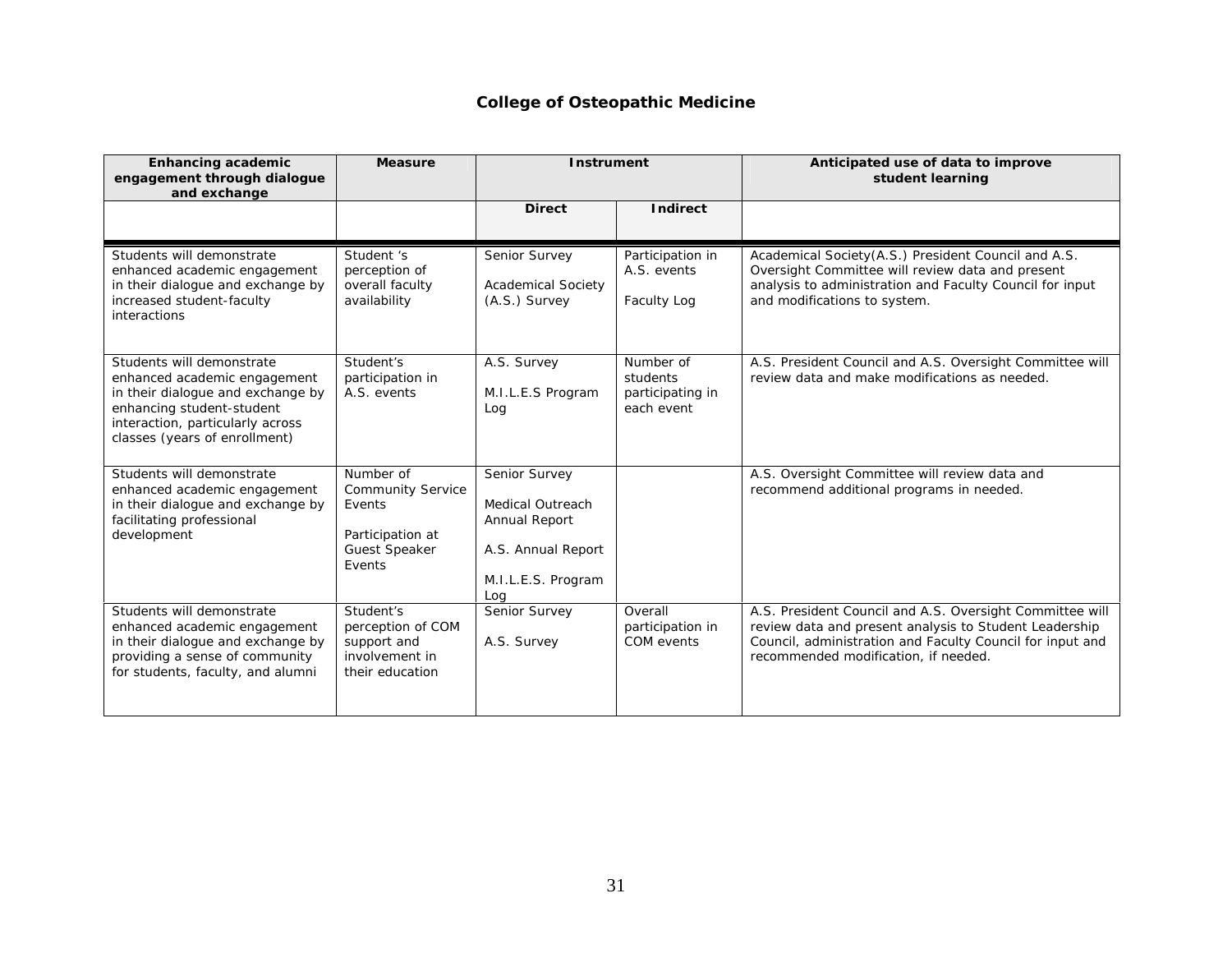| <b>Enhancing academic</b><br>engagement through dialogue<br>and exchange                                                                                                                                                                                                                                                             | <b>Measure</b>                                                                                                                                                                                                            | <b>Instrument</b>                                                                                                                                                                |                                                                                                                                                                                                                                                                                                                                                                            | Anticipated use of data to<br>improve student learning                                                                                                                                                                                                                                                                                                                                 |
|--------------------------------------------------------------------------------------------------------------------------------------------------------------------------------------------------------------------------------------------------------------------------------------------------------------------------------------|---------------------------------------------------------------------------------------------------------------------------------------------------------------------------------------------------------------------------|----------------------------------------------------------------------------------------------------------------------------------------------------------------------------------|----------------------------------------------------------------------------------------------------------------------------------------------------------------------------------------------------------------------------------------------------------------------------------------------------------------------------------------------------------------------------|----------------------------------------------------------------------------------------------------------------------------------------------------------------------------------------------------------------------------------------------------------------------------------------------------------------------------------------------------------------------------------------|
|                                                                                                                                                                                                                                                                                                                                      |                                                                                                                                                                                                                           | <b>Direct</b>                                                                                                                                                                    | <b>Indirect</b>                                                                                                                                                                                                                                                                                                                                                            |                                                                                                                                                                                                                                                                                                                                                                                        |
| Students will demonstrate enhanced<br>academic engagement in their<br>dialogue and exchange by<br>developing a system of using WebCT<br>for supplementary instructional<br>feedback and mentorship of the<br>learning environment (increased<br>teacher feedback; $a = specific$<br>academic praise; $b =$ corrective<br>suggestion) | Quantitative:<br>Number of transactions and<br>number of interactions identified<br>during the course<br>Qualitative:<br>Classification of nature of<br>communiqué from among the<br>various program dialogue<br>features | "Raw score" tally of<br>rates of posts and<br>responses<br>Internally<br>developed<br>criterion-based<br>rubric rating scale<br>that evaluates<br>nature of teacher-<br>feedback | Internally<br>developed student<br>survey or end-of-<br>course evaluation<br>that elicits<br>students' and<br>teachers'<br>perceptions about<br>the effects of<br>teacher feedback                                                                                                                                                                                         | correlate data as to quantity and<br>$\mathbf{1}$ .<br>quality of teacher feedback to<br>specific student performances and<br>tasks and increase correspondent<br>feedback<br>identify feedback data associated<br>2.<br>with specific course objectives;<br>where positive data exist, increase<br>depth and breadth of both specific<br>academic praise and corrective<br>suggestion |
| Students will demonstrate enhanced<br>academic engagement in their<br>dialogue and exchange by<br>developing a system of using WebCT<br>for increased academic discourse<br>among faculty and students<br>(teacher-student; student-teacher<br>academic dialogue as in Socratic<br>Discussions)                                      | Quantitative:<br>Number of exchanges per<br>teacher per student<br>Qualitative:<br>Categorization of the discussions<br>as to cognitive level (Bloom's<br>Taxonomy)                                                       | "Raw score" tally of<br>actual hours/time<br>spent<br>Internally<br>developed<br>criterion-based<br>rubric rating scale                                                          | Internally<br>developed student<br>survey or end-of-<br>course evaluation<br>that elicits<br>students' and<br>teachers'<br>perceptions about<br>effects of<br>mentoring dialogue<br>Internally<br>developed student<br>survey or end-of-<br>course evaluation<br>that elicits effects<br>(students and<br>teachers) of<br>dialogue that<br>occurred in<br>Socratic fashion | increase emphases on targeted<br>$\mathbf{1}$ .<br>specific learning outcomes that<br>students' and teachers' report are<br>enhanced by use of Socratic<br><b>Discussions</b><br>where positive correlations exist,<br>2.<br>increase application of dialogue<br>across disciplines                                                                                                    |
| Students will demonstrate enhanced<br>academic engagement in their<br>dialogue and exchange by<br>increasing student to student<br>discussions via chat teams, study                                                                                                                                                                 | Quantitative:<br>Number of group-based<br>interactions and communiqué<br>during the course                                                                                                                                | "Raw score" tally of<br>numbers of group<br>based activity that<br>occurred; student                                                                                             | Internally<br>developed student<br>survey or end-of-<br>course evaluation                                                                                                                                                                                                                                                                                                  | 1. where positive correlations exist,<br>increase application of dialogue across<br>disciplines                                                                                                                                                                                                                                                                                        |

#### **University School**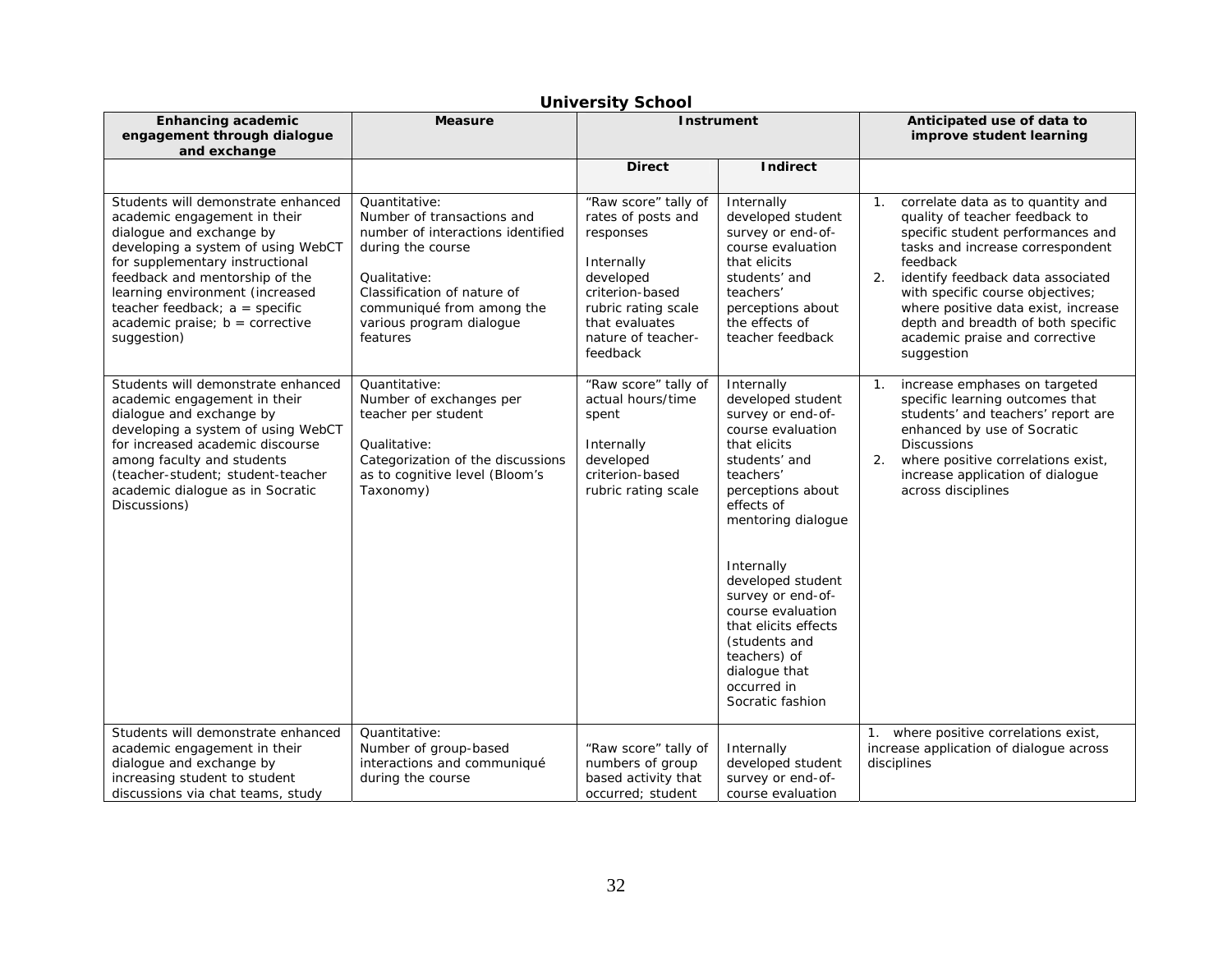| clusters and cohort groups.                                                                                                                                                                                                                                                                 | Oualitative:<br><b>NA</b>                                                                                                                                                             | self-report<br><b>NA</b> | that elicits<br>students' and<br>teachers'<br>perceptions about<br>the effects of<br>group-based<br>activities             |                                                                                 |
|---------------------------------------------------------------------------------------------------------------------------------------------------------------------------------------------------------------------------------------------------------------------------------------------|---------------------------------------------------------------------------------------------------------------------------------------------------------------------------------------|--------------------------|----------------------------------------------------------------------------------------------------------------------------|---------------------------------------------------------------------------------|
| Students will demonstrate enhanced<br>academic engagement in their<br>dialogue and exchange by<br>increasing the quantitative and<br>qualitative discourse among faculty<br>and students (Overall/summative<br>review of global improvement in<br>quantitative and qualitative<br>learning) | Quantitative:<br>Student and teacher satisfaction<br>with the communicative<br>experience<br>Qualitative:<br>Student and teacher satisfaction<br>with the communicative<br>experience | <b>NA</b><br><b>NA</b>   | Internally<br>developed survey<br>or end-of-course<br>evaluation that<br>elicits students'<br>and teachers'<br>perceptions | 1. use global data to revise curriculum<br>in other subject areas, other grades |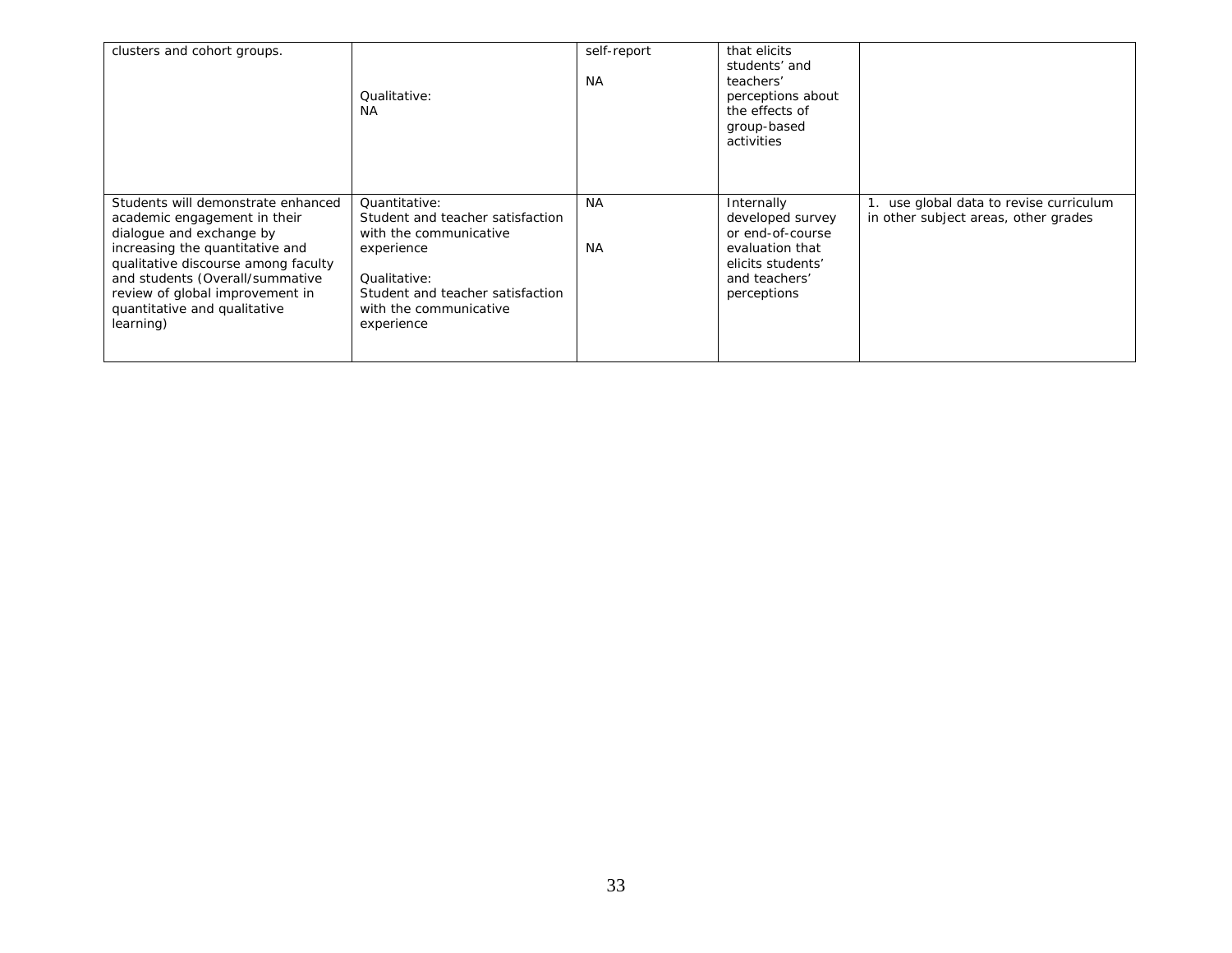# **APPENDIX B**  QEP Report Card Table